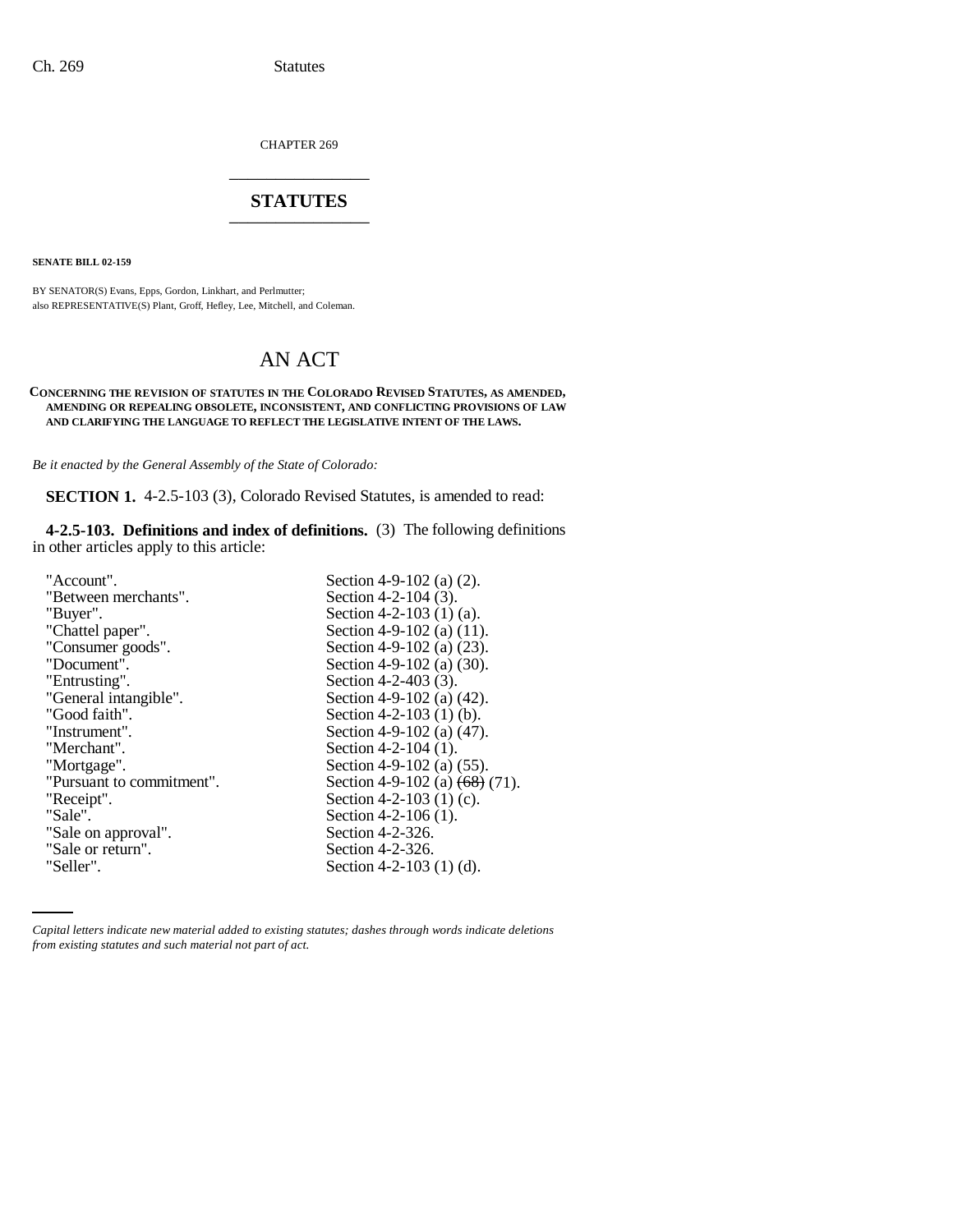Statutes Ch. 269

**SECTION 2.** 5-2-202 (1) (b), Colorado Revised Statutes, is amended to read:

**5-2-202. Additional charges.** (1) In addition to the finance charge permitted by this article, a creditor may contract for and receive the following additional charges in connection with a consumer credit transaction:

(b) Charges for insurance as described in subsection  $(2)$  SUBSECTION (3) of this section;

**SECTION 3.** 7-111-108 (2) (a), Colorado Revised Statutes, is amended to read:

**7-111-108. Redomestication as a domestic insurer.** (2) The articles of redomestication shall set forth:

(a) An entity name for the corporation that satisfies the requirements of sections 7-104-101 7-90-601 and 10-3-103, C.R.S.;

**SECTION 4.** 8-45-117 (1) (c), Colorado Revised Statutes, is amended to read:

**8-45-117. Regulation by commissioner of insurance.** (1) The Colorado compensation insurance authority shall be subject to regulation by the commissioner of insurance as provided in:

(c) Sections 10-1-108 (8), 10-1-109, and 10-1-102, C.R.S., except (2) and (4); 10-1-205, C.R.S., (1) through (6) and (8); 10-3-109, C.R.S., except for the publication requirements; 10-3-118, C.R.S.; 10-3-128, C.R.S.; 10-3-202, C.R.S.; 10-3-207, C.R.S.; 10-3-208, C.R.S. (1) and (2); 10-3-231, C.R.S.; 10-3-239, C.R.S.; 10-3-241, C.R.S.; 10-3-701, C.R.S.; and part 8 of article 3 of title 10, C.R.S., except as these sections are inconsistent with the provisions of this article.

**SECTION 5.** The introductory portion to 10-3-228 (1), Colorado Revised Statutes, is amended to read:

**10-3-228. Collateral loans.** (1) Domestic insurance companies may invest in collateral loans secured by the pledge of any one or more investments of the categories described in sections  $10-3-215$  to  $10-3-217$  and  $10-3-223$  to  $10-3-225$  AND 10-3-226, subject to the following provisions:

**SECTION 6.** The introductory portion to 10-3-230 (1), Colorado Revised Statutes, is amended to read:

**10-3-230. Additional investments.** (1) Domestic insurance companies may invest in any additional investments, except items specifically defined in this title (except part 7 of article 4 and article 15), article 7 of title 12, and article 14 of title 24, C.R.S., as nonadmitted assets and investments prohibited by section 10-3-241, without regard to any limitation, condition, restriction, or exclusion set forth in sections 10-3-215 to 10-3-229 and 10-3-242, and regardless of whether the same or a similar type of investment has been included in or omitted from any such section, subject to the following provisions: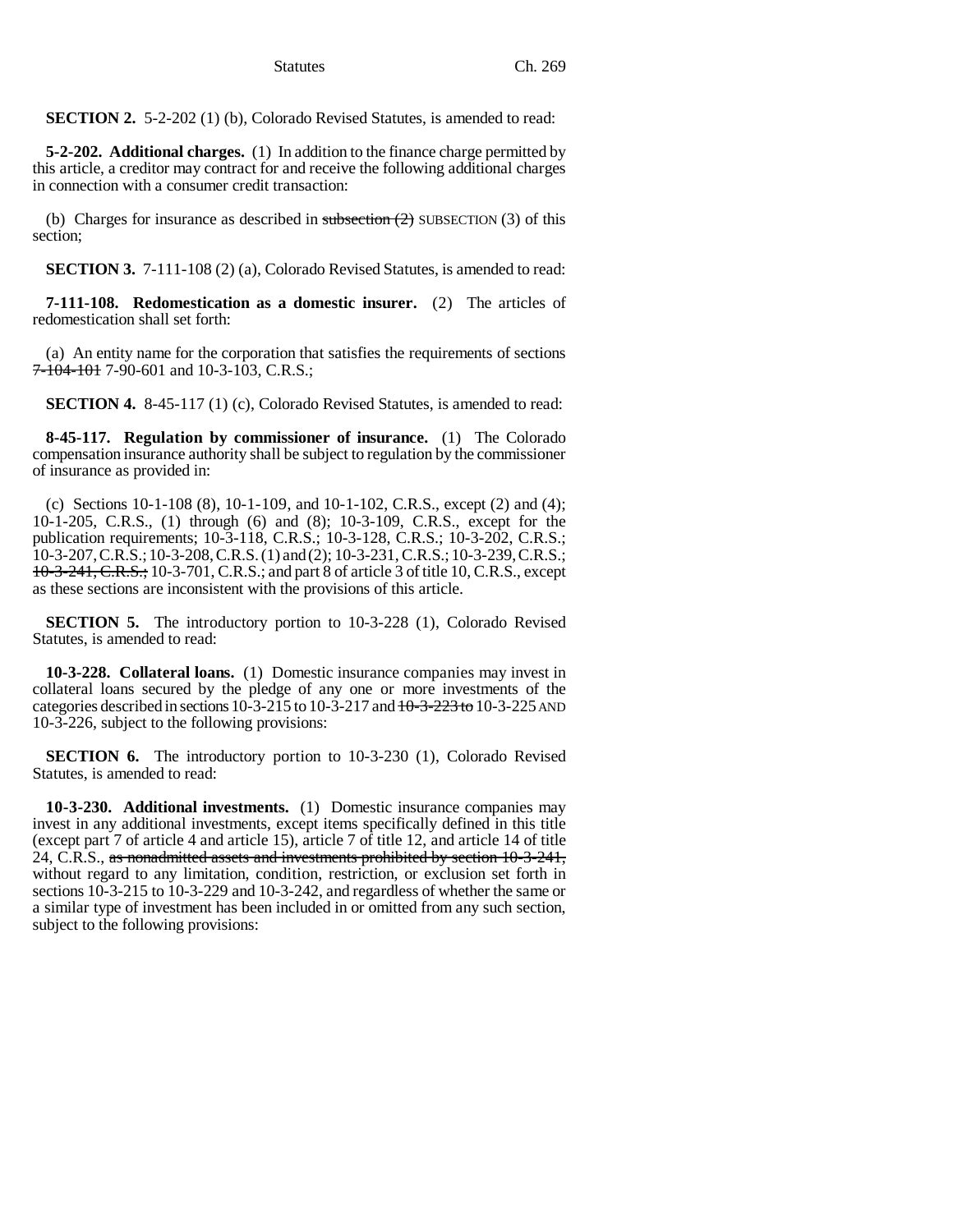**SECTION 7.** 10-3-235 (1) and (2), Colorado Revised Statutes, are amended to read:

**10-3-235. Certain admitted assets deemed securities for deposit purposes.** (1) For purposes of the minimum capital or guaranty fund deposit required by section 10-3-201, the following admitted assets shall be deemed to be securities eligible for such deposit: Any asset qualified as an admitted asset under sections 10-3-215 to 10-3-217 and  $\frac{10-3-223 \text{ to}}{10-3-225}$ .

(2) For purposes of optional reserve deposits permitted by section  $10-7-101$  (4) 10-7-101 (3) or other deposits permitted but not required by this title (except part 7 of article 4 and article 15), article 7 of title 12, and article 14 of title 24, C.R.S., the following admitted assets, in addition to those referred to in subsection (1) of this section, shall be deemed to be securities eligible for such deposits: Any asset qualified as an admitted asset under section 10-3-220 or 10-3-226 to 10-3-228, and any life insurance policy, referred to in section  $10-1-102$  (1.5) (i), to the extent of the company's interest in the cash value thereof.

**SECTION 8.** 10-3-237 (2), Colorado Revised Statutes, is amended to read:

**10-3-237. Assets acquired under prior law.** (2) Notwithstanding any other provision of this title (except part 7 of article 4 and article 15), article 7 of title 12, and article 14 of title 24, C.R.S., any asset held by a company on May 31, 1969, which is not an admitted asset under section 10-1-102 (1.5),  $\overline{(a)}$  to  $\overline{(1.5)}$ ,  $\overline{(r)}$ , sections 10-3-215 to 10-3-229, or subsection (1) of this section, and which did not meet the requirements of the law in effect immediately prior to such date for an investment of the company's reserves, paid-up capital stock, and other liabilities, but which, under such law, would have been taken into account as an asset in determining the surplus of the company, shall be taken into account as an admitted asset at all times at which the company has aggregate admitted assets under section 10-1-102 (1.5),  $(a)$  to  $(1.5)$  $(r)$ , sections 10-3-215 to 10-3-229, and subsection (1) of this section in an amount at least equal to the total of its reserves, paid-up capital stock, and all other liabilities.

**SECTION 9.** 11-35-101.5 (1), Colorado Revised Statutes, is amended to read:

**11-35-101.5. Irrevocable letter of credit permitted - requirements.** (1) Where there is the requirement of either an irrevocable letter of credit or a bond as a condition to licensure in sections 12-16-106 (1) and 12-16-218 (1), C.R.S., or where an irrevocable letter of credit is permitted as an alternative to a surety bond, evidence of a savings account, deposit, or certificate of deposit meeting the requirements of section 11-35-101, as a condition to licensure or authority to conduct business or perform duties in this state, provided in sections 12-11-101 (1) (d), 12-11-104, 12-11-106, 12-16-105 (5), 12-16-106 (1) (a), 12-16-218 (1) (a), 33-4-101 (1), 33-12-104 (1), 37-91-107 (2), and  $39\text{-}27\text{-}104\text{-}4.5$  39-27-104 (2.1) (c), C.R.S., the requirement shall be satisfied by an irrevocable letter of credit issued by a state or national bank or a state or federal savings and loan association doing business in this state. The requirement shall also be satisfied by an irrevocable letter of credit issued by the bank or banks for cooperatives which are organized pursuant to federal statutes and which serve the region in which the state of Colorado is located. Such letter of credit shall be in an amount specified by statute, if any, and shall name the appropriate state agency as beneficiary, in favor of the people of the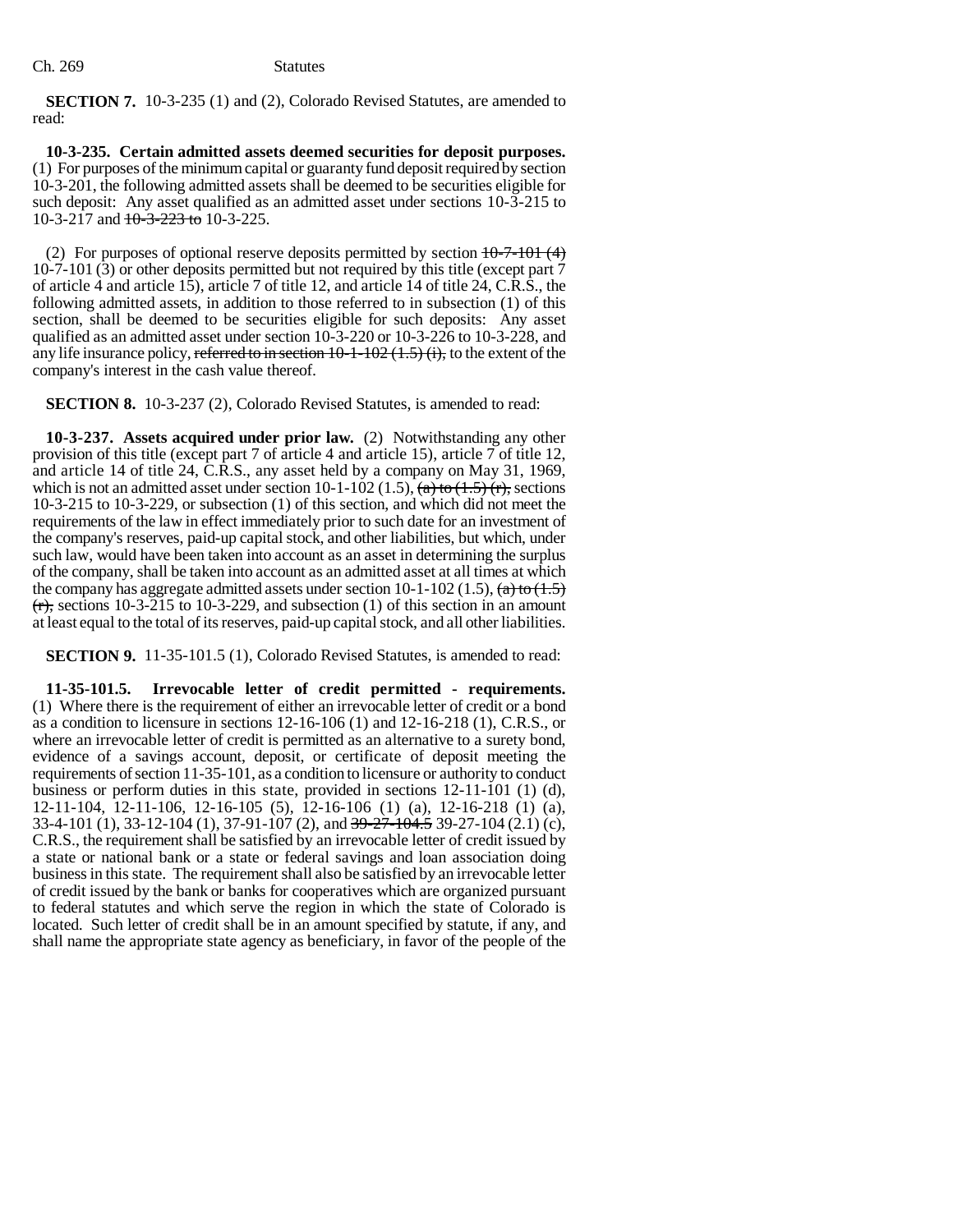state of Colorado.

**SECTION 10.** 12-22-303 (9), Colorado Revised Statutes, is amended to read:

**12-22-303. Definitions.** As used in this part 3, unless the context otherwise requires:

(9) "Department" means the department of public health and environment HUMAN SERVICES.

**SECTION 11.** The introductory portion to 12-28-111 (1) and 12-28-111 (2), Colorado Revised Statutes, are amended to read:

**12-28-111. Denial, suspension, or revocation of or refusal to renew license.** (1) The EXECUTIVE director of the department of public safety may deny, suspend, revoke, or refuse to renew any license issued or applied for under the provisions of this article for any of the following reasons:

(2) Such revocation or suspension proceedings shall be brought by the Colorado EXECUTIVE director of the department of public safety pursuant to the provisions of the "State Administrative Procedure Act", article 4 of title 24, C.R.S.

**SECTION 12.** 12-35-110 (1) (b), Colorado Revised Statutes, is amended to read:

**12-35-110. What constitutes practicing dentistry.** (1) A person shall be deemed to be practicing dentistry if, in the course of legitimate professional practice, such person:

(b) Is a proprietor of a place where dental operation, oral surgery, or dental diagnostic or therapeutic services are performed; except that nothing in this section shall be construed as prohibiting a dental hygienist or dental auxiliary from performing those tasks and procedures consistent with section 12-35-125 (2); and  $(3)$ ;

**SECTION 13.** 12-47-310 (1), Colorado Revised Statutes, is amended to read:

**12-47-310. Optional premises license - local option.** (1) No optional premises license, or optional premises permit for a hotel and restaurant license, as defined in section  $\frac{12-47-103(21)}{21}$  12-47-103 (22) (a), shall be issued within any municipality or the unincorporated portion of any county unless the governing body of the municipality has adopted by ordinance, or the governing body of the county has adopted by resolution, specific standards for the issuance of optional premises licenses or for optional premises for a hotel and restaurant license. No municipality or county shall be required to adopt such standards or make such licenses available within its jurisdiction.

**SECTION 14.** 12-47-901 (5) (a) (I), Colorado Revised Statutes, is amended to read:

**12-47-901. Unlawful acts - exceptions.** (5) It is unlawful for any person licensed to sell at retail pursuant to this article: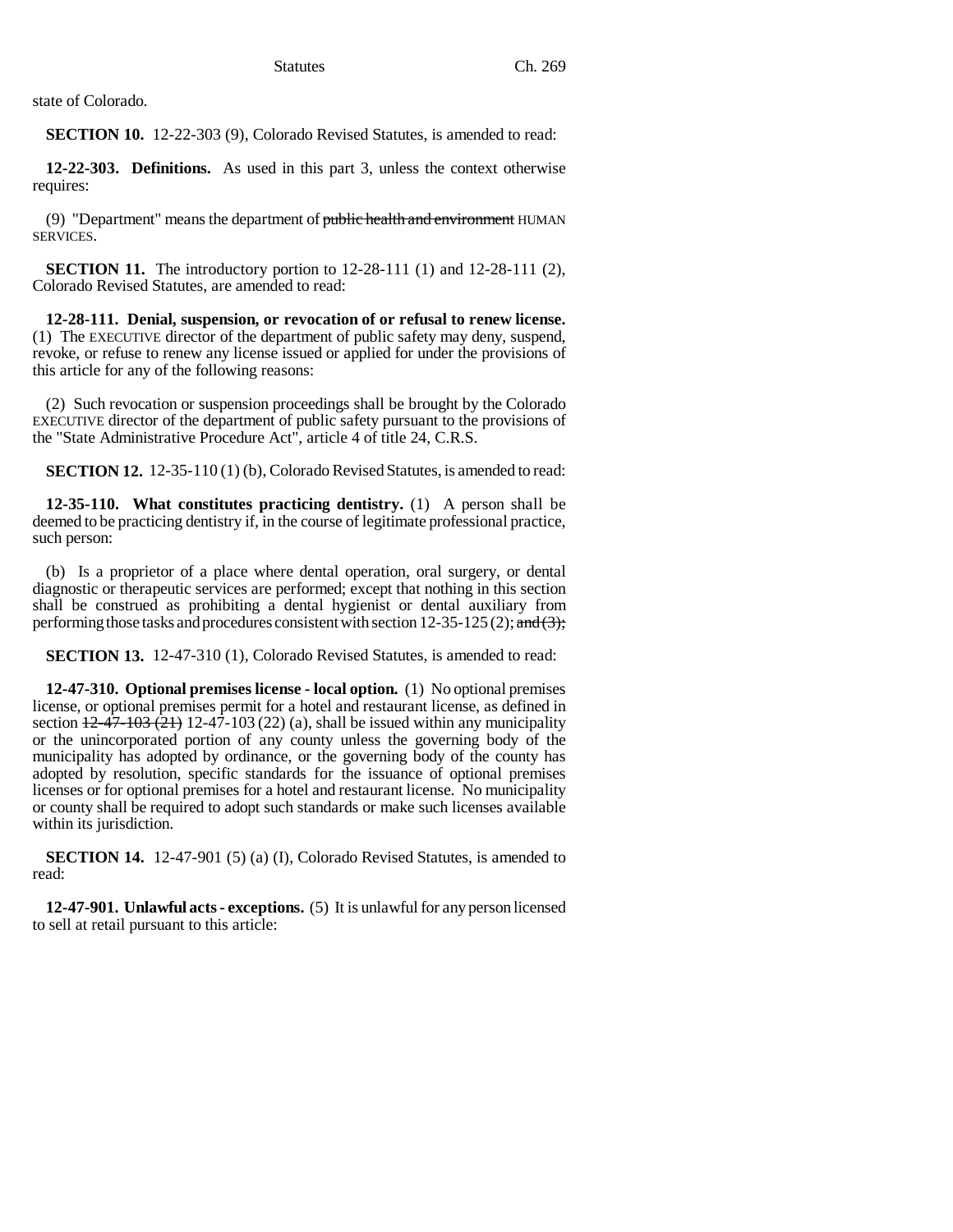(a) (I) To sell an alcohol beverage to any person under the age of twenty-one years, to a habitual drunkard, or to a visibly intoxicated person, or to permit any alcohol beverage to be sold or dispensed by a person under eighteen years of age, or to permit any such person to participate in the sale or dispensing thereof. If a person who, in fact, is not twenty-one years of age exhibits a fraudulent proof of age, any action relying on such fraudulent proof of age shall not constitute grounds for the revocation or suspension of any license issued under this article or article 46 of this title. Notwithstanding any provision in this subparagraph (I) to the contrary, no person under twenty-one years of age shall be employed to sell or dispense malt, vinous, or spirituous liquors unless he or she is supervised by another person who is on premise and has attained twenty-one years of age. No employee of a tavern licensed pursuant to section 12-47-412, that does not regularly serve meals as defined in section  $\frac{12-47-103(19)}{12-47-103(20)}$ , or a retail liquor store shall sell malt, vinous, or spirituous liquors unless such person is at least twenty-one years of age.

**SECTION 15.** 12-47.1-301 (1) (a), Colorado Revised Statutes, is amended to read:

**12-47.1-301. Colorado limited gaming control commission - creation.** (1) There is hereby created, within the division of gaming, the Colorado limited gaming control commission. The commission shall consist of five members, all of whom shall be citizens of the United States and residents of this state who have been residents of the state for the past five years. The members shall be appointed by the governor, with the consent and approval of the senate. No member shall have been convicted of a felony or gambling-related offense, notwithstanding the provisions of section 24-5-101, C.R.S. No more than three of the five members shall be members of the same political party and no more than one member shall be from any one congressional district. At the first meeting of each fiscal year, a chairman and vice-chairman of the commission shall be chosen from the membership by a majority of the members. Membership and operation of the commission shall additionally meet the following requirements:

(a) One member of the commission shall have had at least five years' law enforcement experience as a peace officer qualified CERTIFIED pursuant to section  $24-31-306$  (1) 24-31-305, C.R.S.; one member shall be an attorney admitted to the practice of law in Colorado for not less than five years and who has experience in regulatory law; one member shall be a certified public accountant or public accountant who has been practicing in Colorado for at least five years and who has a comprehensive knowledge of the principles and practices of corporate finance; one member shall have been engaged in business in a management-level capacity for at least five years; and one member shall be a registered elector of the state who is not employed in any profession or industry otherwise described in this paragraph (a).

**SECTION 16. Repeal.** 12-47.1-835 (1) (d), Colorado Revised Statutes, is repealed as follows:

**12-47.1-835. Financial interest restrictions.** (1) No manufacturer or distributor of slot machines or associated equipment shall knowingly, without notification being provided to the division within ten days:

(d) Allow any operator or any person with a substantial interest therein, to have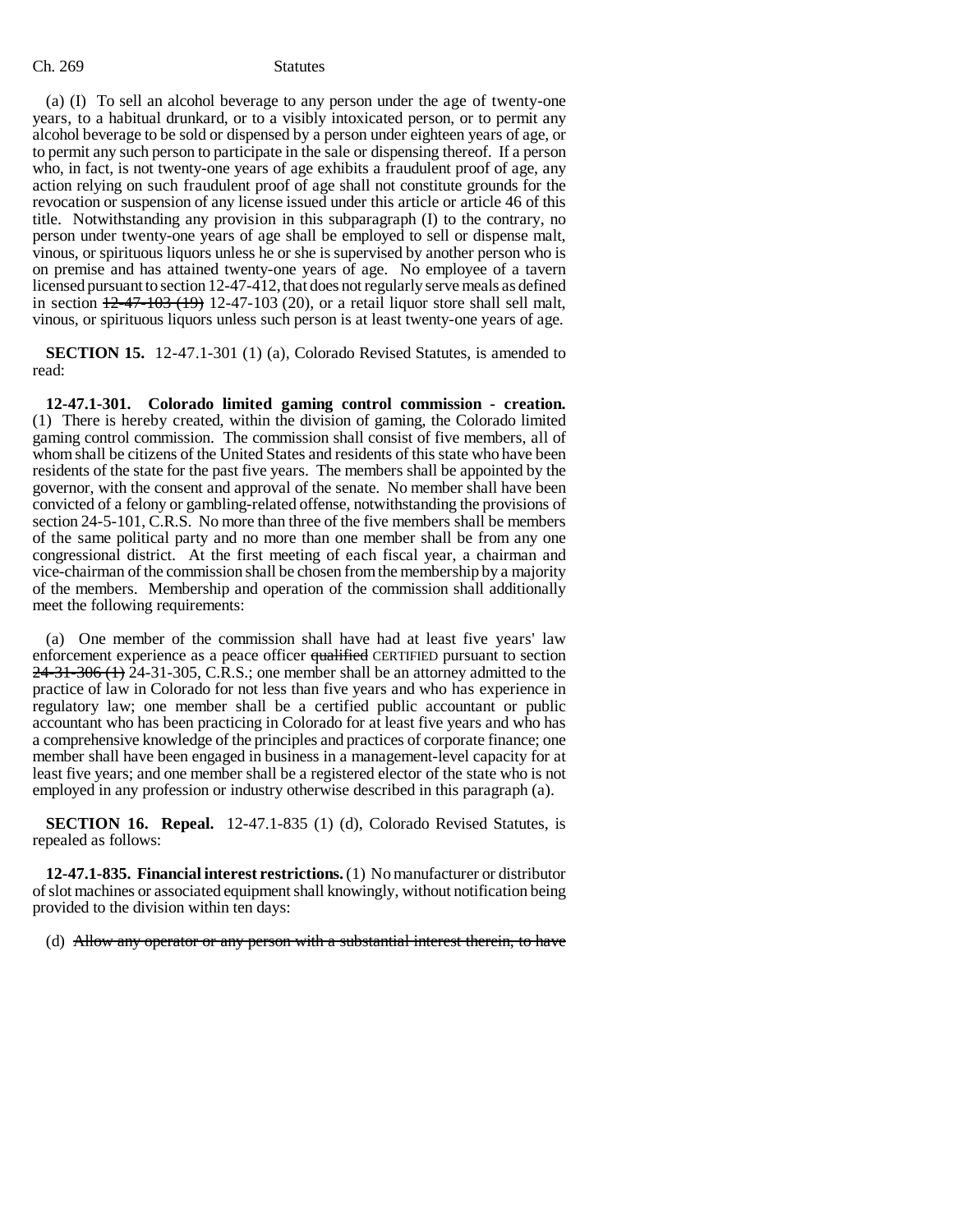an interest directly or indirectly in the business;

**SECTION 17.** 16-5-402 (4) (b), Colorado Revised Statutes, is amended to read:

**16-5-402. Limitation for collateral attack upon trial judgment.** (4) For purposes of this section:

(b) "Juvenile" means a child as defined in section  $19-1-103(8)$  19-1-103 (18), C.R.S.

**SECTION 18.** 16-11-101.6 (5), Colorado Revised Statutes, is amended to read:

**16-11-101.6. Collection of fines and fees - methods - charges.** (5) During any period of time that a defendant is a state **prisoner** INMATE as defined in section 17-1-102 (8), C.R.S., the superintendent of the correctional facility to which such defendant is assigned, or his or her designee, may fix the manner and time of payment of fines and fees and may direct that a portion of the wages of such defendant under section 17-24-122 (3), C.R.S., or compensation under section 17-24-114, C.R.S., be applied to any unpaid fines or fees.

**SECTION 19.** 16-11.8-102 (2), Colorado Revised Statutes, is amended to read:

**16-11.8-102. Definitions.** As used in this article, unless the context otherwise requires:

(2) "Domestic violence offender" means any person who on or after January 1, 2001, has been convicted of, plead PLED guilty to, or received a deferred judgment or deferred prosecution for any domestic violence offense as defined in subsection (3) of this section.

**SECTION 20.** 16-18.5-106 (2), Colorado Revised Statutes, is amended to read:

**16-18.5-106. Restitution for persons sentenced to the department of corrections.** (2) During any period of time that a defendant is a state prisoner INMATE, as defined in section 17-1-102 (8), C.R.S., the executive director of the department of corrections, or his or her designee, may fix the time and manner of payment of restitution and may direct that a portion of the deposits into such inmate's bank account be applied to any unpaid restitution. At a minimum, the executive director shall order that twenty percent of all deposits into an inmate's bank account, including deposits for inmate pay shall be deducted and paid toward any outstanding order from a criminal case or for child support. If an inmate owes money on more than one order from a criminal case or for child support, the executive director may equitably apportion payments among the outstanding obligations.

**SECTION 21.** 17-2-106 (3), Colorado Revised Statutes, is amended to read:

**17-2-106. Branch parole offices - acquisition - duty to inform public.** (3) Nothing in this section shall be construed to hinder or prohibit the department of corrections, division of adult parole, from engaging in the selection or the final ACTUAL acquisition of any site to operate as a branch parole office that the department or division determines will best enable the division to perform and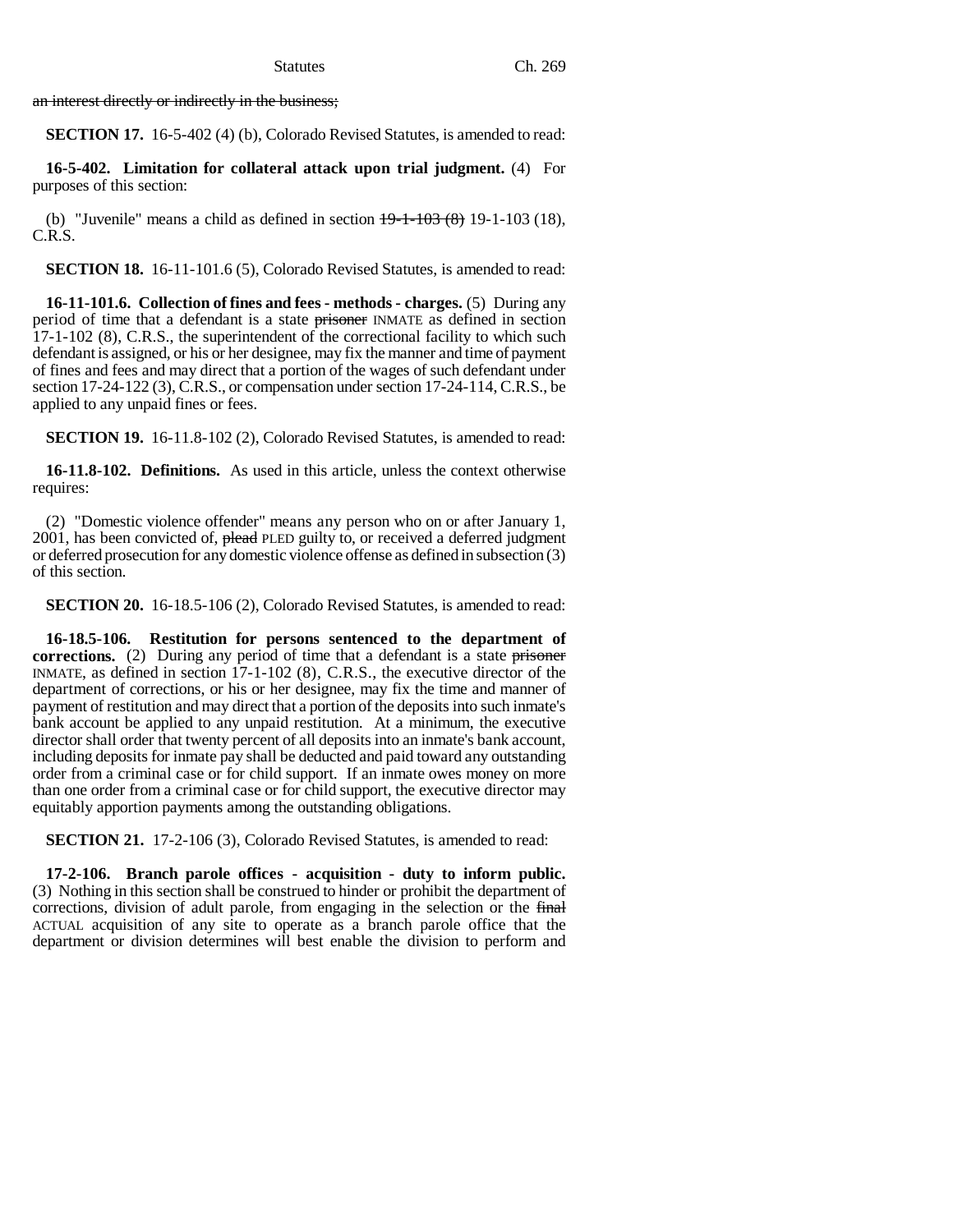exercise its duties and powers under this title.

**SECTION 22.** 17-2-201 (5) (g) (I) and (5.8), Colorado Revised Statutes, are amended to read:

**17-2-201. State board of parole.** (5) (g) (I) As a condition of parole, the board shall require any offender convicted of or who plead PLED guilty or nolo contendere to an offense for which the factual basis involved a sexual assault as defined in part 4 of article 3 of title 18, C.R.S., to submit to chemical testing of his or her blood to determine the genetic markers thereof and to chemical testing of his or her saliva to determine the secretor status thereof. Such testing shall occur prior to the offender's release from incarceration, and the results thereof shall be filed with and maintained by the Colorado bureau of investigation. The results of such tests shall be furnished to any law enforcement agency upon request.

(5.8) Notwithstanding the provision PROVISIONS of subsection (5.7) of this section, if, as a condition of parole, an offender who was convicted of or plead PLED guilty to an offense involving unlawful sexual behavior, as defined in section 18-3-412.5, C.R.S., is required to undergo counseling or treatment, such treatment or counseling shall be at a facility or with a person listed in subsection (5.7) of this section and the parole board may not determine treatment at another facility or with another person is warranted.

**SECTION 23. Repeal.** 19-1-311, Colorado Revised Statutes, is repealed.

**SECTION 24.** 22-7-205 (1) and (2), Colorado Revised Statutes, are amended to read:

**22-7-205. Local goals and objectives and plans to improve educational achievement and graduation rates.** (1) No later than June 15, 1989, and then no later than September 1, 1990, and September 1 of each year thereafter, the advisory accountability committee SCHOOL ADVISORY COUNCIL for each school building in the state shall adopt high, but achievable, goals and objectives for the improvement of education in its building and shall adopt a plan to improve educational achievement in the school, to implement methods of maximizing graduation rates from the secondary schools of the district, and to increase the ratings for the school's accreditation category established pursuant to section 22-11-202. Each building's goals and objectives and plan shall be reviewed by the district advisory accountability committee before its submission to the board of education of the district. Procedures for the implementation of the plan shall be included in the budget submitted to the board of education pursuant to section 22-44-108.

(2) After consultation with the district advisory accountability committee and review of its recommendations, the board of education shall compile school building goals and objectives and plans and shall report a district's high, but achievable, goals and objectives for the improvement of education in the district and a district plan to improve educational achievement, maximize graduation rates, and increase the ratings for the school's accreditation category established pursuant to section 22-11-202. Such report shall be made available to the public no later than October 1, 1989, and October 1 of each year thereafter.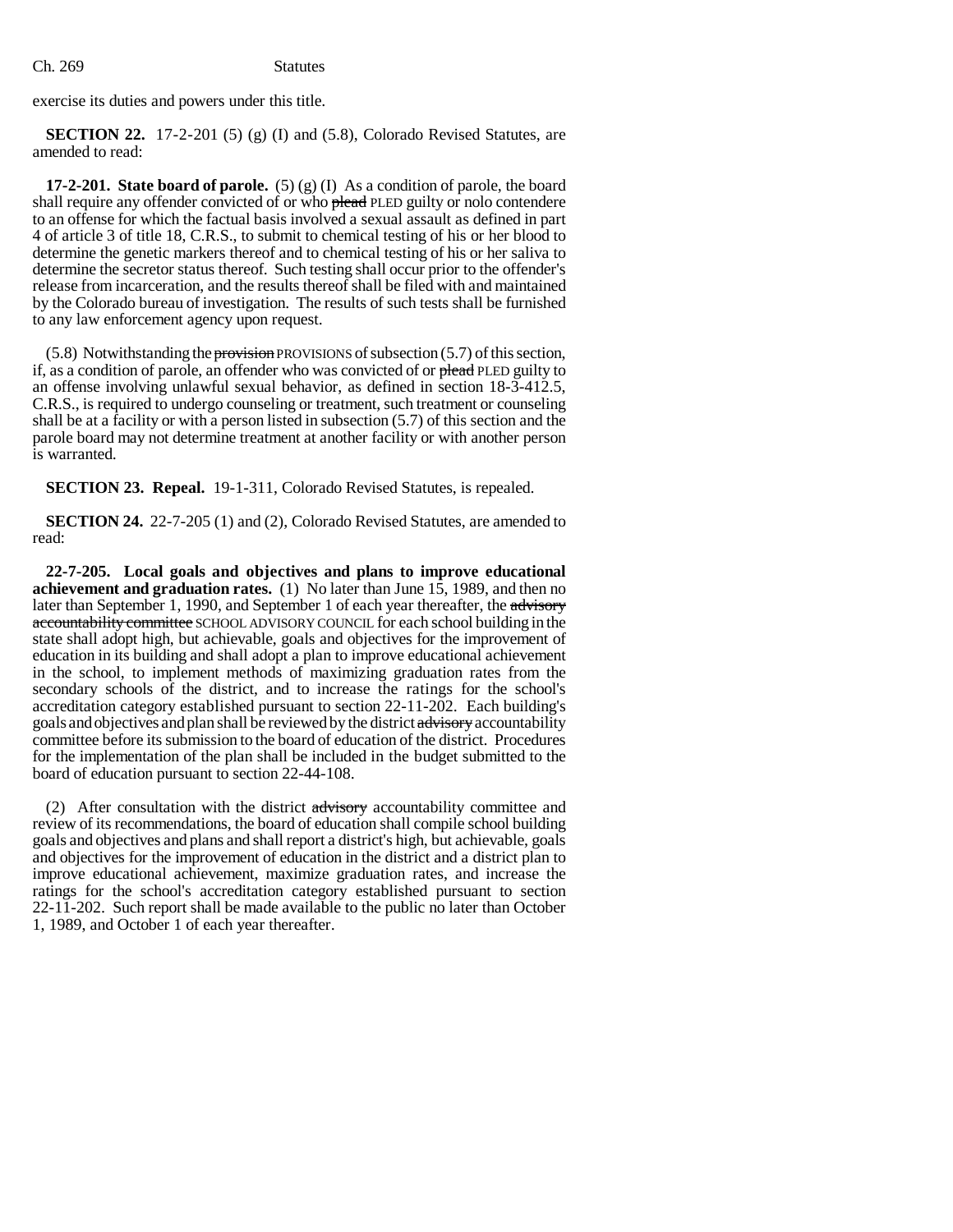**SECTION 25.** 22-7-207, Colorado Revised Statutes, is amended to read:

**22-7-207. School advisory councils - recommendations - prioritization of school expenditures.** In addition to any other duties and powers provided for by law, the advisory accountability committee SCHOOL ADVISORY COUNCIL for each school building in the state shall make recommendations to the chief executive officer of the school relative to the prioritization of expenditures of school district moneys by such school. In addition, a copy of such recommendations shall be sent to the advisory accountability committee of the school district and to the board of education of such school district. The chief executive officer shall consider such recommendations made by the school building accountability committee ADVISORY COUNCIL in formulating budget requests to be presented to the board of education.

**SECTION 26.** 22-7-407 (1), (4), and (5), Colorado Revised Statutes, are amended to read:

**22-7-407. Adoption of content standards by districts.** (1) In accordance with timelines adopted by the board pursuant to section 22-7-406 (2), but not later than January 1, 1997, each district shall adopt first priority content standards in the areas of reading, writing, mathematics, science, history, and geography which meet or exceed the state model content standards adopted pursuant to section 22-7-406 (1). In accordance with timelines adopted by the state board, districts shall also adopt second priority content standards in the areas of art, music, physical education, foreign languages, economics, and civics. Content standards may be adopted for each grade level or may be adopted for groupings of grade levels. In adopting content standards, each district shall seek input from and shall work in cooperation with educators, parents, students, business persons, members of the general community who are representative of the cultural diversity of the district, and the district's advisory accountability committee created pursuant to section 22-7-104.

(4) Following adoption of content standards pursuant to this section, each district shall review and revise such content standards as necessary to maintain maximum effectiveness. In revising such content standards, each district shall seek recommendations from and shall work in cooperation with educators, parents, students, business persons, members of the general community who are representative of the cultural diversity of the district, and the district's advisory accountability committee created pursuant to section 22-7-104.

(5) Following adoption of content standards, each school district shall, through written materials and public meetings, inform parents of students enrolled in such district of the application and effect of such content standards and standards-based education, including how students' progress in achieving content standards will be measured and how parents will be informed of such progress. Such information shall also be provided to the district advisory accountability committee and the building SCHOOL advisory accountability committees COUNCILS within such district.

**SECTION 27.** 22-25-106 (1) and (2), Colorado Revised Statutes, are amended to read:

**22-25-106. Local comprehensive health education programs - establishment of comprehensive health education advisory councils.** (1) Each school district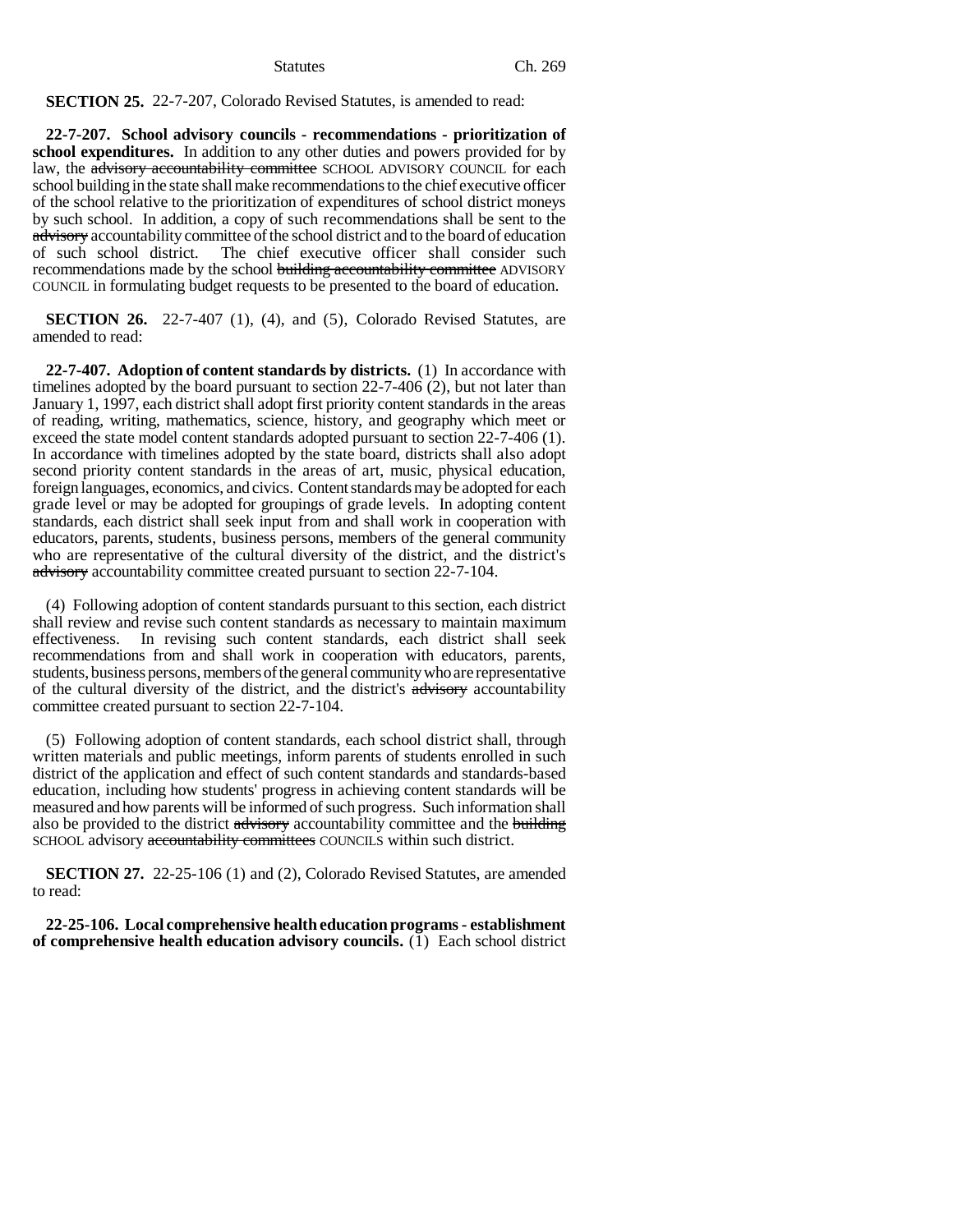and board of cooperative services may and is encouraged to establish a local comprehensive health education program. To ensure that a local comprehensive health education program reflects the health issues and values of the community, each school district or board of cooperative services may establish a comprehensive health education advisory council, or may add necessary representatives to the school district's advisory accountability committee created pursuant to section 22-7-104 (1) or other appropriate committee, to address and make recommendations to the school district or board of cooperative services concerning the curriculum of the local comprehensive health education program.

(2) In establishing a comprehensive health education advisory council or in supplementing an advisory accountability committee or other appropriate committee, the board of a school district or board of cooperative services is encouraged to appoint members of the community who represent various points of view within the school district concerning comprehensive health education; however, a majority of the committee shall be comprised of parents of children enrolled in the district. Members may include, but shall not be limited to, parents, a member of the clergy, teachers, school administrators, pupils, health care professionals, members of the business community, law enforcement representatives, senior citizens, and other interested residents of the school district.

**SECTION 28.** 22-30-106 (2) (a), Colorado Revised Statutes, is amended to read:

**22-30-106. School organization planning committee.** (2) The committee shall consist of the following appointed members:

(a) (I) If multiple school districts are involved in the study, two members appointed by the board of education in each school district affected by the study and one member appointed by the school district advisory accountability committee of each school district affected by the study. Such member shall be a parent of a child attending a public school in the affected area; except that, if there are no public schools in the affected area, the member shall reside in the affected area and be a parent of a child attending a public school in one of the affected school districts. If no such parent resides in the affected area, the member shall be a person owning land located in the affected area.

(II) If a single school district is involved in the study, four members appointed by the school district board of education and three members appointed by the school district advisory accountability committee. The members appointed by the school district advisory accountability committee shall be parents of children attending public school in the affected area and members of school building advisory accountability committees COUNCILS; except that, if there are no public schools in the affected area, three of the members shall reside in the affected area and shall be parents of children attending public schools in the affected school district. If fewer than three such parents reside in the affected area, the remaining members shall be persons owning land located in the affected area.

**SECTION 29. Repeal.** 22-30.5-306 (5) (b), Colorado Revised Statutes, is repealed as follows:

**22-30.5-306. Independent charter schools - charter - term.** (5) (b) If, during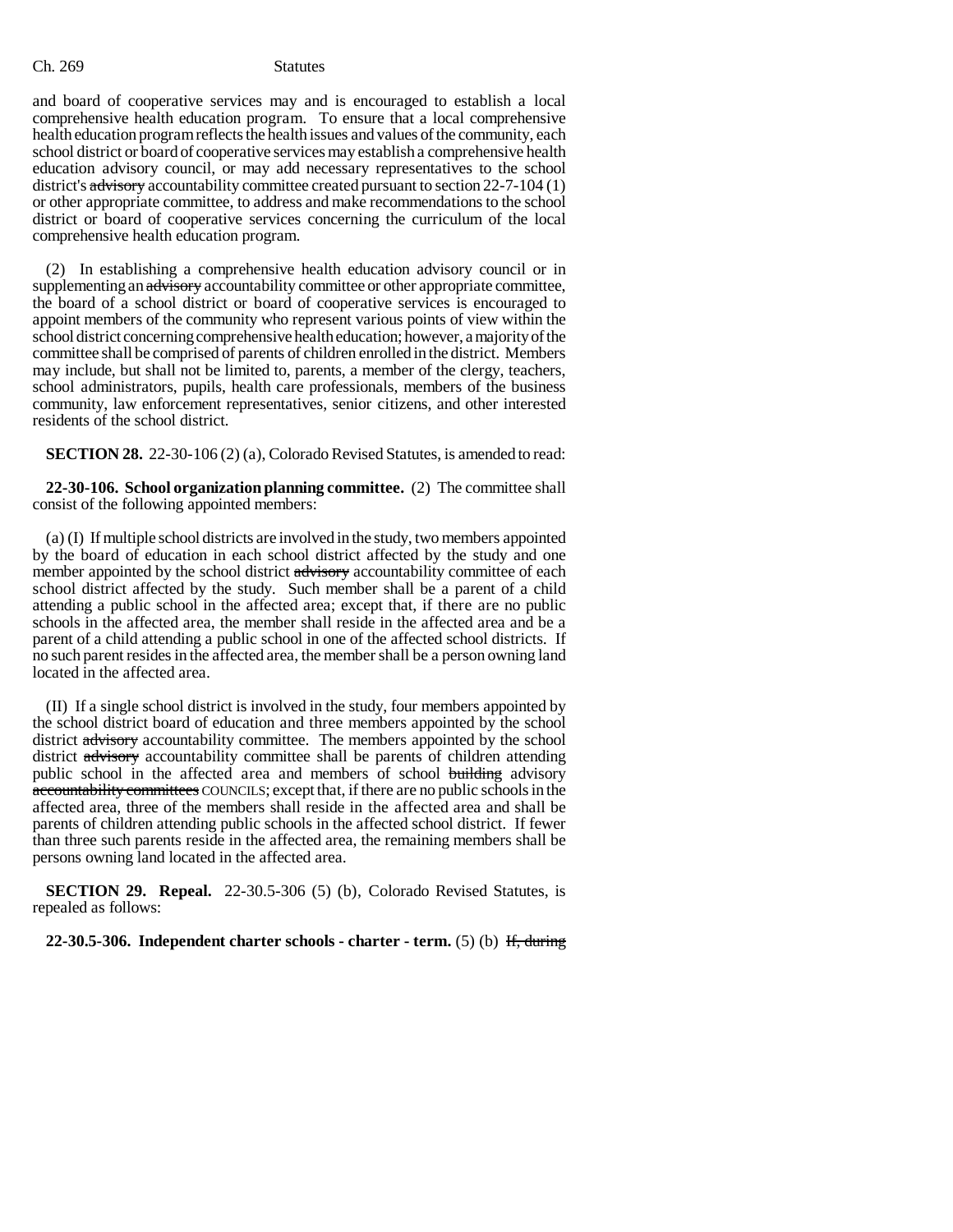Statutes Ch. 269

the first two years of the independent charter, the independent charter school receives an academic performance rating of "low" pursuant to section 22-7-604 (5), the independent charter school shall not be subject to the provisions of section 22-7-608 that require appointment of an assessment team for low-performing schools.

**SECTION 30.** The introductory portions to 22-32-109.1 (2) and (9) (d), Colorado Revised Statutes, are amended to read:

**22-32-109.1. Board of education - specific powers and duties - safe schools.** (2) **Safe school plan.** In order to provide a learning environment that is safe, conducive to the learning process, and free from unnecessary disruption, following consultation with the school district accountability committee and school advisory councils, or school accountability committee, whichever is applicable, parents, teachers, administrators, students, student councils where available, and, where appropriate, the community at large, each school district board of education shall adopt and implement a safe school plan, or review and revise, if necessary, any existing plans or policies already in effect, which shall include, but not be limited to, the following:

(9) **Immunity.** (d) An act of a teacher or any other person shall not be considered child abuse pursuant to sections  $18-6-401$  (1) and  $19-3-303$  (1)  $19-1-103$  (1), C.R.S., if:

**SECTION 31.** 22-32-119 (2) (a), Colorado Revised Statutes, is amended to read:

**22-32-119. Kindergartens - repeal.** (2) (a) On and after May 29, 2001, but prior to July 1, 2006, a board of education may establish and maintain full-day kindergarten educational programs, in addition to any other full-day kindergarten educational programs existing on or before May 29, 2001, to serve those students who attend a school that received an academic performance grade RATING of "F" "UNSATISFACTORY" pursuant to section 22-7-604 (5) for the previous school year.

**SECTION 32.** 22-54-103 (1.5) (b) (III), Colorado Revised Statutes, is amended to read:

**22-54-103. Definitions - repeal.** As used in this article, unless the context otherwise requires:

 $(1.5)$  (b) For purposes of this subsection  $(1.5)$ :

(III) "District pupils eligible for free lunch" means the number of pupils included in the district pupil enrollment who are eligible for free lunch pursuant to the provisions of the federal "National School Lunch Act", 42 U.S.C. SEC. 1751 ET SEQ.

**SECTION 33.** The introductory portion to 22-60.5-201 (1) (c) (I), Colorado Revised Statutes, is amended to read:

**22-60.5-201. Types of teacher licenses issued - term.** (1) The department of education is designated as the sole agency authorized to issue the following teacher licenses to persons of good moral character: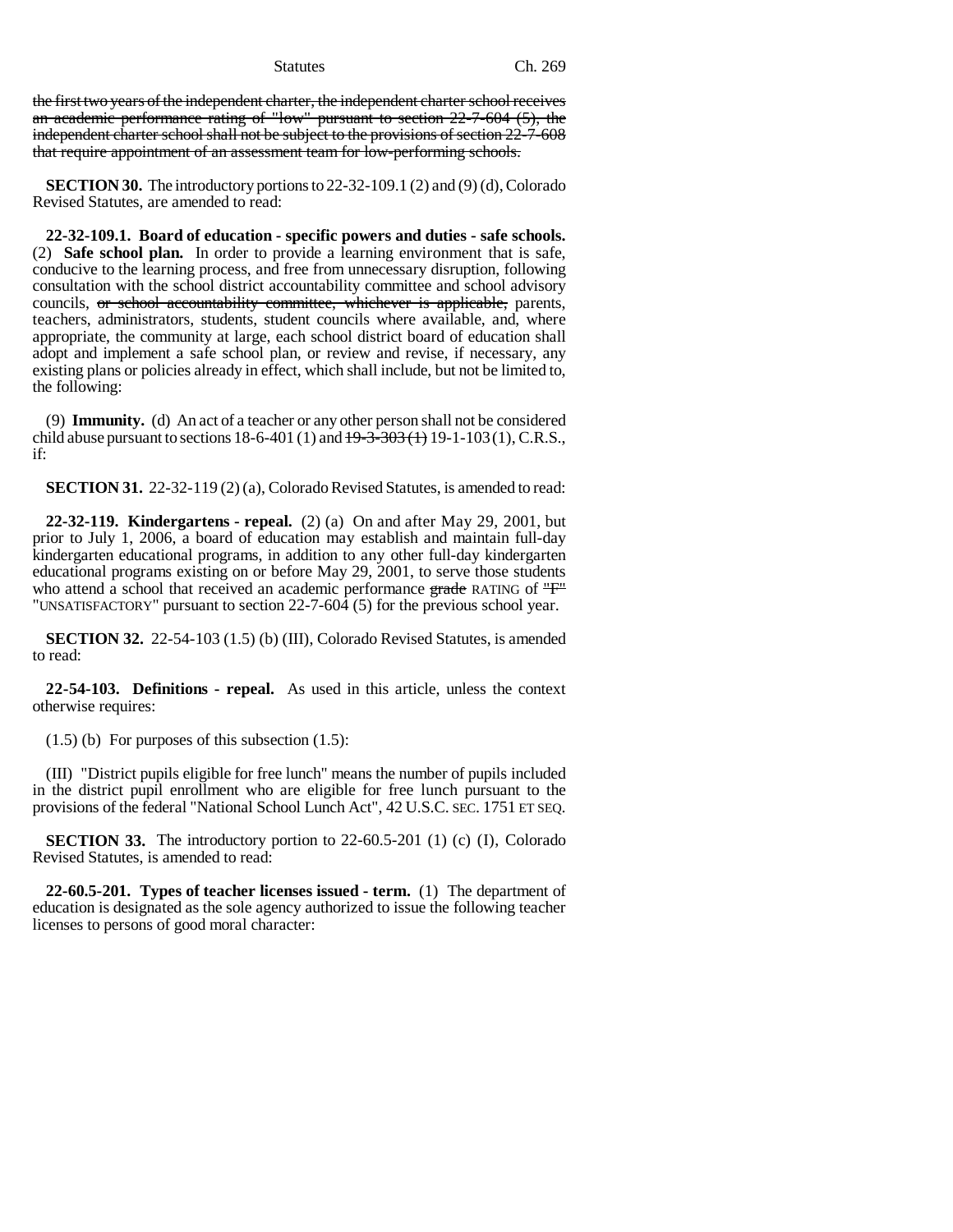(c) **Professional teacher license.** (I) Except as otherwise provided in subparagraphs (II) and (II.5) of this paragraph (c),  $\frac{1}{2}$  and section 22-60.5-113, the department of education may, in its discretion, issue a professional teacher license to any applicant who:

**SECTION 34.** The introductory portion to 22-60.5-210 (1) (b) (I), Colorado Revised Statutes, is amended to read:

**22-60.5-210. Types of special services licenses issued - term.** (1) The department of education is designated as the sole agency authorized to issue the following types of special services licenses to persons of good moral character:

(b) **Professional special services license.** (I) Except as otherwise provided in section 22-60.5-113, The department of education may, in its discretion, issue a professional special services license to any applicant who:

**SECTION 35.** The introductory portion to 22-60.5-301 (1) (b) (I), Colorado Revised Statutes, is amended to read:

**22-60.5-301. Types of principal licenses issued - term.** (1) The department of education is designated as the sole agency authorized to issue the following principal licenses to persons of good moral character:

(b) **Professional principal license.** (I) Except as otherwise provided in section 22-60.5-113, The department of education may, in its discretion, issue a professional principal license to any applicant who:

**SECTION 36.** The introductory portion to 22-60.5-306 (1) (b) (I), Colorado Revised Statutes, is amended to read:

**22-60.5-306. Types of administrator licenses issued - term.** (1) The department of education is designated as the sole agency authorized to issue the following types of administrator licenses to persons of good moral character:

(b) **Professional administrator license.** (I) Except as otherwise provided in section 22-60.5-113, The department of education may, in its discretion, issue a professional administrator license to any applicant who:

**SECTION 37.** 23-1-113.3 (1) and (2) (a), Colorado Revised Statutes, are amended to read:

**23-1-113.3. Commission directive - basic skills courses.** (1) On or before September 1, 2000, the commission shall adopt and the governing boards shall implement standards and procedures whereby basic skills courses, as defined in section 23-1-113  $(4)$   $(6)$   $(1)$   $(6)$   $(II)$   $(A.7)$ , may be offered by state institutions of higher education pursuant to this section.

(2) (a) Adams state college, Mesa state college, any local community college, and any community college governed by the state board for community colleges and occupational education may offer and receive course-reimbursement payments from the state for basic skills courses, as defined in section  $23-1-113$  (4) (e) (1) (b) (II)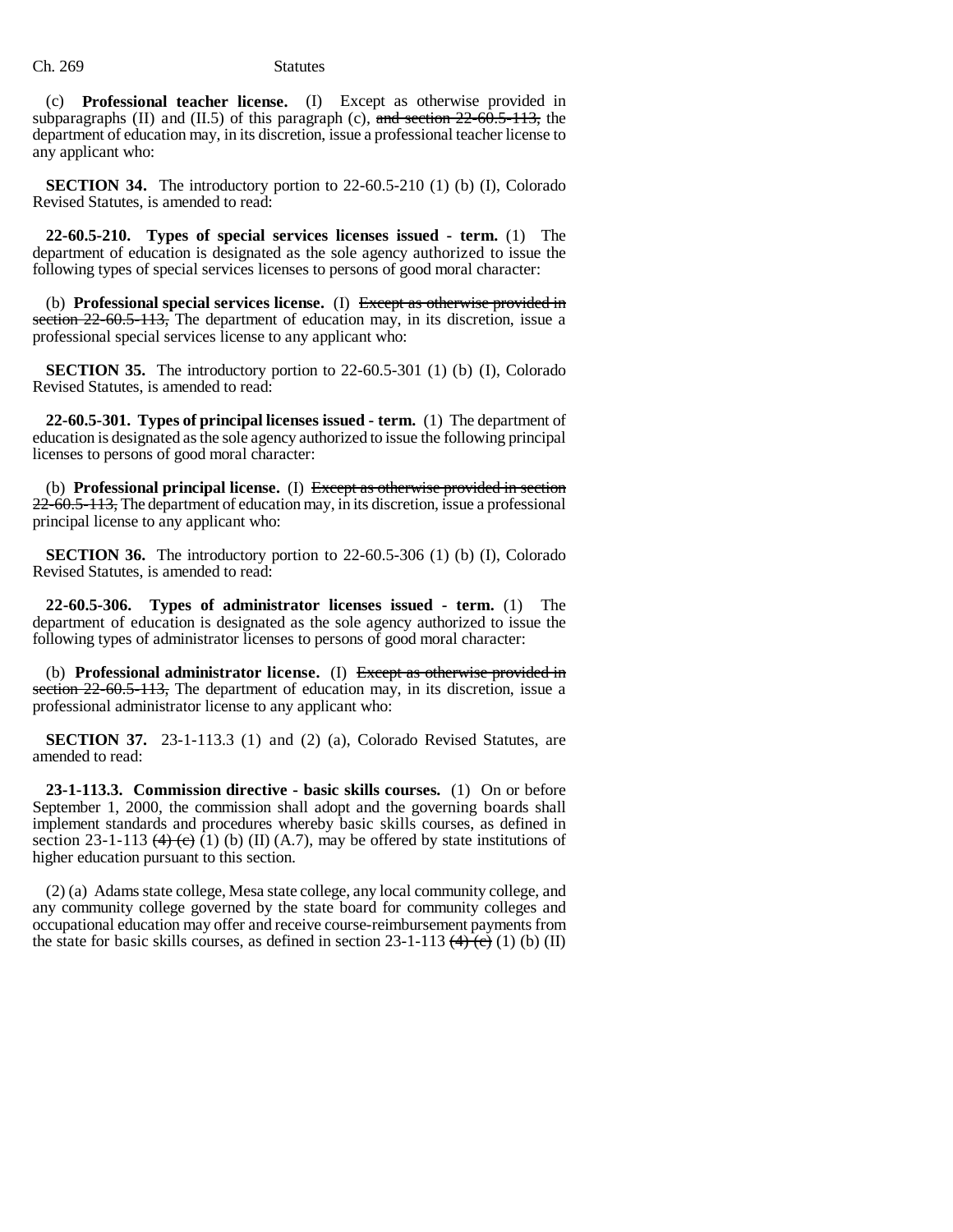# (A.7).

**SECTION 38.** 23-61.5-112 (1) (b), Colorado Revised Statutes, is amended to read:

**23-61.5-112. Additions to district - procedure.** (1) If any part of the area designated by the state board for community colleges and occupational education as an area to be served by an area vocational school desires to be annexed to an existing area vocational district, it may do so by the following procedure:

(b) By obtaining approval of the eligible electors residing in the part of the designated area desiring to be annexed voting on the question of annexation at a regular biennial school election. The election shall be called only upon the filing of a petition for inclusion with the county clerk and recorder of the county in which the part is located or with the county clerk and recorder of each county in which a part is located if the part is located in more than one county. The petition shall be signed by ten percent of the eligible electors who reside in the part. The provisions of sections 23-61.5-103 to 23-61.5-104 AND 23-61.5-106 shall apply to the election. If more than a majority of all votes cast at the election are in favor of the inclusion, the part shall be included in the area vocational district.

**SECTION 39.** 24-1-120 (5) (c), (6) (d), and (8), Colorado Revised Statutes, are amended to read:

**24-1-120. Department of human services - creation.** (5) The department of human services shall include the following:

(c) The Colorado state veterans nursing homes, created by  $part 4$  PART 2 of article 12 of title 26, C.R.S., which are transferred by a **type 2** transfer to the department of human services;

(6) The department shall consist of the following divisions:

(d) The division of alcohol and drug abuse, created pursuant to  $part 1$  PART 2 of article 1 of title 25, C.R.S. The division of alcohol and drug abuse and its powers, duties, and functions, including the powers, duties, and functions relating to the alcohol and drug driving safety program specified in section 42-4-1301 (10), C.R.S., are transferred by a **type 2** transfer to the department of human services.

(8) The state  $\frac{1}{2}$  planning council on developmental disabilities, created by part 2 of article 10.5 of title 27, C.R.S., and its powers, duties, and functions are transferred by a **type 1** transfer to the department of human services.

**SECTION 40.** 24-30-1606 (3), Colorado Revised Statutes, is amended to read:

**24-30-1606. Department of personnel computer services revolving fund service charges - pricing.** (3) The executive director of the department of personnel shall establish a policy of remaining competitive with the service provided by private industry with regard to the cost, timeliness, and quality of that service provided by the department of personnel. Agencies are encouraged to seek competitive bids from the private sector pursuant to subsection (1) of this section. If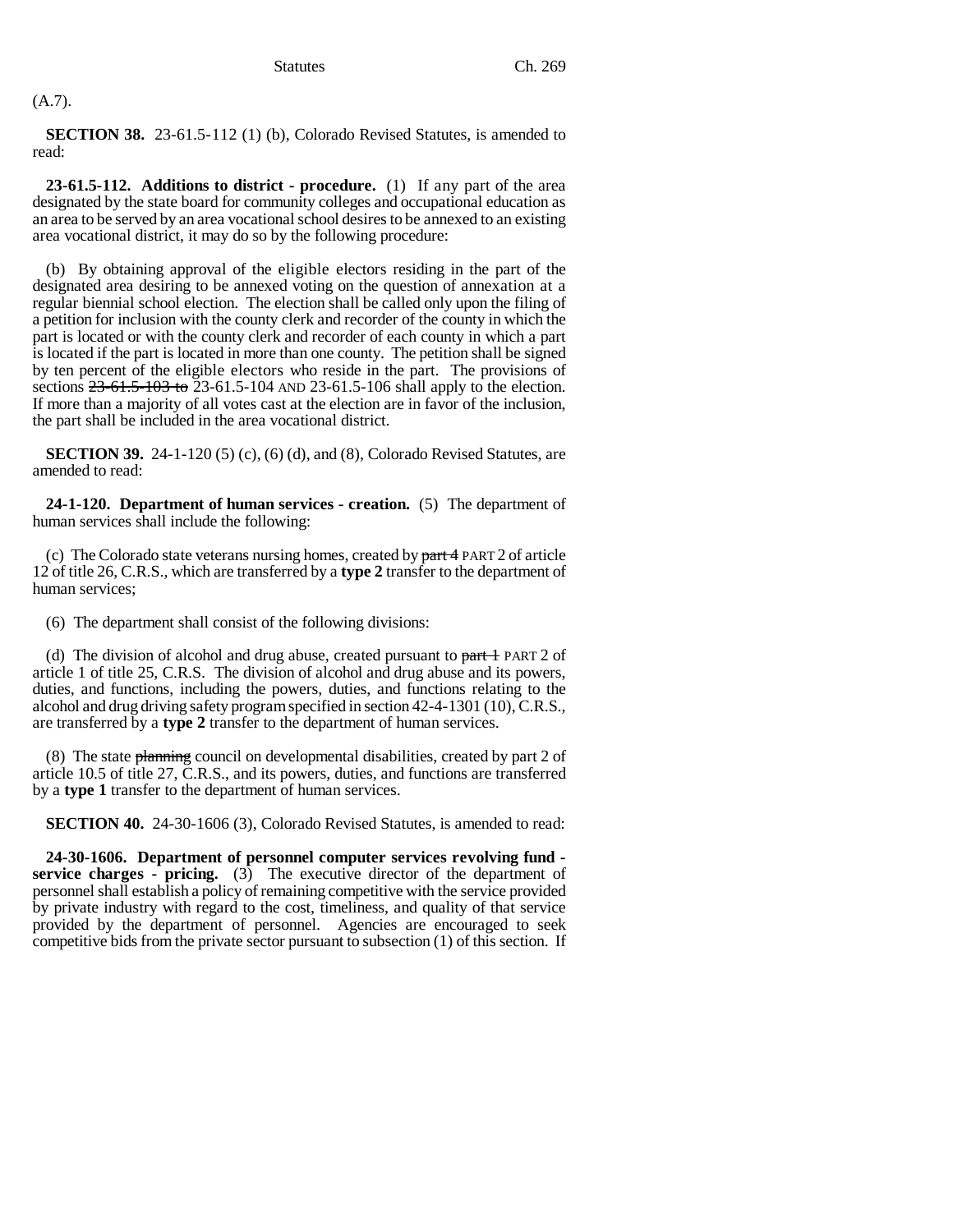the department of personnel cannot meet the needs of any agency in any one of the said areas, the agency may seek services elsewhere pursuant to part 17 of this article PART 2 OF ARTICLE 37.5 OF THIS TITLE.

# **SECTION 41.** 24-32-111 (1), Colorado Revised Statutes, is amended to read:

**24-32-111. Statewide program for identification of matters of state interest as part of local land use planning.** (1) The department of local affairs shall conduct a statewide program encouraging counties and municipalities to prepare, as a part of the comprehensive plan provided for in section 30-28-106 and part 3 PART 2 of article 23 of title 31, C.R.S., a complete and detailed identification and designation of all matters of state interest within each county by June 30, 1976. The general assembly shall appropriate funds for this purpose to the department of local affairs for distribution to participating counties. Each county desiring to participate in the identification and designation of matters of state interest program established by this section shall be allocated an equal amount by the department of local affairs from the funds so appropriated, to be expended by each county separately or through an organized group of counties or counties and municipalities. The department of local affairs, in cooperation with applicable state agencies, shall establish reasonable standards relative to the scope, detail, and accuracy of the program and shall insure that all information is comparable for each county. Each county shall, after consultation with the municipality, prepare such identification and designation for territory located within these municipalities which request such preparation and in any municipality which fails to undertake an identification and designation of matters of state interest program. Each county shall, upon request of the municipality, assist the municipality in such program.

**SECTION 42. Repeal.** 24-34-104 (39) (a), Colorado Revised Statutes, is repealed as follows:

**24-34-104. General assembly review of regulatory agencies and functions for termination, continuation, or reestablishment.** (39) (a) The following agencies, functions, or both, shall terminate on July 1, 2000: The function of the commission on domestic violence in the judicial department of certifying and setting standards for domestic violence treatment programs in accordance with sections 18-6-802 and 18-6-803, C.R.S.

**SECTION 43.** 24-72-302 (4), Colorado Revised Statutes, is amended to read:

**24-72-302. Definitions.** As used in this part 3, unless the context otherwise requires:

(4) "Criminal justice records" means all books, papers, cards, photographs, tapes, recordings, or other documentary materials, regardless of form or characteristics, that are made, maintained, or kept by any criminal justice agency in the state for use in the exercise of functions required or authorized by law or administrative rule, including but not limited to the results of chemical blood testing to determine genetic markers conducted pursuant to sections 16-11-102.3, 16-11-104, 16-11-204.3, 16-11-308 (4.5), 17-2-201 (5) (h), and  $(5)$  (i), and 17-22.5-202 (3) (b.5) (II) and (3.5), C.R.S.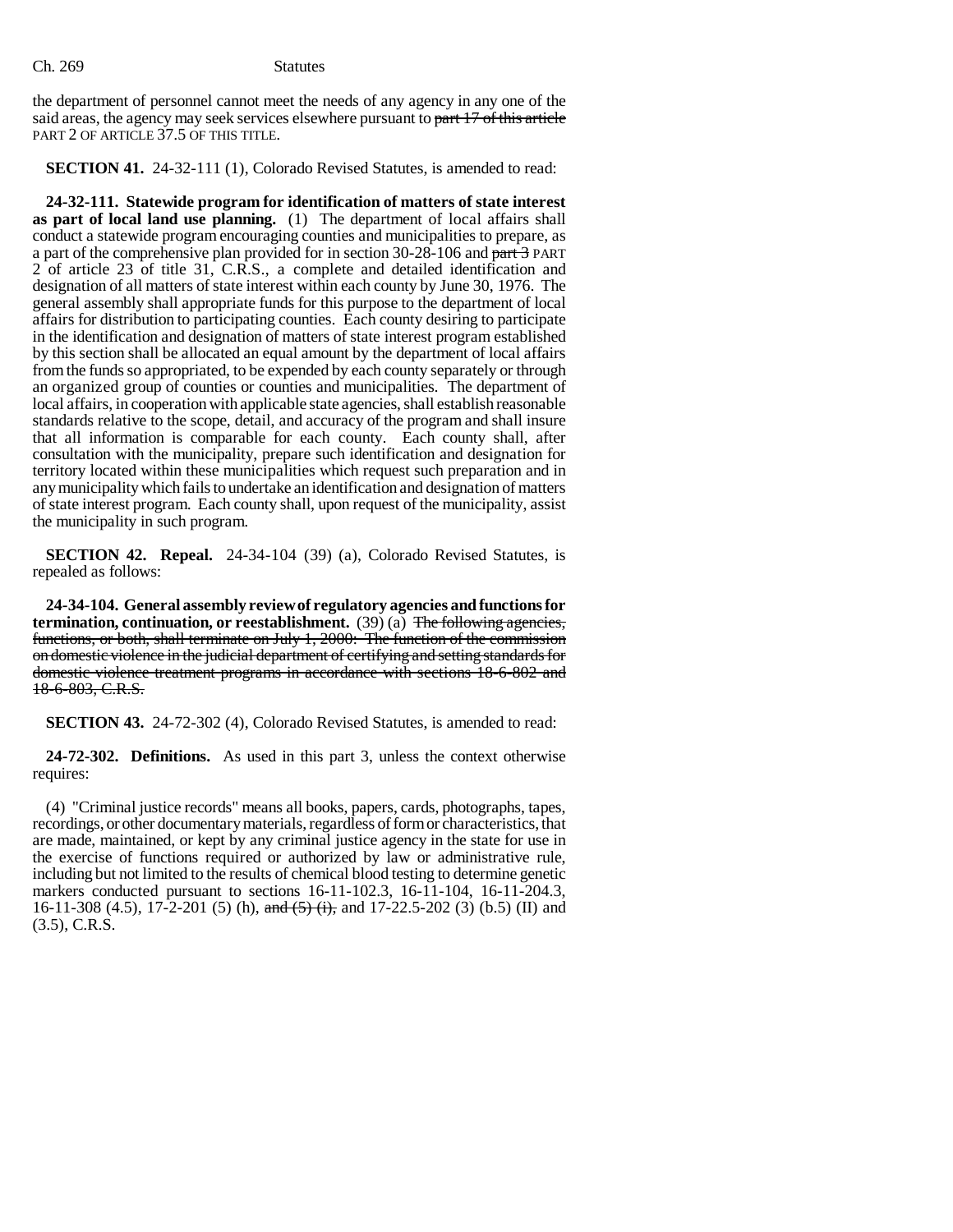**SECTION 44.** 24-72-305 (1.5), Colorado Revised Statutes, is amended to read:

**24-72-305. Allowance or denial of inspection - grounds - procedure - appeal.** (1.5) On the ground that disclosure would be contrary to the public interest, the custodian of criminal justice records shall deny access to the results of chemical blood testing to determine the genetic markers conducted pursuant to sections 16-11-102.3, 16-11-104, 16-11-204.3, 16-11-308 (4.5), 17-2-201 (5) (h), and (5) (i), and 17-22.5-202 (3) (b.5) (II) and (3.5), C.R.S.

**SECTION 45.** 25-1-107 (1) (x) (VII) (C.5), Colorado Revised Statutes, is amended to read:

**25-1-107. Powers and duties of the department - repeal.** (1) The department has, in addition to all other powers and duties imposed upon it by law, the following powers and duties:

(x) (VII) Except as otherwise provided in the federal "Safe Drinking Water Act", the provisions of this section shall apply to each public water system in this state; except that the provisions of this section shall not apply to a public water system that:

(C.5) Does not authorize incidental use of untreated water; AND

**SECTION 46.** 26-6-305 (1) (c), Colorado Revised Statutes, is amended to read:

**26-6-305. Child care commission - duties.** (1) The commission shall have the following duties:

(c) To continue the study of criminal HISTORY background checks of child care providers; including reviewing the report of the pilot study established pursuant to section 26-6-115;

**SECTION 47.** 27-10.5-102 (11) (a), Colorado Revised Statutes, is amended to read:

**27-10.5-102. Definitions.** As used in this article, unless the context otherwise requires:

(11) (a) "Developmental disability" means a disability that is manifested before the person reaches twenty-two years of age, which constitutes a substantial disability to the affected individual, and is attributable to mental retardation or related conditions which include cerebral palsy, epilepsy, autism, or other neurological conditions when such conditions result in impairment of general intellectual functioning or adaptive behavior similar to that of a person with mental retardation. Unless otherwise specifically stated, the federal definition of "developmental disability" found in  $42 \text{ U.S. C. sec. } 6000 \text{ et sec. } 42 \text{ U.S. C. } \text{SEC. } 15001 \text{ ET } \text{SEQ. } \text{shall}$ not apply.

**SECTION 48.** 27-10.5-201, Colorado Revised Statutes, is amended to read:

**27-10.5-201. Legislative declaration.** The general assembly finds that state and local agencies provide a variety of services and supports to persons with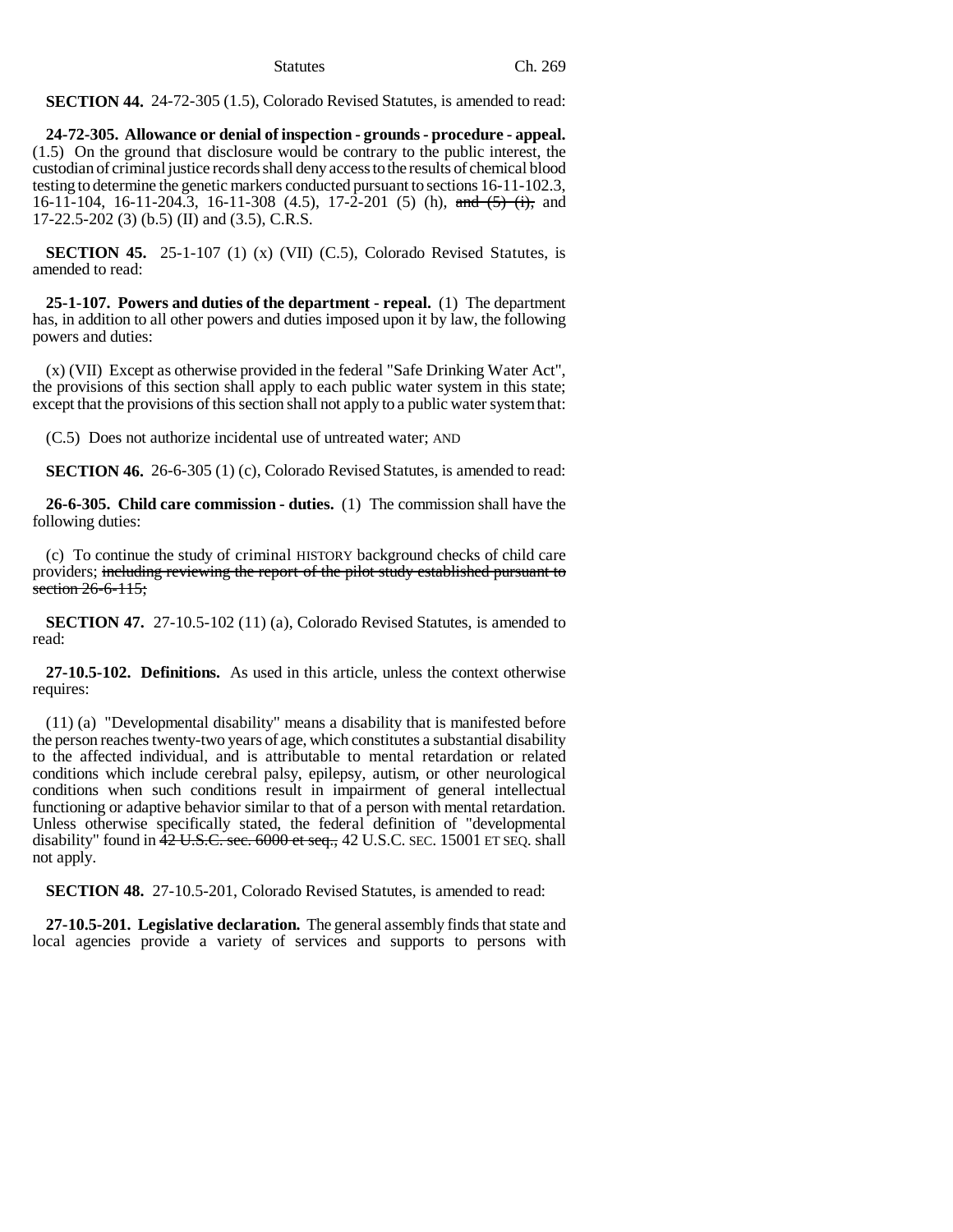developmental disabilities including institutional care, residential, social, and income maintenance services, diagnostic and health-related services, and educational and other programs. Because these services and supports are supported by many diverse agencies and organizations and because congress, through the federal "Developmental Disabilities Services and Facilities Construction Act", and amendments thereto, has called for the establishment of state planning councils to provide coordination and planning in the field of developmental disabilities, the general assembly declares that there is need to establish a state planning council on developmental disabilities to be responsible for the coordination of services and supports to the persons with developmental disabilities and to serve as an advocate for such persons. The general assembly further finds that there is need to carefully define the duties and responsibilities of a state planning council on developmental disabilities.

**SECTION 49.** The introductory portion to 27-10.5-202 (1) and 27-10.5-202 (1) (d) and (3), Colorado Revised Statutes, are amended to read:

**27-10.5-202. Definitions.** As used in this part 2, unless the context otherwise requires:

(1) "Developmental disability" means a severe, chronic disability of a person  $f<sub>ire</sub>$ NINE years of age or older which:

(d) Reflects the person's need for a combination and sequence of special, interdisciplinary, or generic care, treatment, or other services and supports which are of lifelong or extended duration and are individually planned and coordinated; except that such term when applied to infants and young children means individuals from birth to age five NINE years, inclusive, who have substantial developmental delay or specific congenital or acquired conditions with a high probability of resulting in developmental disabilities if services or supports are not provided.

(3) "State planning council" means the Colorado developmental disabilities planning council established pursuant to section 27-10.5-203.

**SECTION 50.** 27-10.5-203 (1), (2), and (3), the introductory portions to 27-10.5-203 (4) and (5), and 27-10.5-203 (6) and (7), Colorado Revised Statutes, are amended to read:

**27-10.5-203. Establishment of state council.** (1) There is hereby created, within the office of the executive director of the department of human services, the Colorado developmental disabilities planning council. The powers, duties, and functions of the state planning council are transferred by a **type 1** transfer, as such transfer is defined by the "Administrative Organization Act of 1968", article 1 of title 24, C.R.S., to the department of human services. The state planning council shall operate in accordance with the federal "Developmental Disabilities Assistance and Bill of Rights Act of 1990", 42 U.S.C. sec. 6000 et seq. "DEVELOPMENTAL DISABILITIES ASSISTANCE AND BILL OF RIGHTS ACT OF 2000", 42 U.S.C. SEC. 15001 ET SEQ.

(2) The state planning council shall consist of twenty-four members appointed by the governor for three-year terms; except that of the members first appointed, one-third shall be appointed for one-year terms, one-third shall be appointed for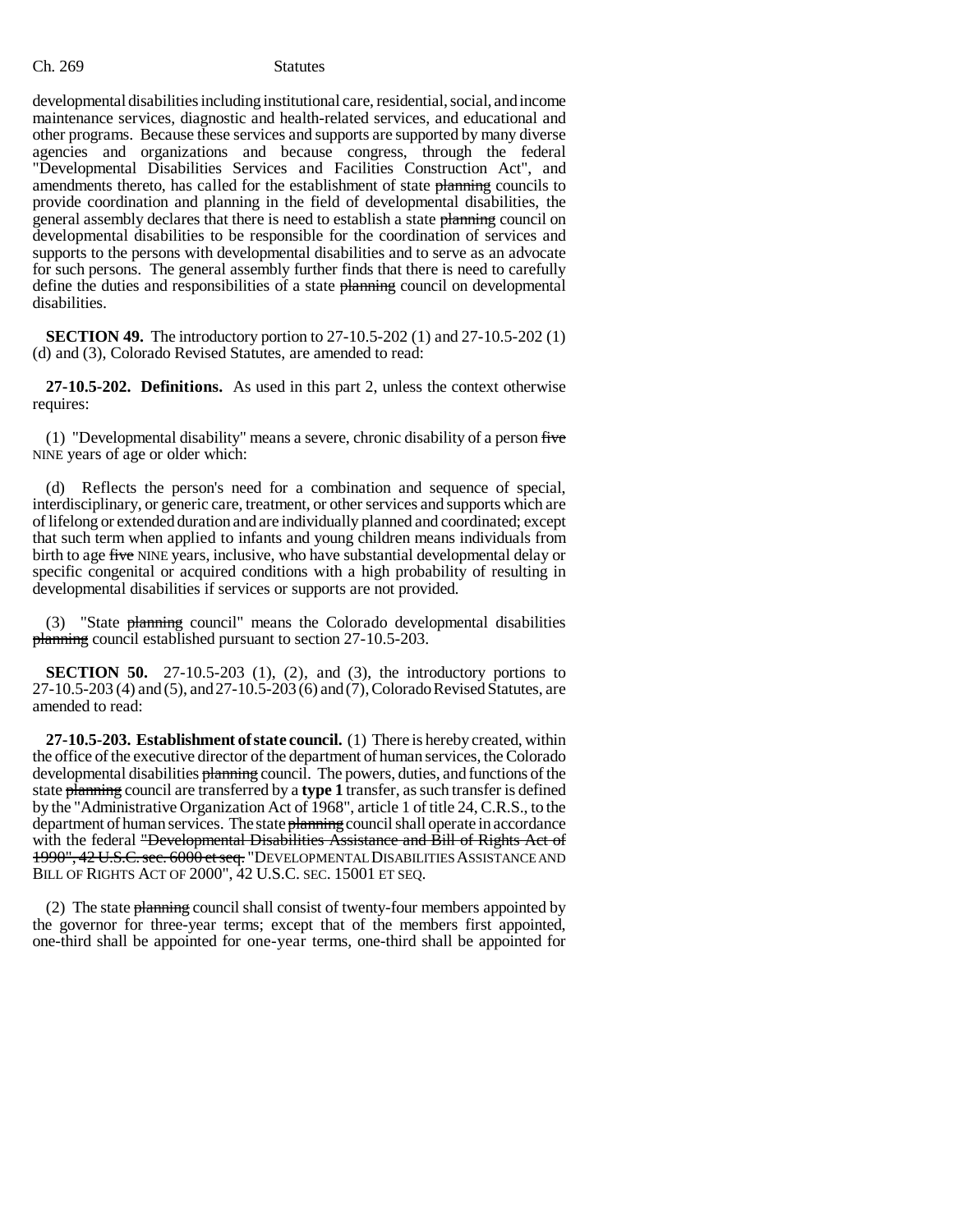two-year terms, and one-third shall be appointed for three-year terms. Vacancies shall be filled by appointment for the unexpired term.

(3) The state planning council shall at all times include in its membership representatives of the principal state agencies, including the state agency that administers funds provided under the federal "Rehabilitation Act of 1973", the state agency that administers funds provided under the federal "Individuals with Disabilities Education Act", the state agency that administers funds provided under the federal "Older Americans Act of 1965", and the state agency that administers funds provided under Title TITLES V AND XIX of the federal "Social Security Act" for persons with developmental disabilities; higher education training facilities; each university-affiliated program or satellite center in the state UNIVERSITY CENTERS FOR EXCELLENCE IN DEVELOPMENTAL DISABILITIES EDUCATION, RESEARCH, AND SERVICE; nongovernmental agencies; and private nonprofit groups concerned with services and supports for persons with developmental disabilities.

(4) At least one-half of the membership of the state  $\frac{1}{2}$  planning council shall consist of persons who:

(5) Of the members of the state  $\frac{1}{2}$  planning council described in subsection (4) of this section:

(6) Members of the state planning council shall serve without compensation but shall be entitled to reimbursement for their expenses while attending regular and special meetings of the state planning council.

(7) The state planning council shall operate in accordance with bylaws adopted by a quorum of its membership.

**SECTION 51.** 27-10.5-204, Colorado Revised Statutes, is amended to read:

**27-10.5-204. Development of the state plan.** The state planning council shall develop a FIVE-YEAR state plan for developmental disabilities at least once every three years in accordance with the federal "Developmental Disabilities Assistance and Bill of Rights Act of 1990", 42 U.S.C. sec. 6000 "DEVELOPMENTAL DISABILITIES ASSISTANCE AND BILL OF RIGHTS ACT OF 2000", 42 U.S.C. SEC. 15024. The state plan shall include establishment of goals and priorities for meeting the needs of persons with developmental disabilities, including recommendations concerning state program operations and funding for a comprehensive system of services and supports to persons with developmental disabilities. The state plan shall be prepared in compliance with federal requirements and shall designate the state agency responsible for administration of the state plan. The state planning council shall submit the state plan to the governor for approval.

**SECTION 52.** The introductory portion to 27-10.5-205 (1), Colorado Revised Statutes, is amended to read:

**27-10.5-205. Powers and duties.** (1) The state planning council shall:

**SECTION 53.** 27-10.5-206, Colorado Revised Statutes, is amended to read: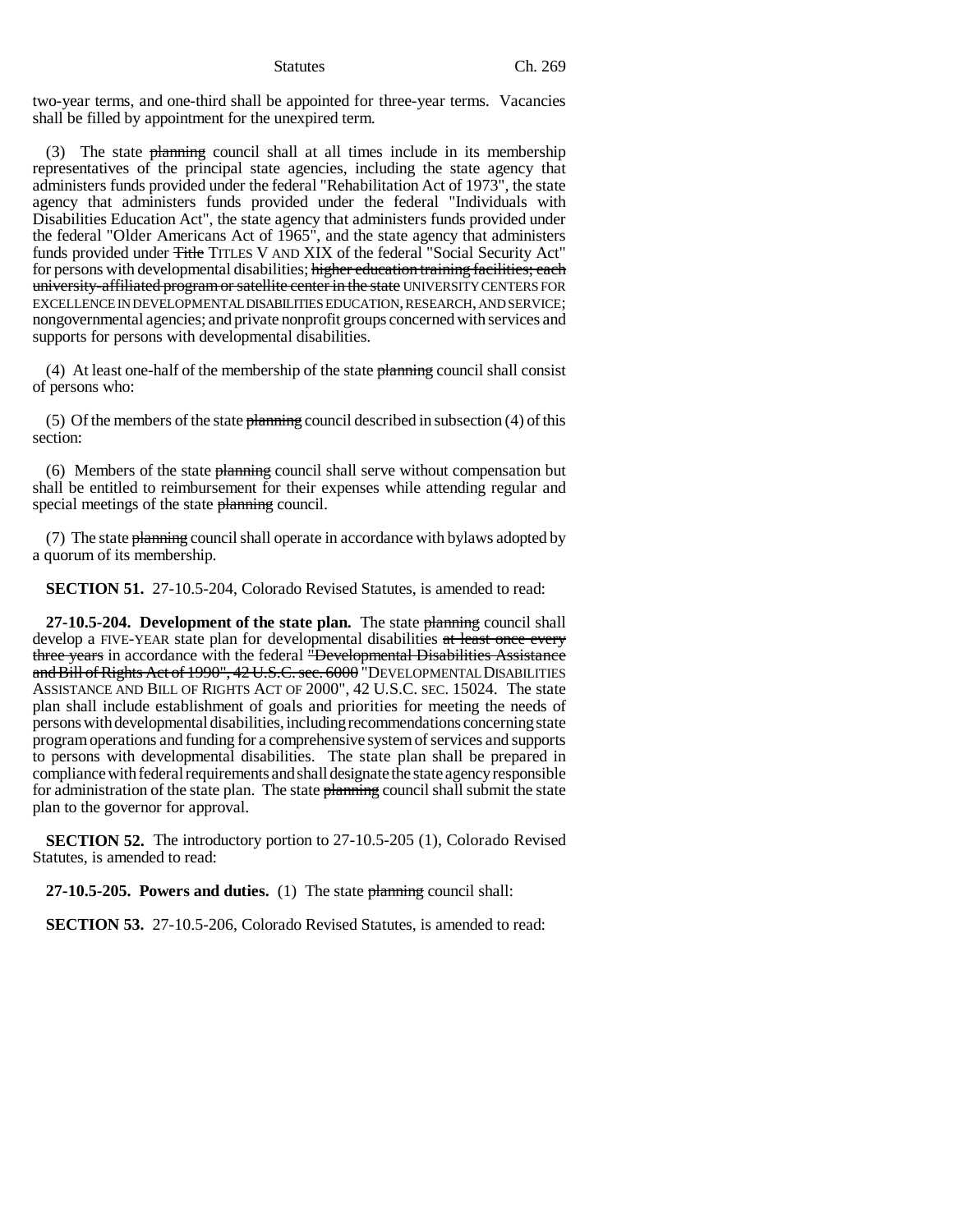**27-10.5-206. State council employees.** Subject to available appropriations, the executive director of the department of human services may employ such personnel as are required by the state planning council, pursuant to the provisions of section 13 of article XII of the state constitution. The executive director of the department of human services will appoint the staff director to the state planning council, accepting the recommendations of the council.

**SECTION 54.** 27-10.5-207, Colorado Revised Statutes, is amended to read:

**27-10.5-207. Cooperation of departments.** The departments of human services, public health and environment, and education shall cooperate with the state planning council in the development of and implementation of the recommendations made within the state plan. Said departments shall provide documents and other assistance requested by the state planning council or its representatives which are essential for the state planning council to meet its federal and state statutory requirements.

**SECTION 55.** 29-12.5-101 (2), Colorado Revised Statutes, is amended, and the said 29-12.5-101 is further amended BY THE ADDITION OF A NEW SUBSECTION, to read:

**29-12.5-101. Definitions.** As used in this article:

(2) "Utility cost-savings measure" means an installation, modification, or service that is designed to reduce energy consumption and related operating costs in buildings and other facilities and includes, but is not limited to, the following:

(a) Insulation in walls, roofs, floors, and foundations and in heating and cooling distribution systems;

(b) Storm windows and doors, multiglazed windows and doors, heat absorbing or heat reflective glazed and coated window and door systems, additional glazing, reductions in glass area, and other window and door system modifications that reduce energy consumption;

(c) Automatic energy control systems;

(d) Heating, ventilating, or air conditioning and distribution system modifications or replacements in buildings or central plants;

(e) Caulking and weatherstripping;

(f) Replacement or modification of lighting fixtures to increase the energy efficiency of the system without increasing the overall illumination of a facility unless such increase in illumination is necessary to conform to the applicable building code for the proposed lighting system;

(g) Energy recovery systems;

(h) Cogeneration systems that produce steam or forms of energy such as heat, as well as electricity, for use primarily within a building or complex of buildings; or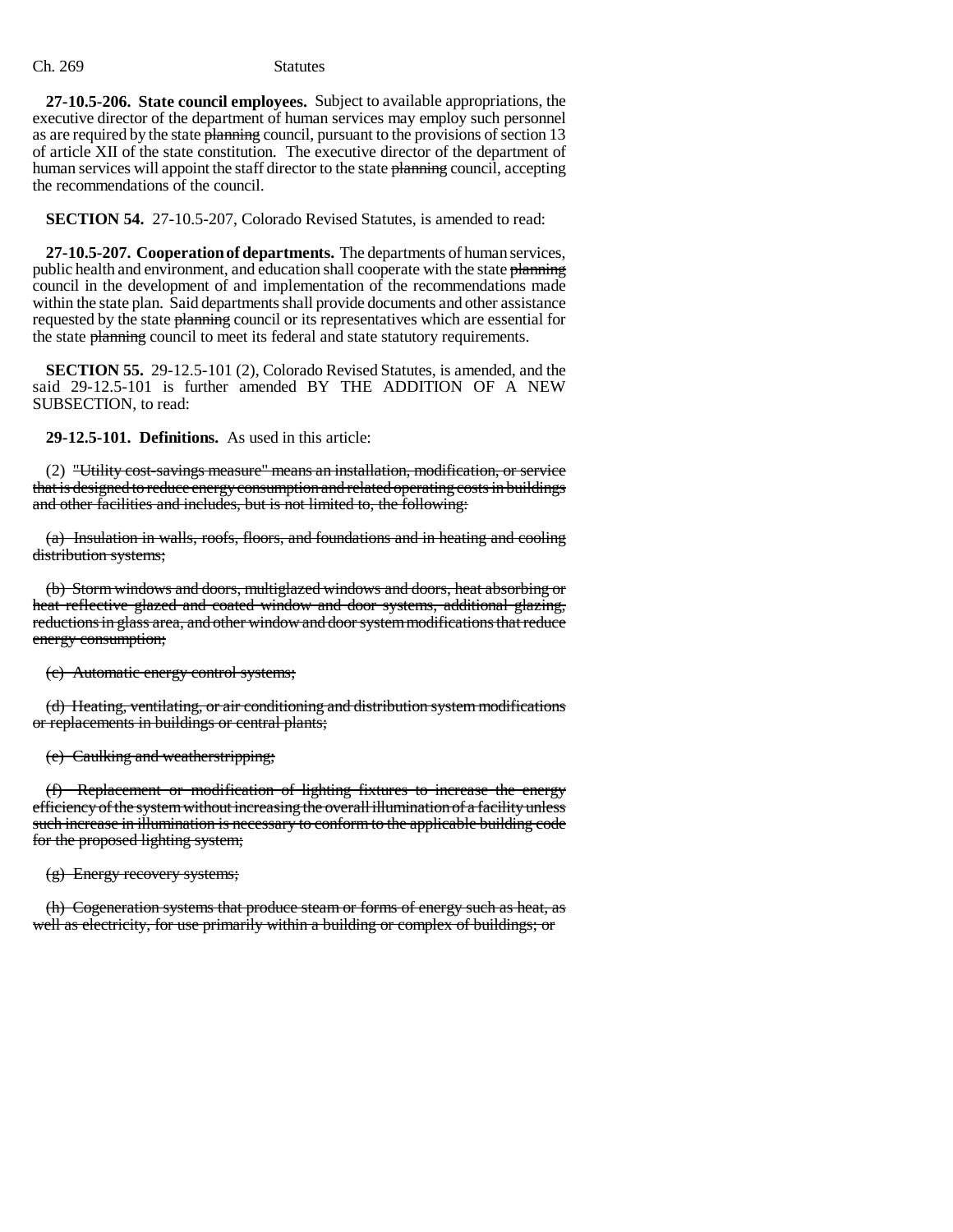(i) Renewable energy and alternate energy systems;

(j) Devices that reduce water consumption or sewer charges;

(k) Changes in operation and maintenance practices;

(l) Procurement of low-cost energy supplies of all types, including electricity, natural gas, and other fuel sources, and water;

(m) Indoor air quality improvements that conform to applicable building code requirements;

(n) Daylighting systems;

(o) Building operation programs that reduce utility and operating costs including, but not limited to, computerized energy management and consumption tracking programs, staff and occupant training, and other similar activities;

(p) Services to reduce utility costs by identifying utility errors and optimizing rate schedules;

(q) Any other modification, installation, or remodeling approved as a utility cost-savings measure by the board.

(9) "UTILITY COST-SAVINGS MEASURE" MEANS AN INSTALLATION, MODIFICATION, OR SERVICE THAT IS DESIGNED TO REDUCE ENERGY CONSUMPTION AND RELATED OPERATING COSTS IN BUILDINGS AND OTHER FACILITIES AND INCLUDES, BUT IS NOT LIMITED TO, THE FOLLOWING:

(a) INSULATION IN WALLS, ROOFS, FLOORS, AND FOUNDATIONS AND IN HEATING AND COOLING DISTRIBUTION SYSTEMS;

(b) STORM WINDOWS AND DOORS, MULTIGLAZED WINDOWS AND DOORS, HEAT ABSORBING OR HEAT REFLECTIVE GLAZED AND COATED WINDOW AND DOOR SYSTEMS, ADDITIONAL GLAZING, REDUCTIONS IN GLASS AREA, AND OTHER WINDOW AND DOOR SYSTEM MODIFICATIONS THAT REDUCE ENERGY CONSUMPTION;

(c) AUTOMATIC ENERGY CONTROL SYSTEMS;

(d) HEATING, VENTILATING, OR AIR CONDITIONING AND DISTRIBUTION SYSTEM MODIFICATIONS OR REPLACEMENTS IN BUILDINGS OR CENTRAL PLANTS;

(e) CAULKING AND WEATHERSTRIPPING;

(f) REPLACEMENT OR MODIFICATION OF LIGHTING FIXTURES TO INCREASE THE ENERGY EFFICIENCY OF THE SYSTEM WITHOUT INCREASING THE OVERALL ILLUMINATION OF A FACILITY UNLESS SUCH INCREASE IN ILLUMINATION IS NECESSARY TO CONFORM TO THE APPLICABLE BUILDING CODE FOR THE PROPOSED LIGHTING SYSTEM;

(g) ENERGY RECOVERY SYSTEMS;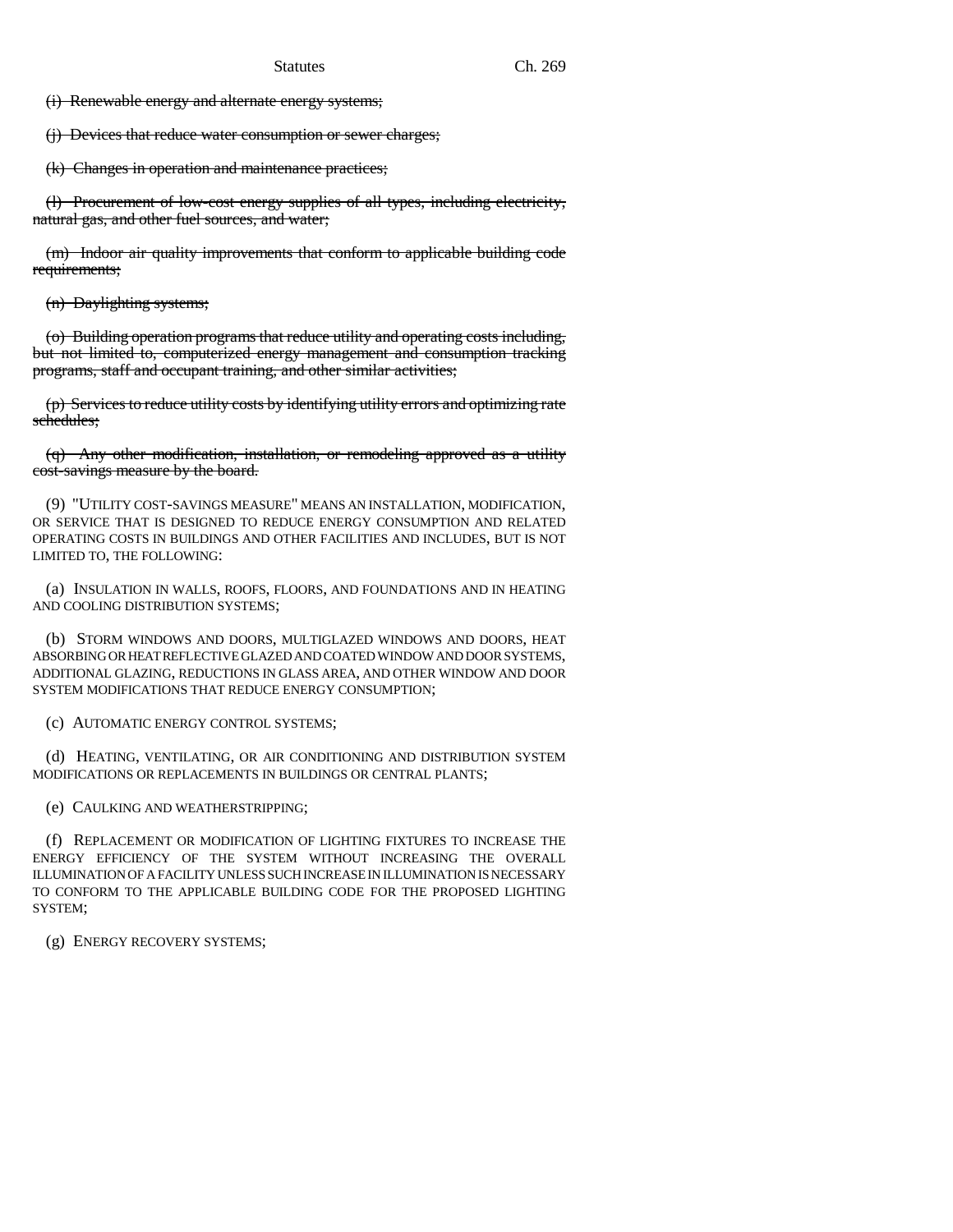(h) COGENERATION SYSTEMS THAT PRODUCE STEAM OR FORMS OF ENERGY SUCH AS HEAT, AS WELL AS ELECTRICITY, FOR USE PRIMARILY WITHIN A BUILDING OR COMPLEX OF BUILDINGS;

(i) RENEWABLE ENERGY AND ALTERNATE ENERGY SYSTEMS;

(j) DEVICES THAT REDUCE WATER CONSUMPTION OR SEWER CHARGES;

(k) CHANGES IN OPERATION AND MAINTENANCE PRACTICES;

(l) PROCUREMENT OF LOW-COST ENERGY SUPPLIES OF ALL TYPES, INCLUDING ELECTRICITY, NATURAL GAS, AND OTHER FUEL SOURCES, AND WATER;

(m) INDOOR AIR QUALITY IMPROVEMENTS THAT CONFORM TO APPLICABLE BUILDING CODE REQUIREMENTS;

(n) DAYLIGHTING SYSTEMS;

(o) BUILDING OPERATION PROGRAMS THAT REDUCE UTILITY AND OPERATING COSTS INCLUDING, BUT NOT LIMITED TO, COMPUTERIZED ENERGY MANAGEMENT AND CONSUMPTION TRACKING PROGRAMS, STAFF AND OCCUPANT TRAINING, AND OTHER SIMILAR ACTIVITIES;

(p) SERVICES TO REDUCE UTILITY COSTS BY IDENTIFYING UTILITY ERRORS AND OPTIMIZING RATE SCHEDULES; OR

(q) ANY OTHER MODIFICATION, INSTALLATION, OR REMODELING APPROVED AS A UTILITY COST-SAVINGS MEASURE BY THE BOARD.

**SECTION 56.** 30-10-606 (6) (a) (II), Colorado Revised Statutes, is amended to read:

**30-10-606. Coroner - inquiry, grounds - postmortem - jury - certificate of death.** (6) (a) Notwithstanding the provisions of sections 12-43-218 and 13-90-107 (1) (d) or (1) (g), C.R.S., the coroner holding an inquest or investigation pursuant to this section has the authority to request and receive a copy of:

(II) Any information, record, or report related to treatment, consultation, counseling, or therapy services from any licensed psychologist, professional counselor, marriage and family therapist, social worker, alcohol and drug abuse ADDICTION counselor, or unlicensed psychotherapist if such report, record, or information is relevant to the inquest or investigation.

**SECTION 57.** 31-31-807 (4), Colorado Revised Statutes, is amended to read:

**31-31-807. Death of member - survivor benefits.** (4) In the event that a survivor benefit is payable for the benefit of more than one dependent child of the member pursuant to subparagraph  $(H)$  (III), (IV), or (V) of paragraph (b) of subsection (1) of this section and the dependent children reside in separate households from each other, the benefit shall be divided equally among the children.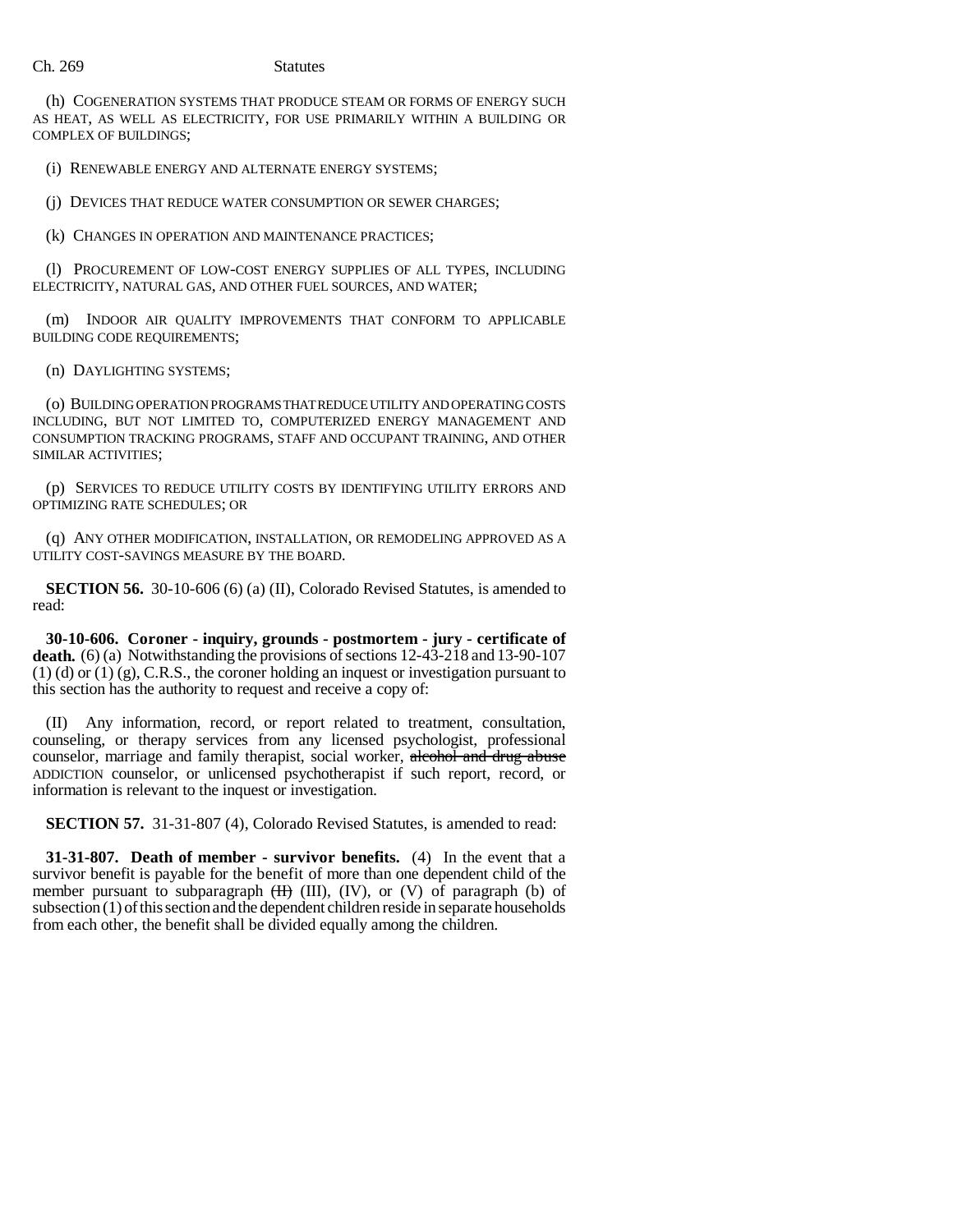Statutes Ch. 269

**SECTION 58.** 35-7-102, Colorado Revised Statutes, is amended to read:

**35-7-102. Agreement with the federal government.** To the end that the situation may be speedily remedied, it is the duty of the department of agriculture, referred to in this part 1 as the "department", to enter into written agreements on behalf of the state with the bureau of sport fisheries and wildlife of the United States department of the interior FEDERAL AGENCY IN CHARGE OF RODENT CONTROL MATTERS, referred to in this part 1 ARTICLE as the "bureau" "FEDERAL AGENCY", such agreements to define such procedure, in accordance with the provisions of this part 1, as they deem advisable and proper for the purpose of cooperating with said bureau THE FEDERAL AGENCY in the control and eradication within this state of the rodent pests mentioned in section 35-7-101.

**SECTION 59.** 35-7-103, Colorado Revised Statutes, is amended to read:

**35-7-103. Fund.** (1) For the purpose of carrying out the provisions of this part 1, there is hereby created the rodent pest control fund. To insure continuity of contractual relations with the bureau of sport fisheries and wildlife of the United States department of the interior FEDERAL AGENCY, said fund shall be permanent, and the same, together with all appropriations and all reimbursements or accretions thereto, from whatever source derived, is appropriated to carry out the purposes of this part 1.

(2) All disbursements from the fund shall be by warrants drawn by the controller upon itemized vouchers certified by said bureau THE FEDERAL AGENCY as to correctness and approved by the department which shall approve the vouchers for all lawful expenses incurred in carrying out the purposes of this part 1 and in accordance with the terms of any cooperative agreements entered into by the department with the bureau FEDERAL AGENCY.

**SECTION 60.** 35-7-104, Colorado Revised Statutes, is amended to read:

**35-7-104. Cooperative agreements.** Operations under the provisions of this part 1 for the control and eradication of rodent pests shall be in accordance with the approved procedure of the bureau FEDERAL AGENCY and in accordance with the terms of such agreements as shall be entered into by the department and the bureau FEDERAL AGENCY. To enable the department to carry out any such agreement or to perform the duties devolved upon the department in carrying out the purpose of this part 1, the department is authorized to enlist and pay the necessary expenses of volunteer agents and to employ and pay the salary and necessary expenses of such other agents as may be required to act in their behalf. To further enlarge and accelerate operation for the control of such rodent pests, the department, acting in conjunction with the bureau FEDERAL AGENCY, may enter into cooperative agreements with boards of county commissioners or with associations, corporations, or individuals owning land subject to or menaced by such infestations.

**SECTION 61.** 35-7-109, Colorado Revised Statutes, is amended to read:

**35-7-109. Agreements with landowners.** Owners of private lands may arrange, under written cooperative agreements with the department and the bureau FEDERAL AGENCY in charge of operations for the control and eradication of rodent pests on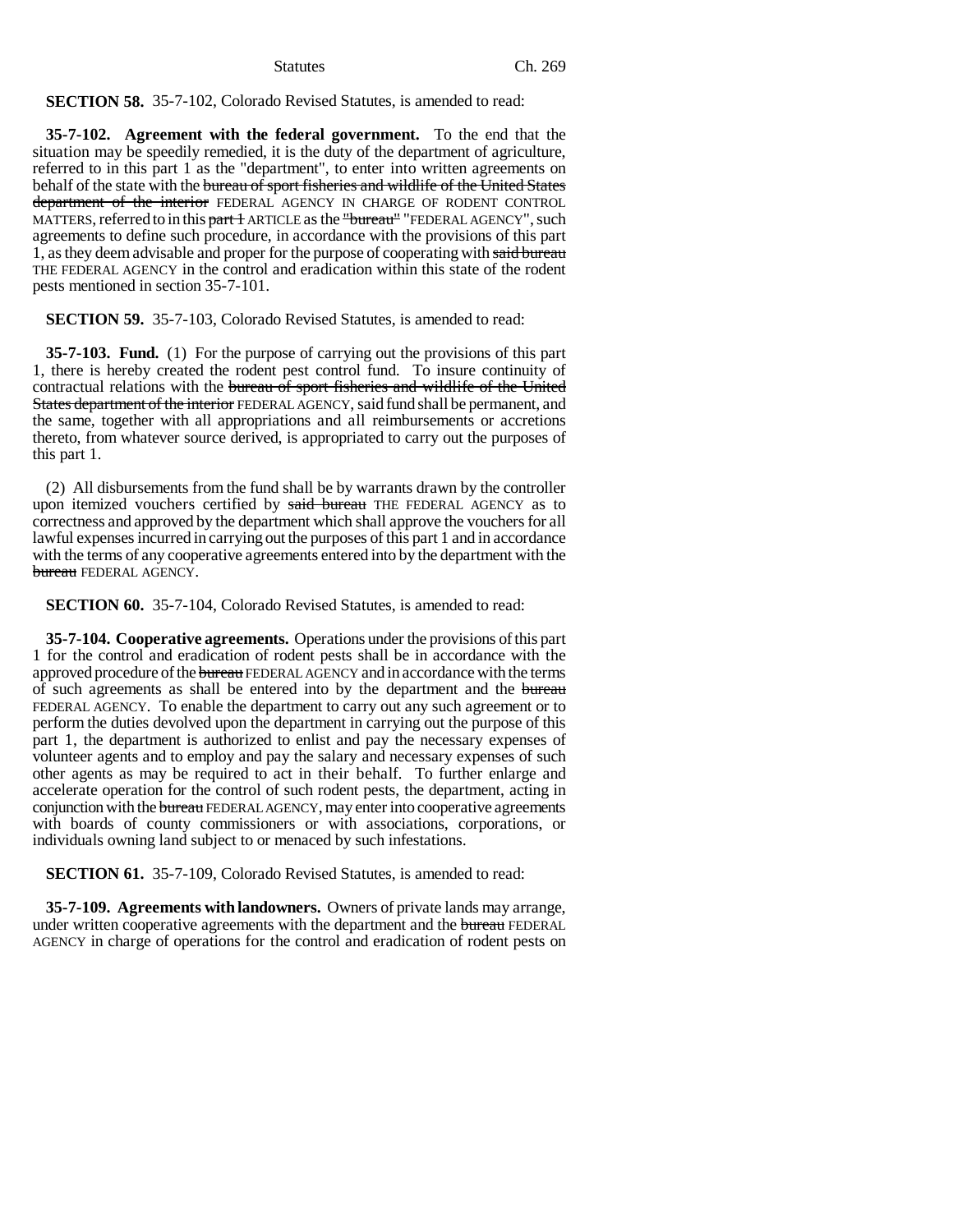their lands.

**SECTION 62.** 35-7-112 (2), Colorado Revised Statutes, is amended to read:

**35-7-112. Eradication contracts required - procedure without contracts.** (2) If the owner, after ten days' written notice to him in person or by mail to his last known post office address, fails, neglects, or refuses to reimburse the department, or its agents, in the amount of such expenses, the department shall certify an itemized statement thereof, together with a description of such lands sufficient to identify the same to the board of county commissioners of the county wherein the same is situated. Thereupon, such an account shall be audited, allowed, and paid in like manner as provided in section 35-7-110. Public notices in this section provided for shall designate as accurately as may be the boundaries of the area to be treated; shall make specific reference to this statute and shall call upon all owners, known or unknown, of lands within the prescribed area to proceed at once to destroy the pests mentioned in such notice or to enter into cooperative agreements for their control or eradication; and shall designate reasonable times and places within or near such area where and when the bureau FEDERAL AGENCY, or other agents, and the department, or its agents, will be present for the purpose of entering into such cooperative agreements and proceeding with their execution.

**SECTION 63.** 35-7-117, Colorado Revised Statutes, is amended to read:

**35-7-117. Record of poison purchased.** The department, when acting in cooperation with the bureau FEDERAL AGENCY in rodent control operations through its officers, members, or authorized agents, may purchase and sell to landowners, lessees, contract holders, boards of county commissioners, and other cooperators strychnine and other poisons and supplies for rodent control. The department or its agents shall make and keep a record of all such sales made by showing the name and address of purchaser, date of purchase, and kind and amount of poison or rodent supplies purchased.

**SECTION 64.** 35-7-201 (2), Colorado Revised Statutes, is amended to read:

**35-7-201. Control and eradication of rodents.** (2) The boards of county commissioners of the several counties of this state are authorized to levy such taxes as are necessary to pay the obligations for rodent control work as authorized under this section and to put into operation any plan of procedure for the eradication of such rodent pests within their jurisdictions as in their discretion is deemed advisable; except that control operations under the provisions of this section shall be in accordance with the approved procedure of the bureau of sport fisheries and wildlife of the United States department of the interior FEDERAL AGENCY. The boards of county commissioners may solicit cooperation from the state board of stock inspection commissioners and the bureau of sport fisheries and wildlife of the United **States department of the interior, FEDERAL AGENCY for the conduct of such rodent** control work and may enter into cooperative agreements with the board of stock inspection commissioners and said bureau THE FEDERAL AGENCY for the furtherance of the rodent control work authorized under this section.

**SECTION 65.** 35-7-202 (3), Colorado Revised Statutes, is amended to read: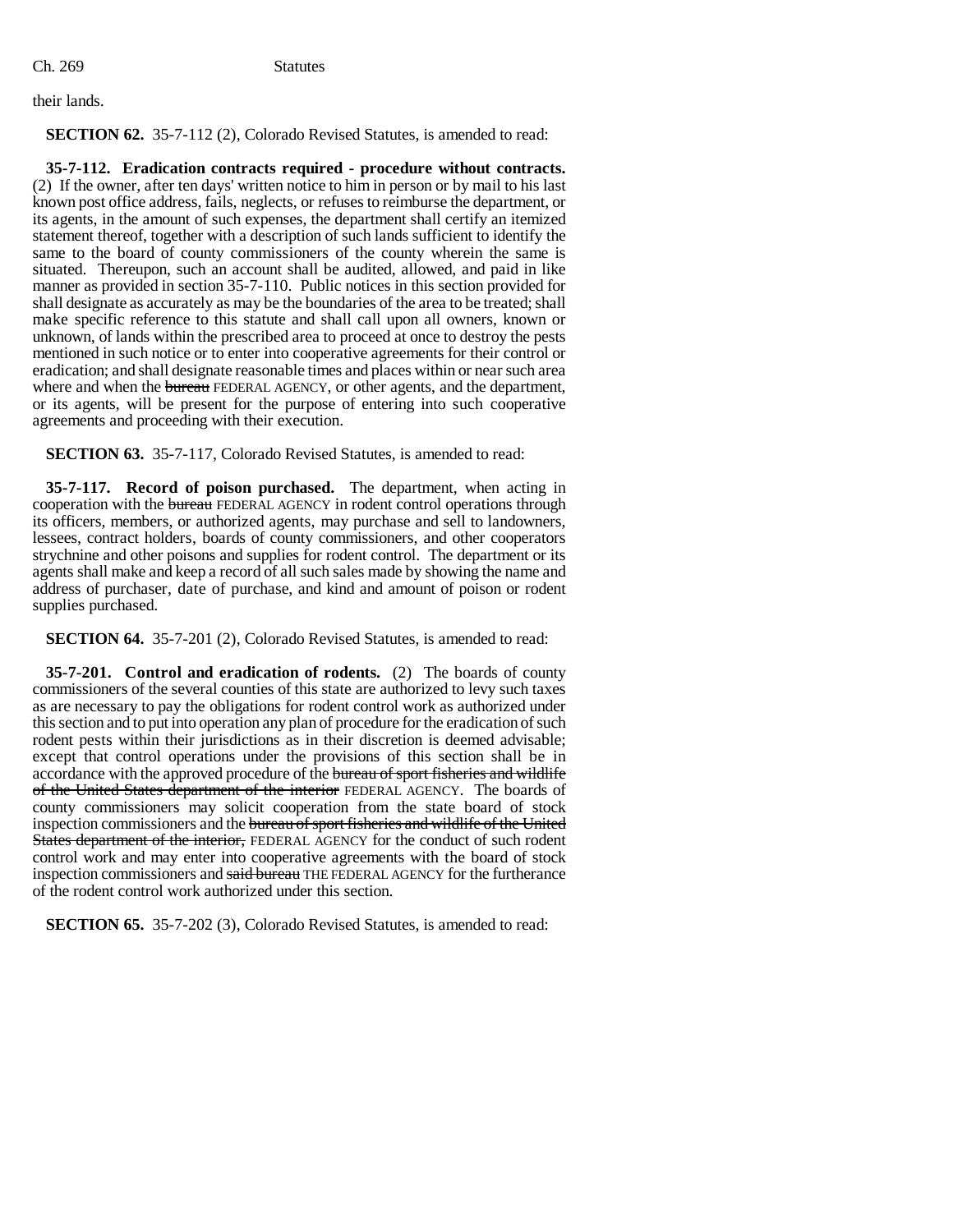**35-7-202. Control and eradication of predatory animals.** (3) Control operations under the provisions of this section shall be in accordance with the approved procedure of the bureau of sport fisheries and wildlife of the United States department of the interior FEDERAL AGENCY. The boards of county commissioners may solicit cooperation from the state board of stock inspection commissioners and the bureau of sport fisheries and wildlife of the United States department of the interior FEDERAL AGENCY for the conduct of such predatory animal control work and may enter into cooperative agreements with the state board of stock inspection commissioners and said bureau THE FEDERAL AGENCY for the furtherance of the predatory animal control work authorized under this section.

**SECTION 66.** 39-3-101, Colorado Revised Statutes, is amended to read:

**39-3-101. Legislative declaration - presumption of charitable purpose.** The general assembly recognizes that only the judiciary may make a final decision as to whether or not any given property is used for charitable purposes within the meaning of the Colorado constitution; nevertheless, in order to guide members of the public and public officials alike in the making of their day-to-day decisions and to assist in the avoidance of litigation, the general assembly hereby finds, declares, and determines that the uses of property which are set forth in this article PART 1 as uses for charitable purposes benefit the people of Colorado and lessen the burdens of government by performing services which government would otherwise be required to perform. Therefore, property used for such purposes shall be presumed to be owned and used solely and exclusively for strictly charitable purposes and not for private gain or corporate profit, and, consequently, property used for such purposes is entitled to be exempt from the levy and collection of property tax pursuant to the provisions of this article PART 1 and the Colorado constitution. This legislative finding, declaration, determination, and presumption shall not be questioned by the administrator and shall be entitled to great weight in any and every court.

**SECTION 67.** The introductory portion to 39-3-109 (1), Colorado Revised Statutes, is amended to read:

**39-3-109. Residential property - integral part of tax-exempt entities charitable purposes - exemption - limitations.** (1) Property, real and personal, which is owned and used solely and exclusively for strictly charitable purposes and not for private gain or corporate profit shall be exempt from the levy and collection of property tax if such property is residential and the structure and the land upon which such structure is located are used as an integral part of a church, an eleemosynary hospital, an eleemosynary licensed health care facility, a school, or an institution whose property is otherwise exempt from taxation pursuant to the provisions of this article PART 1 and which is not leased or rented at any time to persons other than:

**SECTION 68.** 39-3-136 (2), Colorado Revised Statutes, is amended to read:

**39-3-136. Legislative declaration - taxation of exempt property - possessory interests.** (2) Possessory interests in real or personal property that is exempt from taxation under this article PART 1 shall not be subject to property taxation unless specific statutory provisions have been enacted that direct the taxation of such possessory interests.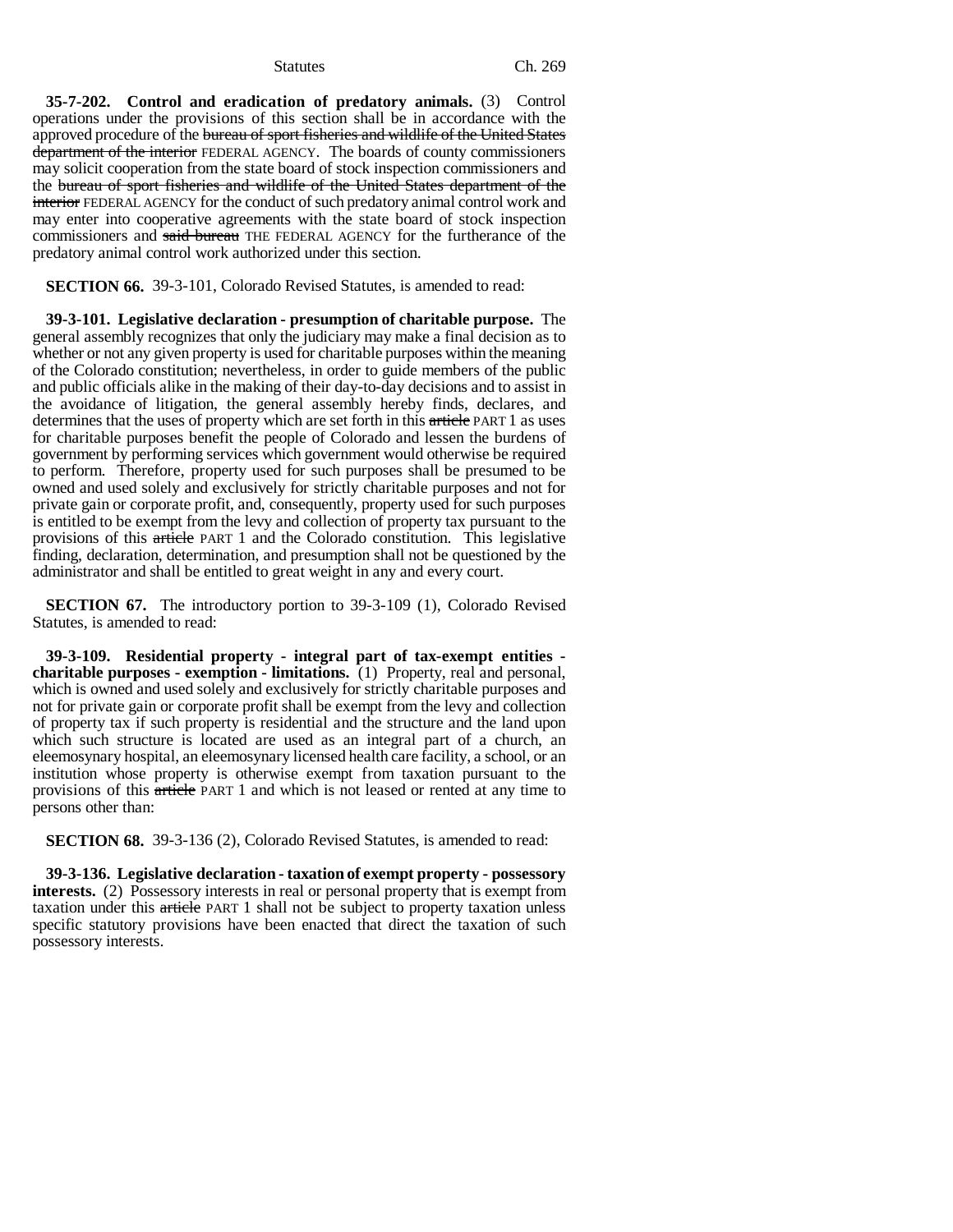**SECTION 69.** 40-3-105 (2), Colorado Revised Statutes, is amended to read:

**40-3-105. Free and reduced service or transportation prohibited exceptions.** (2) Except as otherwise provided in this section, no public utility shall charge, demand, collect, or receive a greater or lesser or different compensation for any product or commodity furnished or to be furnished, or for any service rendered or to be rendered, than the rates, tolls, rentals, and charges applicable to such product or commodity or service as specified in its schedules on file and in effect at the time, nor shall any such public utility refund or remit, directly or indirectly, in any manner or by any device, any portion of the rates, tolls, rentals, and charges so specified, nor extend to any corporation or person any form of contract or agreement or rule or regulation or any facility or privilege except those which are regularly and uniformly extended to all corporations and persons; and except in the case of a rail carrier, a contract authorized under section 40-3-106 (1) (b), which shall become effective in accordance with the provisions of such section; but the commission may by rule or order establish such exceptions from the operation of this prohibition as it may consider just and reasonable as to each public utility.

**SECTION 70.** 40-3-106 (1) (a), Colorado Revised Statutes, is amended to read:

**40-3-106. Advantages prohibited - graduated schedules.** (1) (a) Except when operating under paragraph  $\overline{(b)}$  or (c) of this subsection (1) or pursuant to article 3.4 of this title, no public utility, as to rates, charges, service, or facilities, or in any other respect, shall make or grant any preference or advantage to any corporation or person or subject any corporation or person to any prejudice or disadvantage. No public utility shall establish or maintain any unreasonable difference as to rates, charges, service, facilities, or in any respect, either between localities or as between any class of service. The commission has the power to determine any question of fact arising under this section.

**SECTION 71.** 40-16-110 (1), Colorado Revised Statutes, is amended to read:

**40-16-110. Legislative declaration - federal preemption - property carriers to surrender certificates and permits - issuance by ports of entry.** (1) The general assembly finds and declares that state regulation of the prices, routes, and service of intrastate motor carriers of property was expressly preempted, subject to certain exceptions, in section 601 (c) of the federal "Airport Improvement Act of 1994", 49 U.S.C. sec. 11501 (h) 103 OF THE FEDERAL "ICC TERMINATION ACT OF 1995", 49 U.S.C. SEC. 14501 (c). The legislative history accompanying said federal act acknowledged that such preemption would effectively eliminate the asset value of the operating authority of the affected carriers.

**SECTION 72.** 42-1-102 (27), Colorado Revised Statutes, is amended to read:

**42-1-102. Definitions - repeal.** As used in articles 1 to 4 of this title, unless the context otherwise requires:

(27) "Driver" means every person, including a minor driver under the age of eighteen years and a provisional driver under the age of twenty-one years, who drives or is in actual physical control of a vehicle.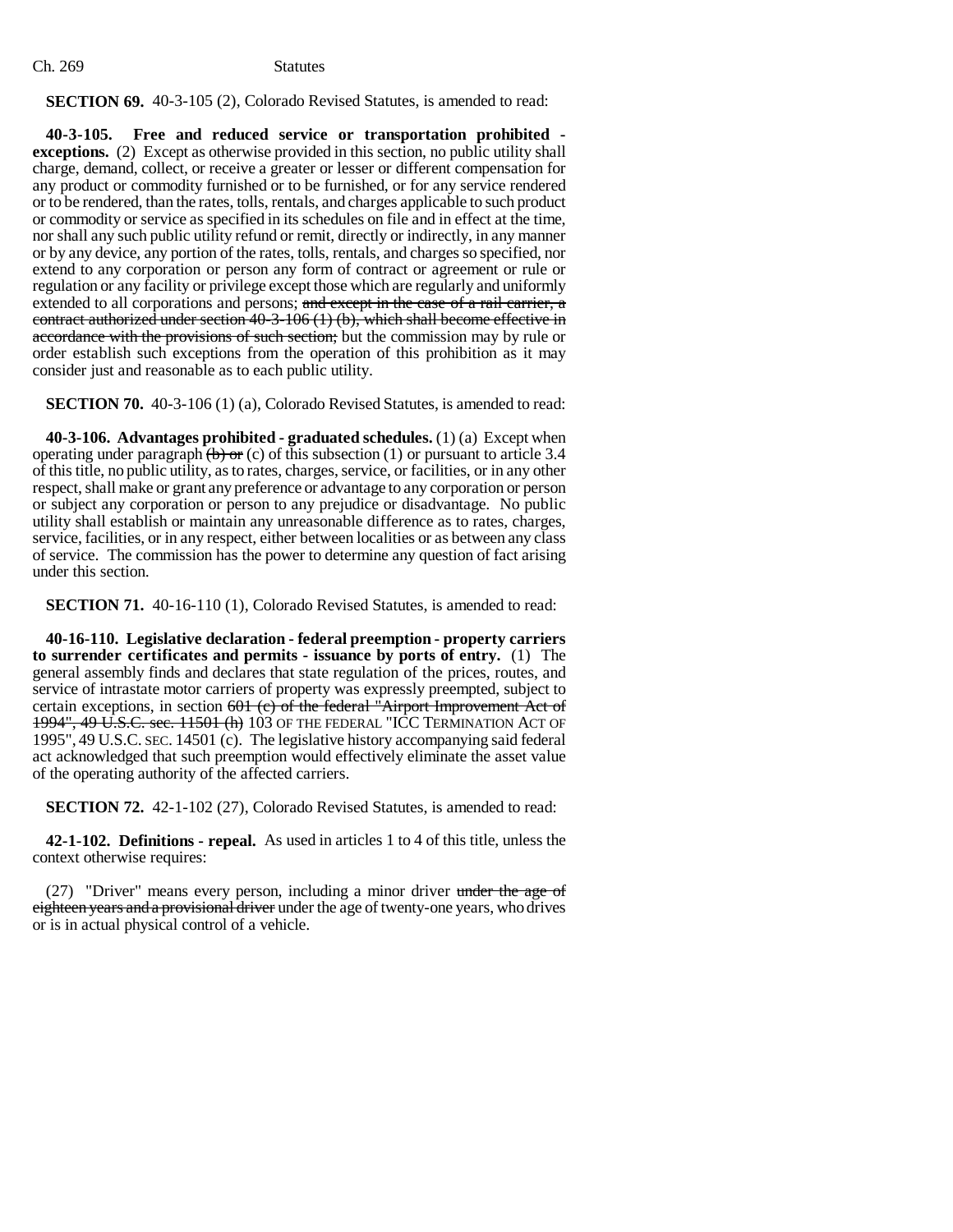# **SECTION 73.** 42-2-105 (1), Colorado Revised Statutes, is amended to read:

**42-2-105. Special restrictions on certain drivers.** (1) No person under the age of eighteen years shall drive any motor vehicle used to transport explosives or inflammable material or any motor vehicle used as a school bus for the transportation of pupils to or from school. No person under the age of eighteen years shall drive a motor vehicle used as a commercial, private, or common carrier of persons or property unless such person has experience in operating motor vehicles and has been examined on such person's qualifications in operating such vehicles. The examination shall include safety regulations of commodity hauling, and the driver shall be licensed as a driver or provisional driver A MINOR DRIVER WHO IS EIGHTEEN YEARS OF AGE OR OLDER.

**SECTION 74.** 42-2-132 (2) (a) (III), Colorado Revised Statutes, is amended to read:

**42-2-132. Period of suspension or revocation.** (2) (a) (III) In the case of a minor driver or a provisional driver whose license has been revoked as a result of one conviction for any offense provided for in section 42-4-1301 (1) or (2), the minor driver, or provisional driver, unless otherwise required after an evaluation made by an alcohol and drug evaluation specialist certified by the division of alcohol and drug abuse, must complete a level I alcohol and drug education program certified by the division of alcohol and drug abuse pursuant to section 42-4-1301 (10).

**SECTION 75.** The introductory portion to 42-4-237 (3), Colorado Revised Statutes, is amended to read:

**42-4-237. Safety belt systems - mandatory use - exemptions - penalty.** (3) Except as provided in section  $42-4-105.5$  42-2-105.5, the requirement of subsection (2) of this section shall not apply to:

**SECTION 76.** 42-6-138 (2), Colorado Revised Statutes, is amended to read:

**42-6-138. Disposition of fees - repeal.** (2) All fees collected by the director's authorized agent under the provisions of section 42-6-137 (5) shall be disposed of as follows: For a copy of a recorded certificate of title, six dollars and fifty cents shall be retained by the authorized agent and disposition made as provided by law; and one dollar AND SEVENTY CENTS shall be credited to the special purpose account established by section 42-1-211; and, for assignment of a new identifying number to a motor vehicle, two dollars and fifty cents shall be retained by the authorized agent and disposition made as provided by law; and one dollar shall be credited to the special purpose account established by section 42-1-211. All fees collected by the department under the provisions of section 42-6-137 (5) shall be credited to such special purpose account.

**SECTION 77.** 42-7-604 (7), Colorado Revised Statutes, is amended to read:

**42-7-604. Motorist insurance identification database program - creation administration - selection of designated agent - legislative declaration.** (7) The division of insurance in the department of regulatory agencies shall contract with a company that gathers statistical information concerning personal lines of property and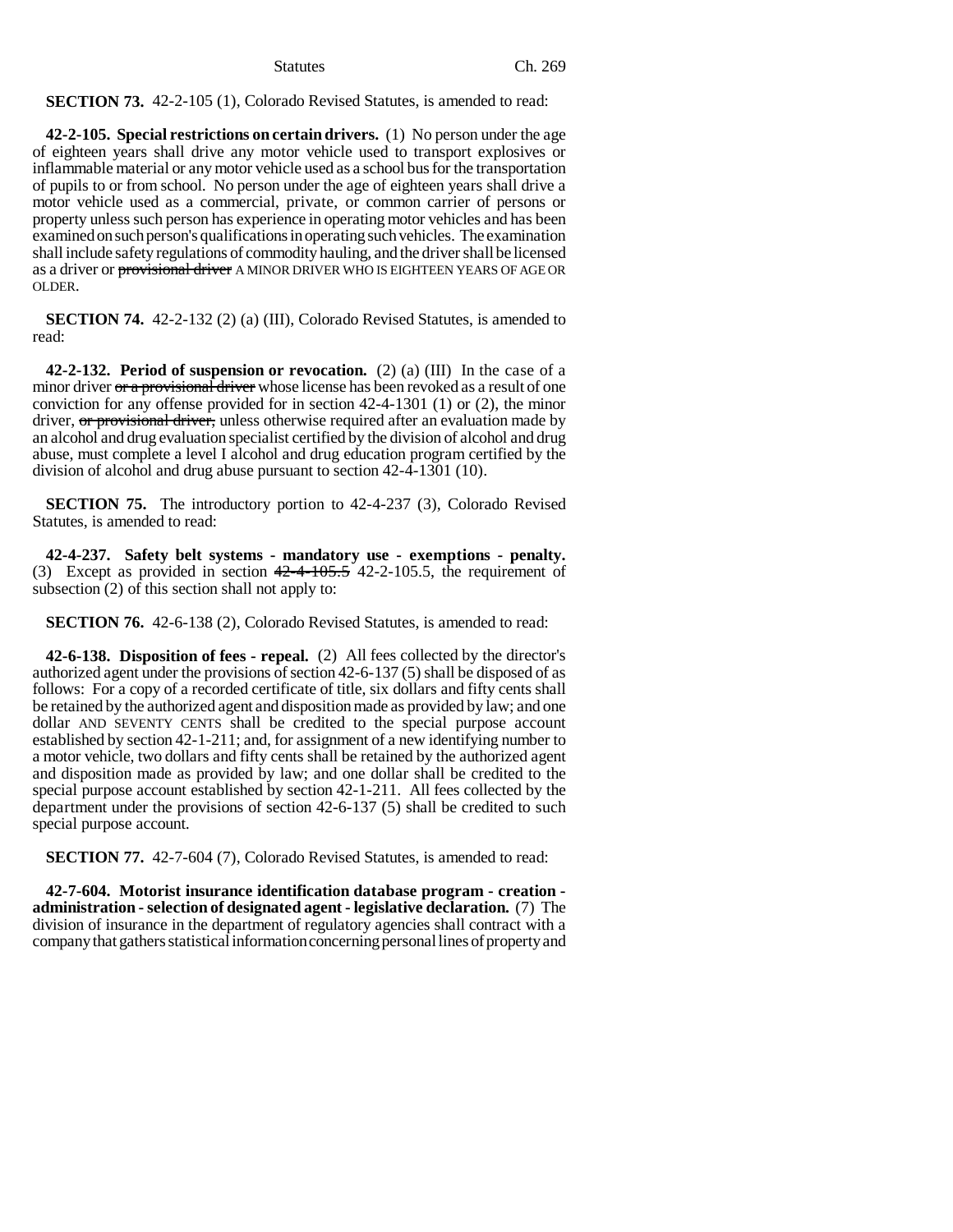casualty insurance. Said company shall be paid from the motorist insurance identification account within the highway users tax fund, and shall report the frequency of uninsured motorist claims to the division of insurance on a regular basis. Such report shall include  $\alpha$  comparison of the number PROPORTION of uninsured motorist claims with the average number of such claims reported MOTORISTS for the twelve-month period immediately preceding July 1,  $\frac{1997}{2001}$ . The division of insurance shall transmit such information to the general assembly no later than January 1, 1999 OCTOBER 15, 2002, and each January + OCTOBER 15 thereafter.

**SECTION 78.** 19-3-501 (2) (a), Colorado Revised Statutes, is amended to read:

**19-3-501. Petition initiation - preliminary investigation - informal adjustment.** (2) (a) Upon receipt of a report filed by a law enforcement agency, or any other person required to report pursuant to section 19-3-304 (2) indicating that a child has suffered abuse as defined in section  $19-3-103$  (1) and that the best interests of the child require that he be protected from risk of further such abuse, the court shall then authorize and may order the filing of a petition.

**SECTION 79.** 23-50-102 (1) (b) (I) and (1.5) (a), Colorado Revised Statutes, are amended to read:

**23-50-102. Appointment and election of board - terms.** (1) (b) (I) An advisory committee of four THREE members who are full-time junior or senior students elected from the student bodies of each of the four THREE schools governed by the board shall elect one of its members to fill the remaining office on the board. The term of said elected office shall be one year, beginning each July 1. This elected office shall be advisory, without the right to vote and without the right to attend executive sessions of the board as provided by section 24-6-402, C.R.S. The student member of the board shall have resided in the state of Colorado not less than three years prior to his election. For the purposes of this section, "full-time student" means the equivalent of the definition of "full-time equivalent student" used by the joint budget committee of the general assembly.

(1.5) (a) A faculty trustee shall be elected from the faculties of the colleges comprising the state colleges in Colorado and shall be a voting member of the trustees of the state colleges in Colorado without the right to attend executive sessions of the board as provided by section 24-6-402, C.R.S. The faculty trustee shall be elected for a term of one year and shall be: For the term commencing July 1, 1983, COMMENCING JULY 1,2003, and every fourth THIRD year thereafter, a faculty member of Adams state college of Colorado elected by the faculty of Adams state college of Colorado; for the term commencing July 1, 1984, COMMENCING JULY 1, 2004, and every fourth THIRD year thereafter, a faculty member of Mesa state college elected by the faculty of Mesa state college; for the term commencing July 1, 1985, and every fourth year thereafter, a faculty member of Metropolitan state college of Denver elected by the faculty of Metropolitan state college of Denver; for the term commencing July 1, 1986, COMMENCING JULY 1, 2002, and every fourth THIRD year thereafter, a faculty member of Western state college of Colorado elected by the faculty of Western state college of Colorado.

**SECTION 80.** 29-2-103.5 (3) (a), Colorado Revised Statutes, is amended to read: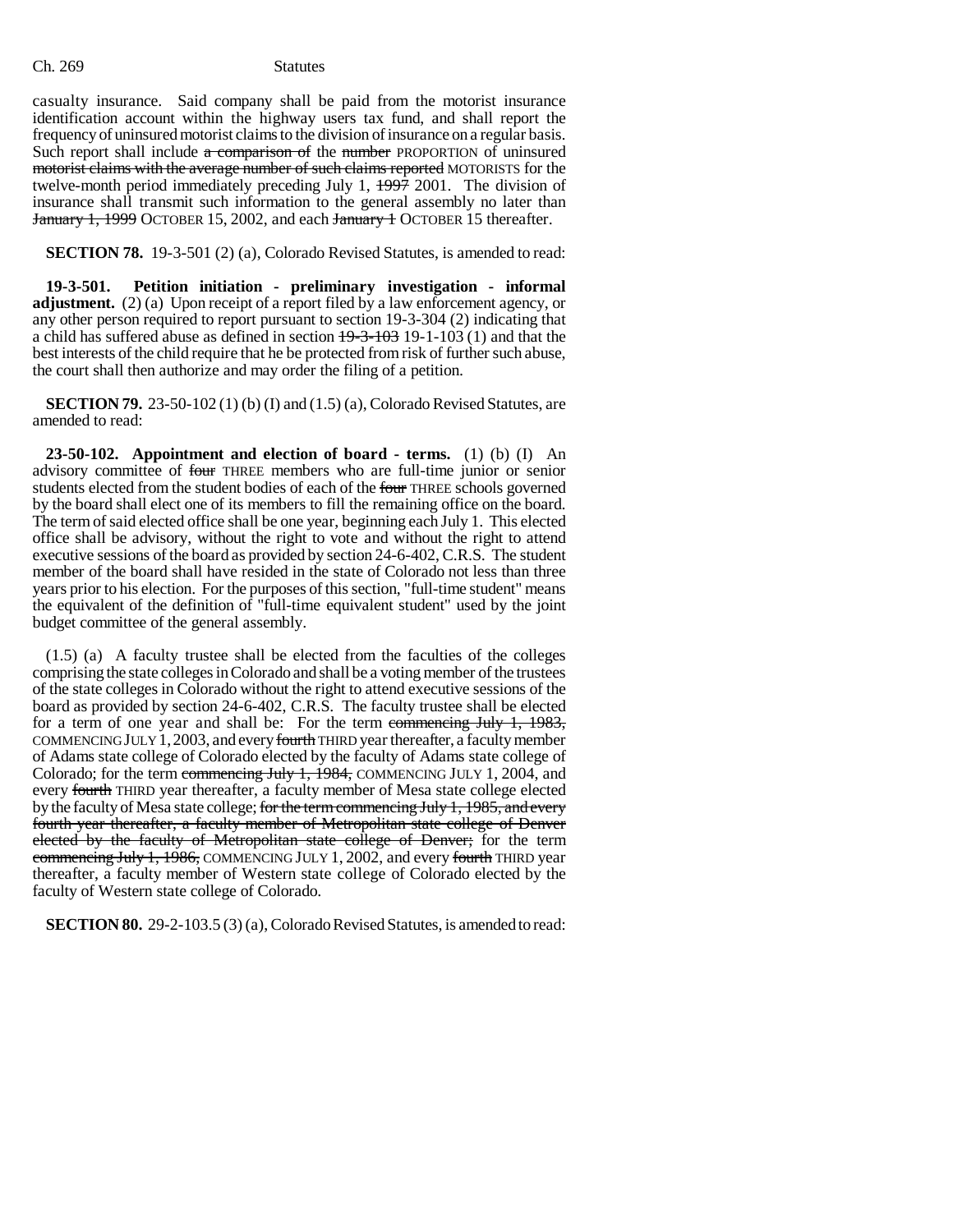### Statutes Ch. 269

**29-2-103.5. Sales tax for mass transit.** (3) (a) No sales tax, use tax, or both shall be levied pursuant to the provisions of subsection (1) of this section until such proposal has been referred to and approved by the registered electors of the county in accordance with the provisions of this article. The ballot question for any proposal for a sales or use tax increase pursuant to this section shall clearly state that the approval of such sales or use tax may result in a sales or use tax rate in excess of the current seven percent limitation IMPOSED BY SECTION 29-2-108.

**SECTION 81.** 29-2-105 (1) (f), Colorado Revised Statutes, is amended to read:

**29-2-105. Contents of sales tax ordinances and proposals.** (1) The sales tax ordinance or proposal of any incorporated town, city, or county adopted pursuant to this article shall be imposed on the sale of tangible personal property at retail or the furnishing of services, as provided in paragraph (d) of this subsection (1). Any countywide or incorporated town or city sales tax ordinance or proposal shall include the following provisions:

(f) A provision that, in the event the seven percent limitation provided in section 29-2-108 is to be exceeded in any municipality within the county by a proposed county sales or use tax, such limitation shall be exceeded by a stated rate in the named municipality.

**SECTION 82.** 29-2-106 (3) (a), Colorado Revised Statutes, is amended to read:

**29-2-106. Collection - administration - enforcement.** (3) (a) The executive director of the department of revenue shall, at no charge, except as provided in paragraph (b) of this subsection (3), administer, collect, and distribute any sales tax imposed in conformity with this article. The executive director shall make monthly distributions of sales tax collections to the appropriate official in each county and in each incorporated city or town in the amount determined under the distribution formula established in accordance with this article. Except as provided in sections SECTION 39-26-208, and 39-26-304, C.R.S., any use tax imposed pursuant to section 29-2-109 shall be collected, administered, and enforced by the city, town, or county as provided by ordinance or resolution.

**SECTION 83.** 30-28-106 (5), Colorado Revised Statutes, is amended to read:

**30-28-106. Adoption of master plan - contents.** (5) A master plan adopted in accordance with the requirements of this subsection  $(5)$  SUBSECTION (4) OF THIS SECTION shall contain a recreational and tourism uses element pursuant to which the county shall indicate how it intends to provide for the recreational and tourism needs of residents of the county and visitors to the county through delineated areas dedicated to, without limitation, hiking, mountain biking, rock climbing, skiing, cross country skiing, rafting, fishing, boating, hunting, shooting, or any other form of sports or other recreational activity, as applicable, and commercial facilities supporting such uses.

**SECTION 84.** 31-23-206 (5), Colorado Revised Statutes, is amended to read:

**31-23-206. Master plan.** (5) A master plan adopted in accordance with the requirements of this subsection  $(5)$  SUBSECTION (4) OF THIS SECTION shall contain a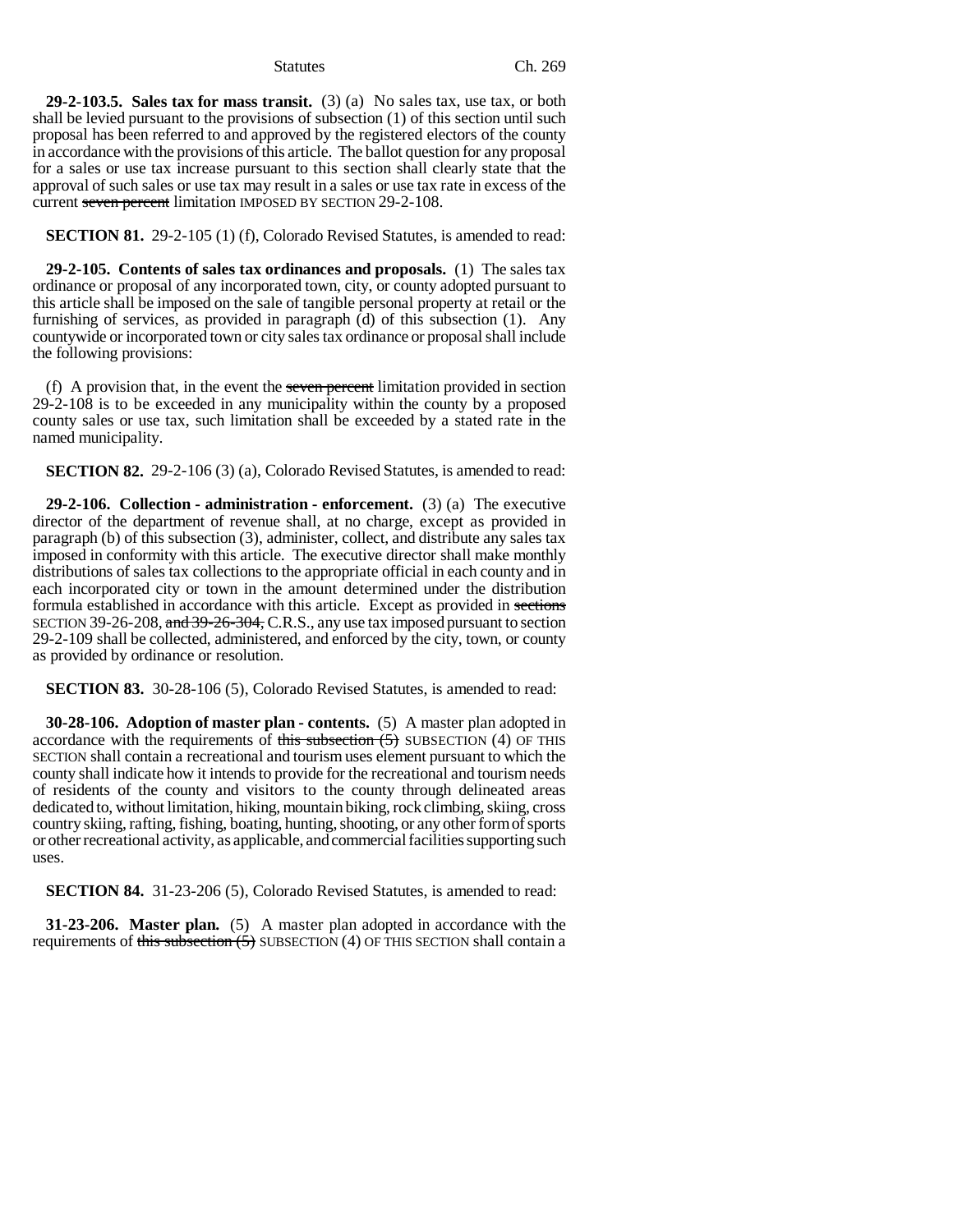recreational and tourism uses element pursuant to which the municipality shall indicate how it intends to provide for the recreational and tourism needs of residents of the municipality and visitors to the municipality through delineated areas dedicated to, without limitation, hiking, mountain biking, rock climbing, skiing, cross country skiing, rafting, fishing, boating, hunting, and shooting, or any other form of sports or other recreational activity, as applicable, and commercial facilities supporting such uses.

**SECTION 85.** 38-31-102, Colorado Revised Statutes, is amended to read:

**38-31-102.** Joint tenant - proof of death. A certified copy of the affidavit CERTIFICATE of death required by the provisions of section 25-2-110, C.R.S., may be placed of record with the county clerk and recorder of the county in which the real estate concerned is located, together with a supplementary affidavit by one of legal age having personal knowledge of the fact stating that the person referred to in the death certificate was at the time of death the owner in joint tenancy of the property described in the affidavit. Said two affidavits CERTIFICATE AND AFFIDAVIT when recorded, or certified copies thereof, shall be accepted in all courts of the state of Colorado as prima facie proof of the decease of such joint tenant. Such supplementary affidavit may not be made by anyone who has record interest in the real property described in such affidavit.

**SECTION 86.** 38-31-103, Colorado Revised Statutes, is amended to read:

**38-31-103. Joint tenant - death outside of state - proof.** In the event that such joint tenant may have died outside the state of Colorado, and a certified copy of said affidavit CERTIFICATE of death referred to in section 25-2-110, C.R.S., cannot be procured, an affidavit properly sworn to by two or more disinterested persons who are residents of the state of Colorado and who have no record interest in the property affected by such joint tenancy may be placed of record in the office of the county clerk and recorder of the county in which such real estate is situated. When recorded, the original or a certified copy thereof shall be accepted in all courts in the state of Colorado as prima facie proof of the facts therein stated. The affidavit shall state the last place of residence of such decedent, the time and place of death, a description of the real estate affected by the joint tenancy, and that the deceased person was in fact an owner in joint tenancy of said real estate at the time of his death.

**SECTION 87.** Section 7 of House Bill 02-1078, enacted at the Second Regular Session of the Sixty-third General Assembly, is amended to read:

Section 7. **Transfer of appropriation.** Any appropriation made in the annual general appropriation act for the fiscal year beginning  $J_{\text{uly}}\,1,2001$ , JULY 1, 2002, to the department of regulatory agencies, office of the executive director, office of boxing, and any corresponding FTE, are hereby transferred to the department of regulatory agencies, division of registrations, for the implementation of this act.

**SECTION 88. Effective date.** This act shall take effect upon passage; except that section 79 of this act shall take effect July 1, 2002, only if House Bill 02-1165 is enacted at the Second Regular Session of the Sixty-third General Assembly and becomes law.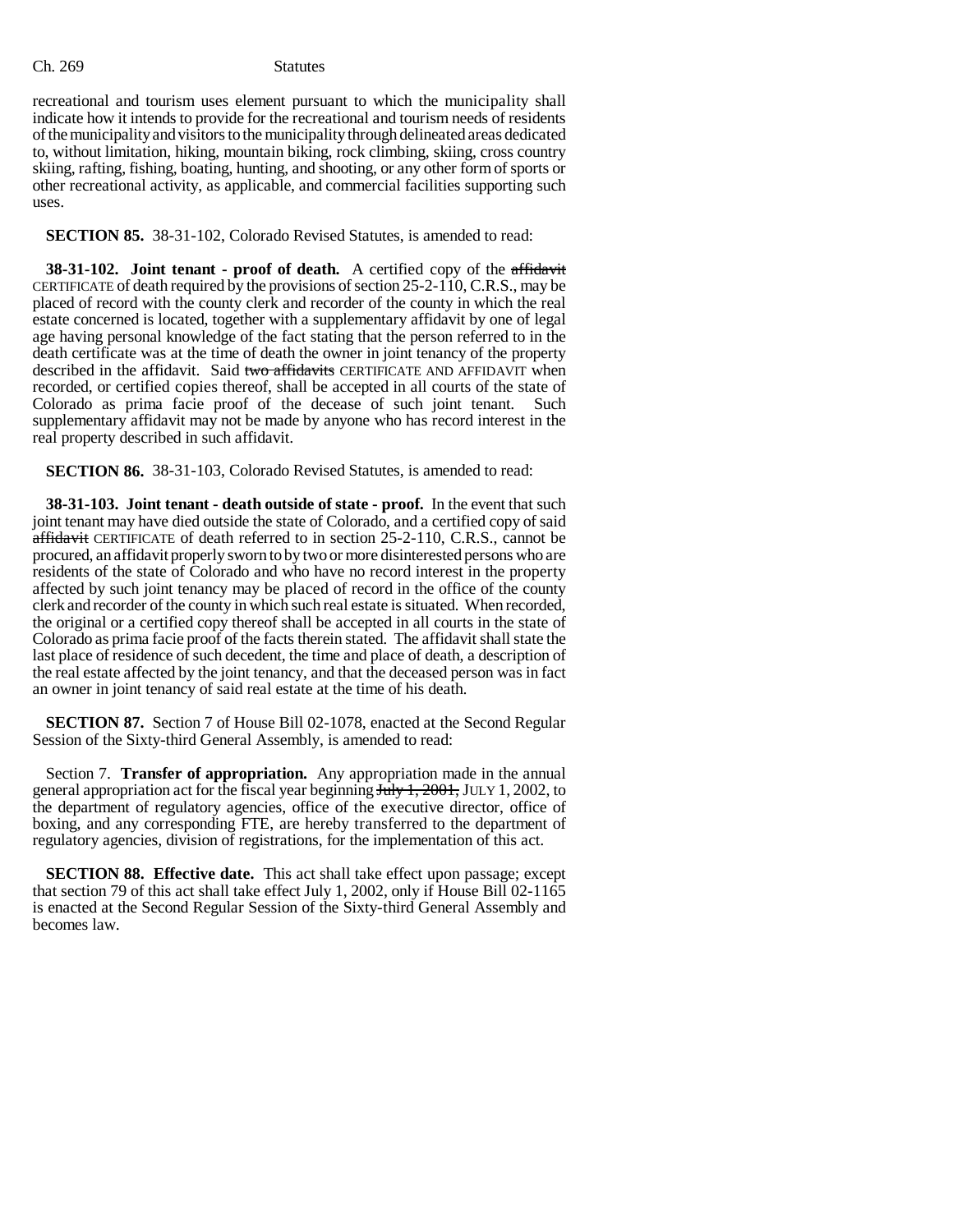Statutes Ch. 269

**SECTION 89. Safety clause.** The general assembly hereby finds, determines, and declares that this act is necessary for the immediate preservation of the public peace, health, and safety.

Approved: June 1, 2002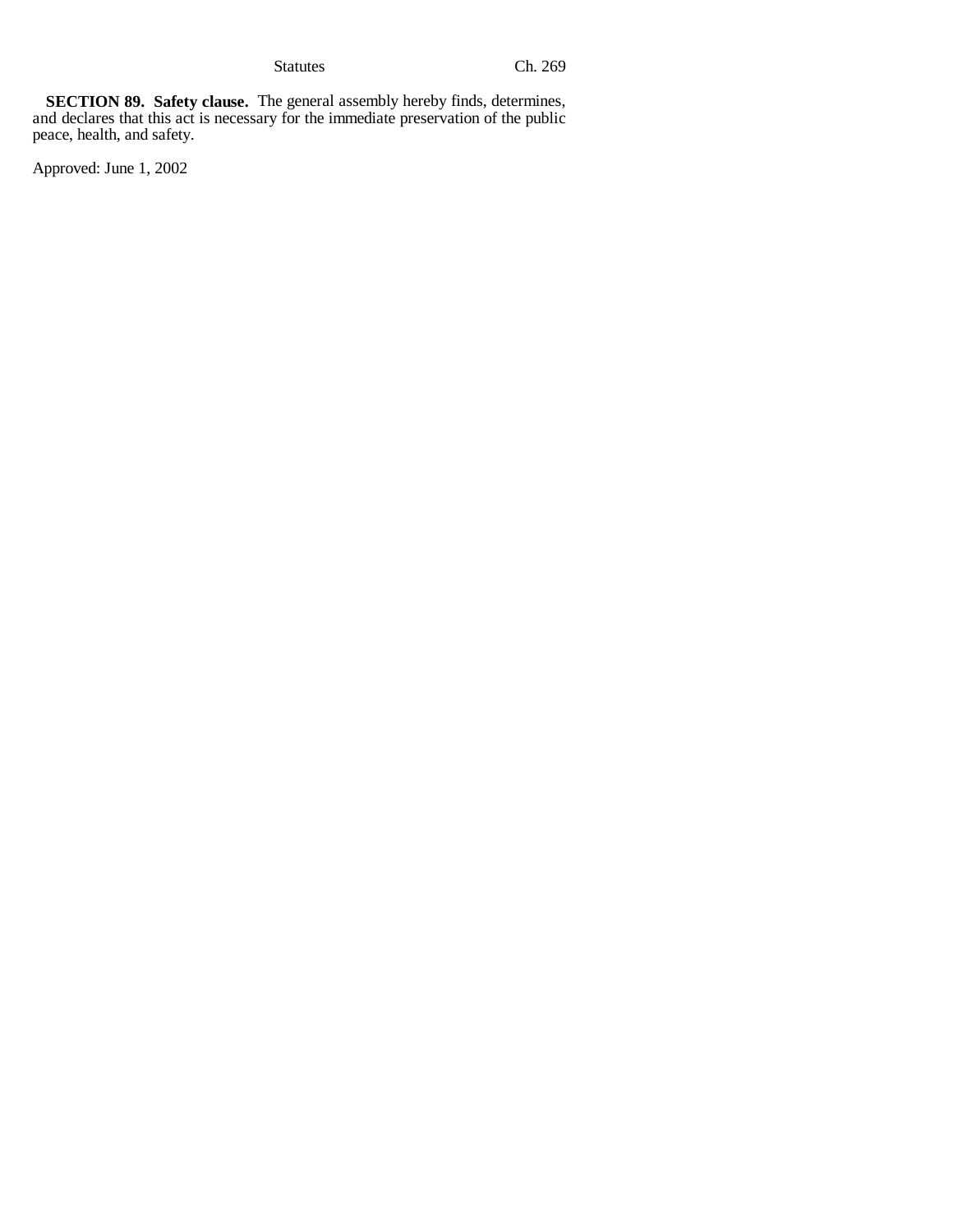# **APPENDIX SENATE BILL 02-159**

| C.R.S.<br><b>Section</b> | <b>Section</b><br>in bill | <b>Reason</b>                                                                                                                                                                                                                                                                                                                                                                                                                                                                            |
|--------------------------|---------------------------|------------------------------------------------------------------------------------------------------------------------------------------------------------------------------------------------------------------------------------------------------------------------------------------------------------------------------------------------------------------------------------------------------------------------------------------------------------------------------------------|
| $4-2.5-103(3)$           | $\mathbf{1}$              | Changes an internal reference to the provision<br>defining the term "pursuant to commitment" to<br>correct an error in the draft supplied by the<br>National Conference of Commissioners on<br>Uniform State Laws for SB01-240, chapter 321,<br>page 1438, which repealed and reenacted article<br>9 of title 4, the "Uniform Commercial Code -<br>Secured Transactions".                                                                                                                |
| $5-2-202(1)$ (b)         | 2                         | Changes an internal reference from "subsection<br>$(2)$ " to "subsection $(3)$ " to correct a drafting<br>error in HB00-1185, chapter 265, page 1197,<br>concerning the "Uniform Consumer Credit Code"<br>(UCCC). The original draft of this bill was<br>supplied by the UCCC administrator, and in a<br>subsequent draft, the provisions of this section<br>were renumbered, but this internal reference was<br>not changed accordingly.                                                |
| $7-111-108(2)(a)$        | 3                         | In a provision of the "Colorado Business"<br>Corporation Act", changes an internal reference<br>correspond with changes made by<br>to<br>HB00-1489, chapter 220, page 948, concerning<br>entities, which repealed section<br>business<br>7-104-101, describing requirements<br>for<br>corporate names, and relocated the naming<br>requirements for business entities to a new<br>provision in the "Colorado Corporations and<br>Associations Act" that was enacted in the same<br>bill. |
| $8-45-117(1)$ (c)        | 4                         | Deletes an internal reference to a provision that<br>was repealed by HB01-1064, chapter 105, page<br>278, concerning uniform accounting principles<br>for insurers authorized to conduct business<br>within Colorado.                                                                                                                                                                                                                                                                    |
| 10-3-228 IP $(1)$        | 5                         | Same as $8-45-117(1)$ (c).                                                                                                                                                                                                                                                                                                                                                                                                                                                               |
| $10-3-230$ IP $(1)$      | 6                         | Same as 8-45-117 (1) (c).                                                                                                                                                                                                                                                                                                                                                                                                                                                                |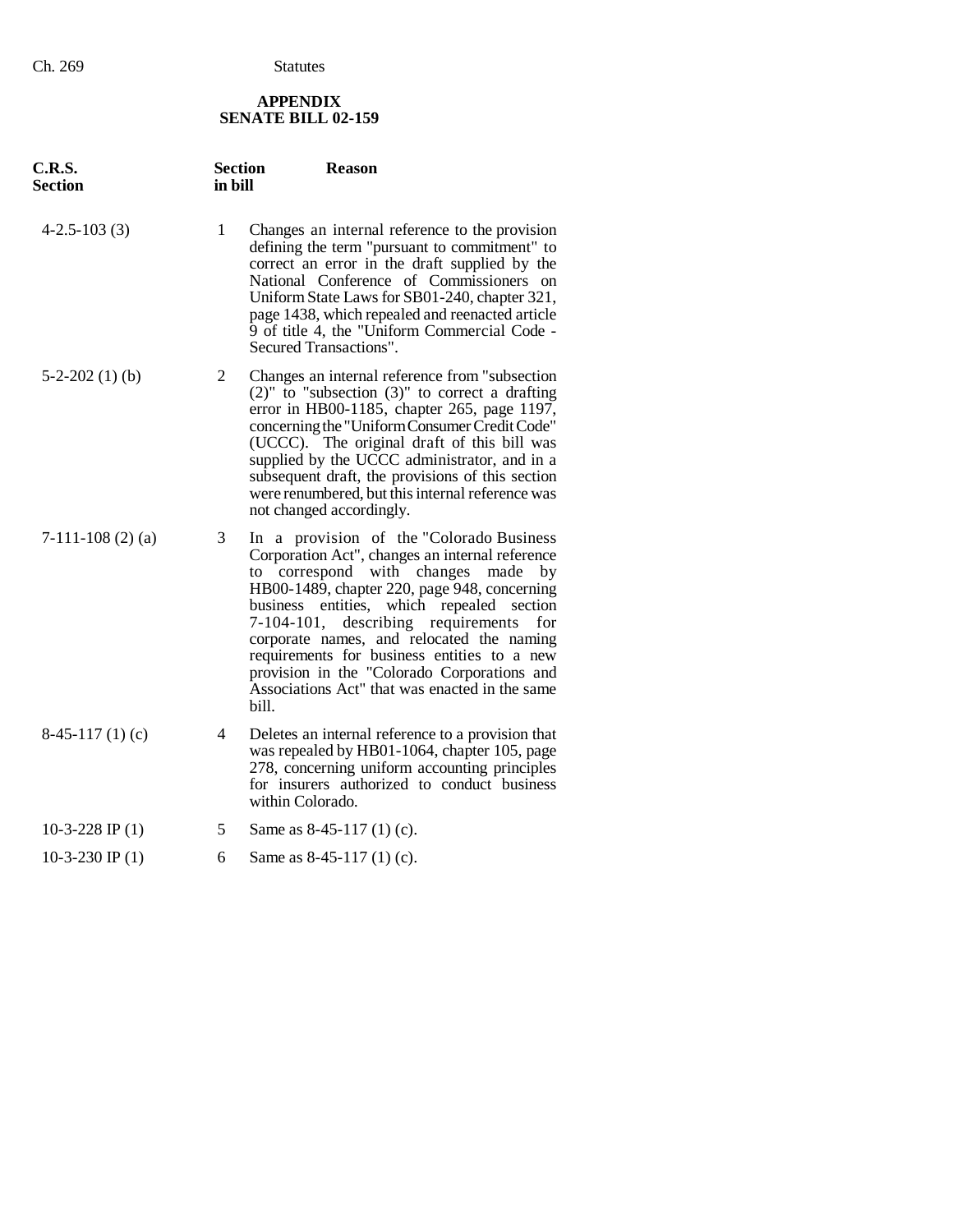- 10-3-235 (1) and (2) 7 Same as 8-45-117 (1) (c). However, in subsection (2), also changes an internal reference to a provision permitting optional reserve deposits from "10-7-101 (4)" to "10-7-101 (3)" to correct a printing error that was made in Volume 4 of the 1973 Colorado Revised Statutes.
- 
- 10-3-237 (2) 8 Same as 8-45-117 (1) (c).
- 11-35-101.5 (1) 9 Changes an internal reference from "39-27-104.5" to "39-27-104 (2.1) (c)" to correct an error in the drafting of HB00-1479, chapter 371, page 1937, concerning administration of the excise tax on fuels, in which the referenced provision was cited correctly in an early draft of the bill but was relocated in a subsequent draft, and the internal reference was not changed accordingly.
- 12-22-303 (9) 10 In the definitions section of the "Colorado Licensing of Controlled Substances Act", which authorizes the licensing of researchers and addiction programs by the department of human services, substitutes "department of human services" for "department of public health and environment" to conform with HB93-1317, chapter 230, page 1079, concerning the restructuring of the health and human services delivery systems in Colorado. HB93-1317, chapter 230, page 1092, abolished the department of social services, created the department of human services, and transferred the alcohol and drug abuse division from the department of health, whose name was changed to the department of public health and environment by the same bill, to the department of human services. However, the Senate Health, Environment, Welfare, and Institutions Report erroneously amended section 12-22-303 (9) by changing the definition of department, as it is used in part 3 of article 22 of title 12, from department of health to the department of public health and environment. (See Senate Journal, page 1140, May 4, 1993.) Although HB93-1317 renamed the department of health, it also transferred the powers, duties, and functions of the renamed department of health concerning the administration of alcohol and drug abuse programs to the department of human services.
-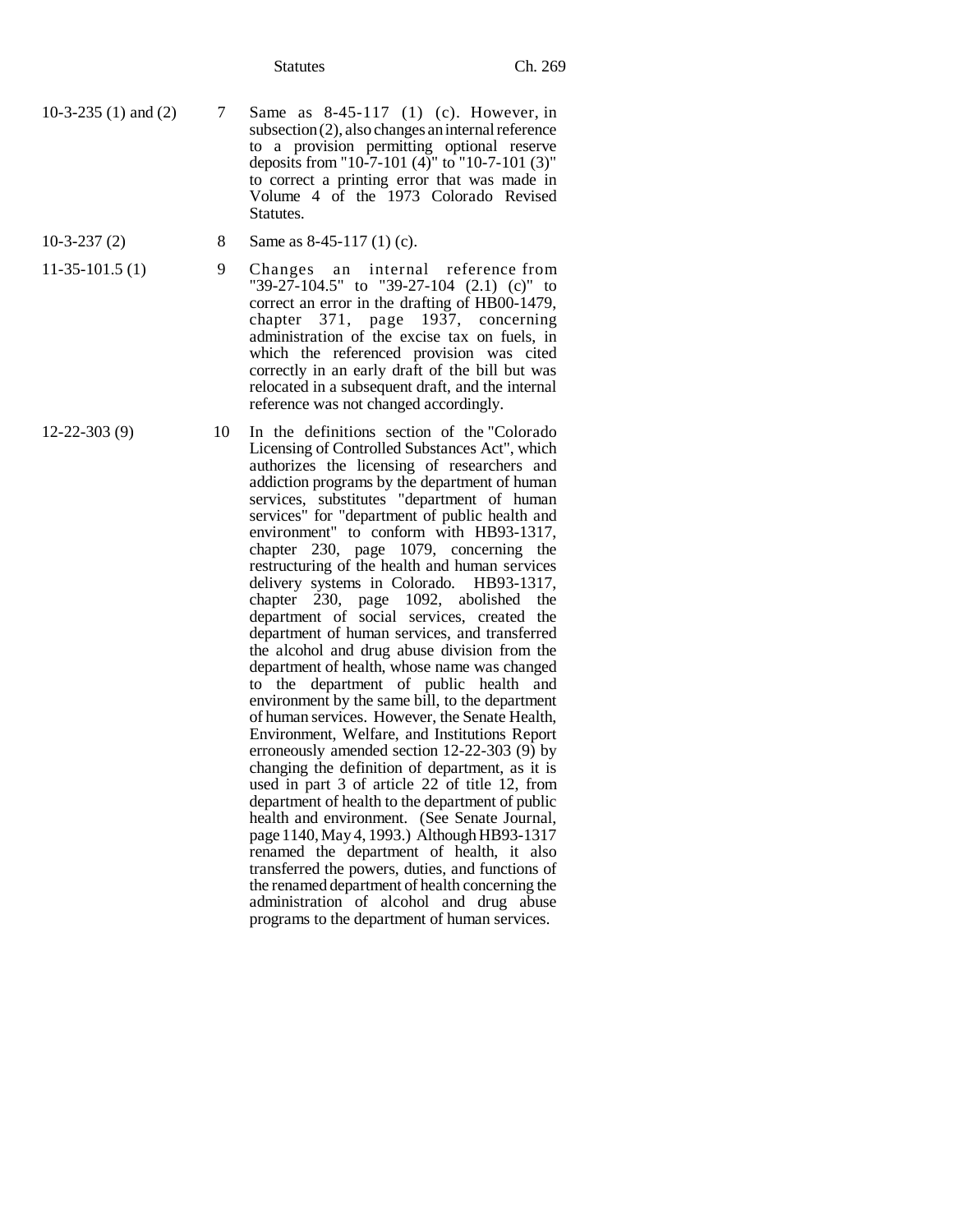| Ch. 269                       |    | <b>Statutes</b>                                                                                                                                                                                                                                                                                                                                                                                                                                                                                                                                                             |
|-------------------------------|----|-----------------------------------------------------------------------------------------------------------------------------------------------------------------------------------------------------------------------------------------------------------------------------------------------------------------------------------------------------------------------------------------------------------------------------------------------------------------------------------------------------------------------------------------------------------------------------|
| 12-28-111 IP $(1)$ and<br>(2) | 11 | Substitutes "executive director" for "director" to<br>reflect the proper title of the head of the<br>Colorado department of public safety pursuant to<br>the provisions of section $24-1-128.6$ (1).                                                                                                                                                                                                                                                                                                                                                                        |
| $12-35-110(1)$ (b)            | 12 | In a provision of the "Dental Practice Law of<br>describing the procedures<br>Colorado"<br>that<br>constitute the practice of dentistry, deletes a<br>reference to section $12-35-125$ (3), which<br>authorized dental auxiliaries to perform specified<br>tasks, because it was deleted by amendment in<br>SB96-087, chapter 262, page 1411, concerning<br>regulation of the practice of dentistry.                                                                                                                                                                        |
| $12-47-310(1)$                | 13 | Changes an internal reference to correct an error<br>made in HB97-1076, chapter 80, page 224,<br>which recodified the Colorado Beer Code and the<br>Colorado Liquor Code. The Senate Business<br>Affairs and Labor Committee Report amended<br>the reengrossed version of HB97-1076 to add a<br>definition to section 12-47-103, which resulted in<br>the renumbering of succeeding subsections, but<br>the committee report did not make any<br>conforming amendments for those subsections<br>that were renumbered. (See Senate Journal, page<br>360, February 26, 1997.) |
| 12-47-901 $(5)$ $(a)$ $(I)$   | 14 | Same as 12-47-310 (1).                                                                                                                                                                                                                                                                                                                                                                                                                                                                                                                                                      |
| $12-47.1-301(1)$ (a)          | 15 | In a provision of the "Limited Gaming Act of<br>1991" requiring that one member of the Colorado<br>limited gaming control commission have had law<br>enforcement experience as a peace officer,<br>changes the internal reference to the provision<br>describing the requirements for certification as a<br>from $"24-31-306"$<br>officer<br>peace<br>$(1)$ "<br>to<br>$"24-31-305"$<br>the certification<br>because                                                                                                                                                        |

requirements are specifically contained in the latter section and HB94-1159, chapter 288, page 1730, concerning the peace officers standards and training board, provided for the repeal of section 24-31-306  $(1)$ , which stated that a person seeking to become a peace officer must be "certified as having met the basic standards established pursuant to this part 3", effective

January 1, 1995.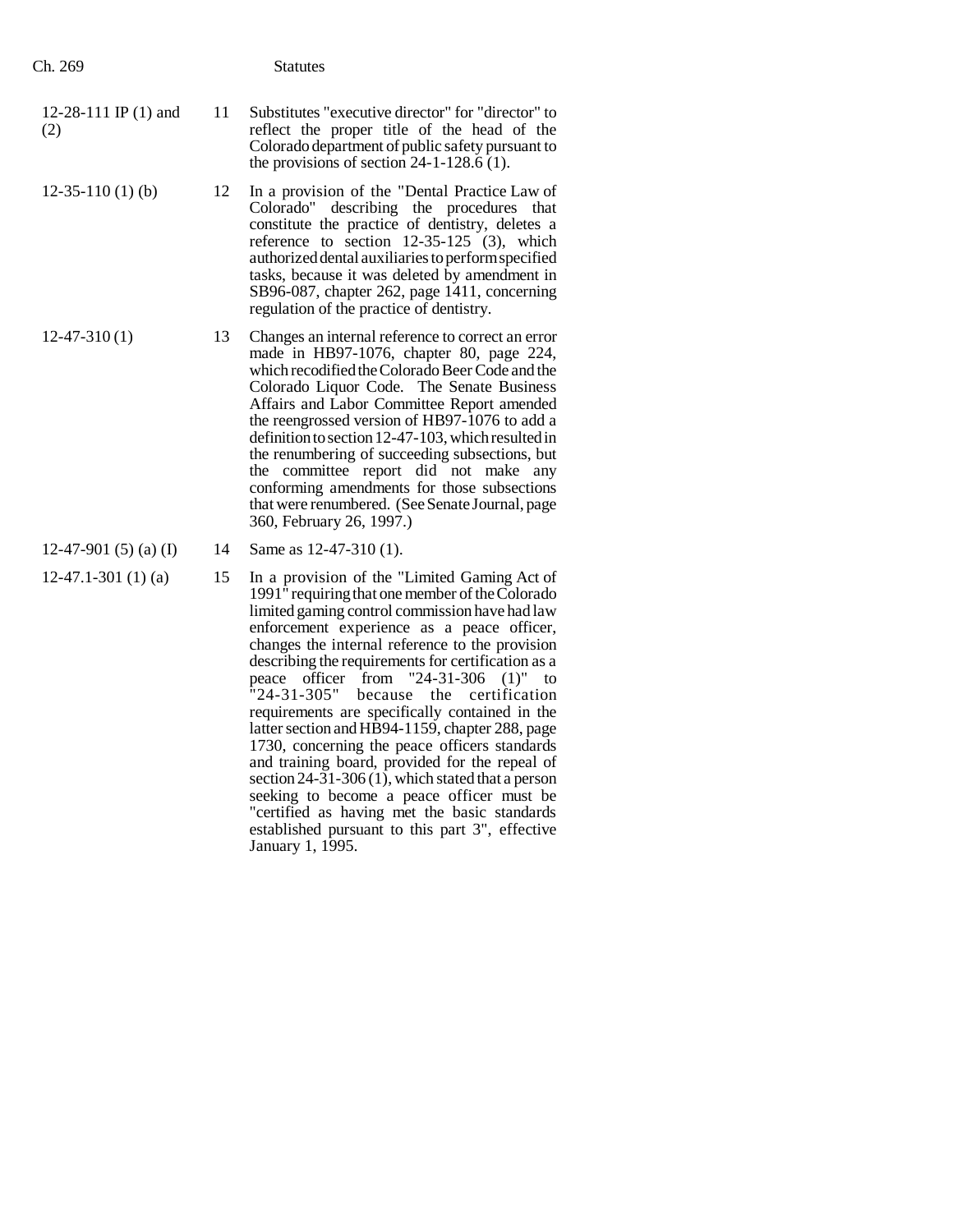| $12-47.1-835(1)$ (d)<br>16 | Repeals a provision in the "Limited Gaming Act"<br>of 1991" that was inadvertently duplicated in a<br>House floor amendment to SB91-149, chapter<br>263, page 1569, concerning the implementation<br>of section 9 of article XVIII of the state<br>constitution with respect to limited gaming. (See<br>House Journal, page 1914, May 1, 1991.) The<br>floor amendment added a new section containing<br>several paragraphs, and paragraphs (d) and (e)<br>were virtually identical. Furthermore, the floor<br>amendment originally located these provisions in<br>section 12-47.1-629, but that section was later<br>renumbered in a conference committee report due<br>to the addition of new parts to article 47.1 of title<br>12. (See House Journal, page 2109, May 7,<br>1991.) |
|----------------------------|---------------------------------------------------------------------------------------------------------------------------------------------------------------------------------------------------------------------------------------------------------------------------------------------------------------------------------------------------------------------------------------------------------------------------------------------------------------------------------------------------------------------------------------------------------------------------------------------------------------------------------------------------------------------------------------------------------------------------------------------------------------------------------------|
|----------------------------|---------------------------------------------------------------------------------------------------------------------------------------------------------------------------------------------------------------------------------------------------------------------------------------------------------------------------------------------------------------------------------------------------------------------------------------------------------------------------------------------------------------------------------------------------------------------------------------------------------------------------------------------------------------------------------------------------------------------------------------------------------------------------------------|

- 16-5-402 (4) (b) 17 Changes an internal reference to a provision in the "Colorado Children's Code" defining "child" from "19-1-103 (8)" to "19-1-103 (18)" to correct a typographical error in the drafting of HB01-1187, chapter 217, page 734, concerning procedural changes for the strengthening of criminal laws.
- 16-11-101.6 (5) 18 Substitutes "state inmate" for "state prisoner" to conform with changes made to the definition of this term by HB00-1133, chapter 202, page 829, concerning the department of corrections.

# 16-11.8-102 (2) 19 Changes language for grammatical correctness.

16-18.5-106 (2) 20 Same as 16-11-101.6 (5). 17-2-106 (3) 21 Changes language in a provision authorizing the division of adult parole in the department of corrections to select and acquire a branch parole office site from "final acquisition" to "actual acquisition" to correct an error in the drafting of HB01-1113, chapter 201, page 662, which enacted section 17-2-106 in which the term "actual acquisition" is defined, but the term "final acquisition" was inadvertently used in

 $17-2-201$  (5) (g) (I) and (5.8)

22 Same as 16-11.8-102 (2).

subsection (3).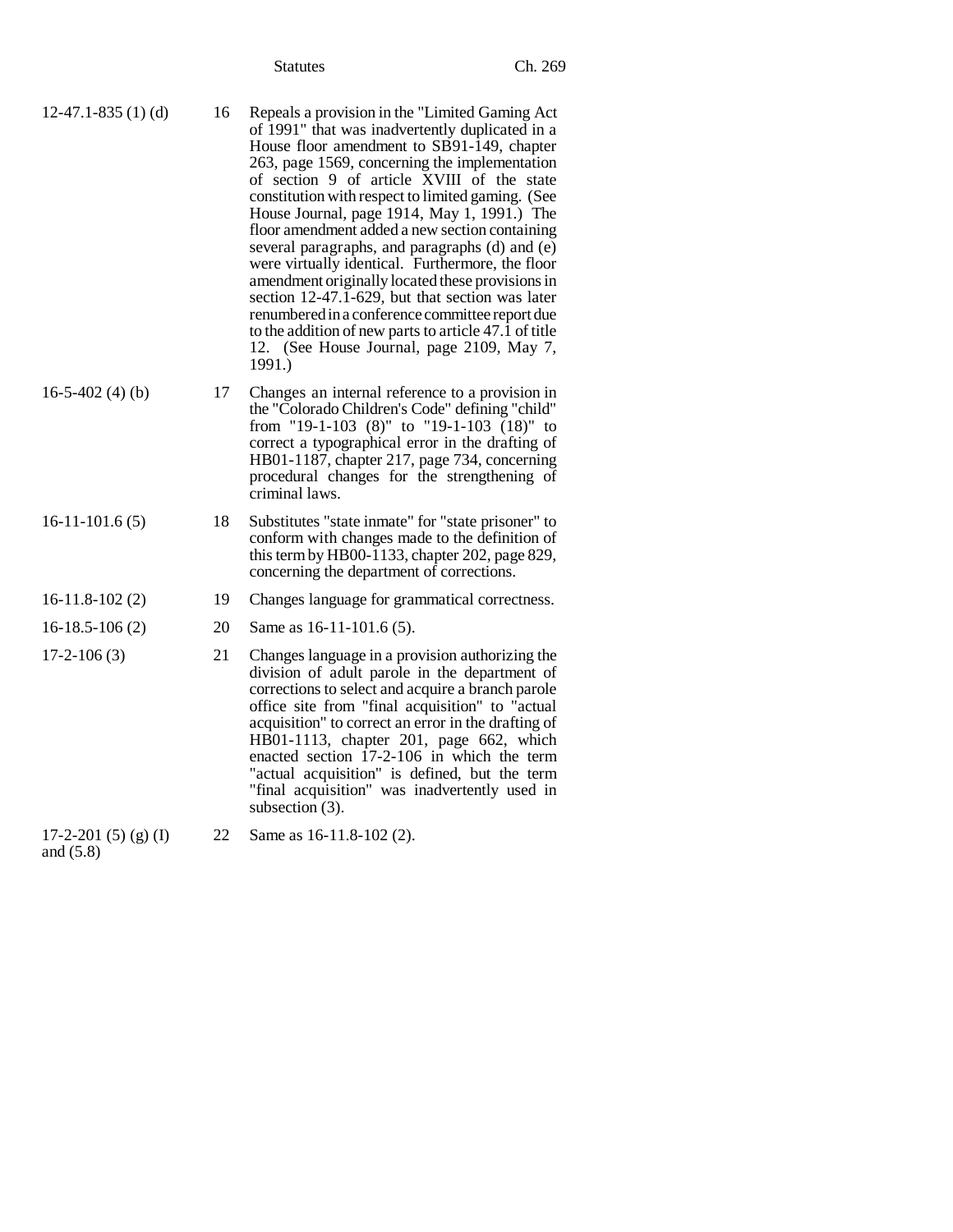| 19-1-311 |  |
|----------|--|
|          |  |

- 23 Repeals as obsolete a section enacted by HB96-1017, chapter 230, page 1156, concerning the management of information related to children who receive services under the Colorado Children's Code, which created the children's information management committee to develop a legislative proposal to implement the business and technology plans submitted by a strategic planning team to create a centralized integrated database system to track children subject to the "Colorado Children's Code". Although the required plans were submitted to the committee by the dates set out in section 19-1-311, the legislative proposal that was submitted by the committee for the 1999 legislative session was not approved by the Legislative Council, and no legislation was enacted pursuant to the work of this committee.
- 22-7-205 (1) and (2) 24 Substitutes "school advisory council" for "advisory accountability committee" and "school district accountability committee" for "district advisory accountability committee" to conform with SB00-186, chapter 107, page 323, concerning education reform, which required the board of education of each school district to create a school district accountability committee and required each public school to establish a school advisory council, but these requirements were waived if comparable committees/councils were established prior to January 1, 2000, resulting in similar terms that are used interchangeably to refer to different entities.

| 22-7-207                      | 25 | Same as 22-7-205 (1) and (2).      |  |
|-------------------------------|----|------------------------------------|--|
| 22-7-407 (1), (4), and<br>(5) |    | 26 Same as $22-7-205$ (1) and (2). |  |
| $22-25-106(1)$ and $(2)$      | 27 | Same as 22-7-205 (1) and (2).      |  |
| $22-30-106(2)$ (a)            | 28 | Same as $22-7-205$ (1) and (2).    |  |
|                               |    |                                    |  |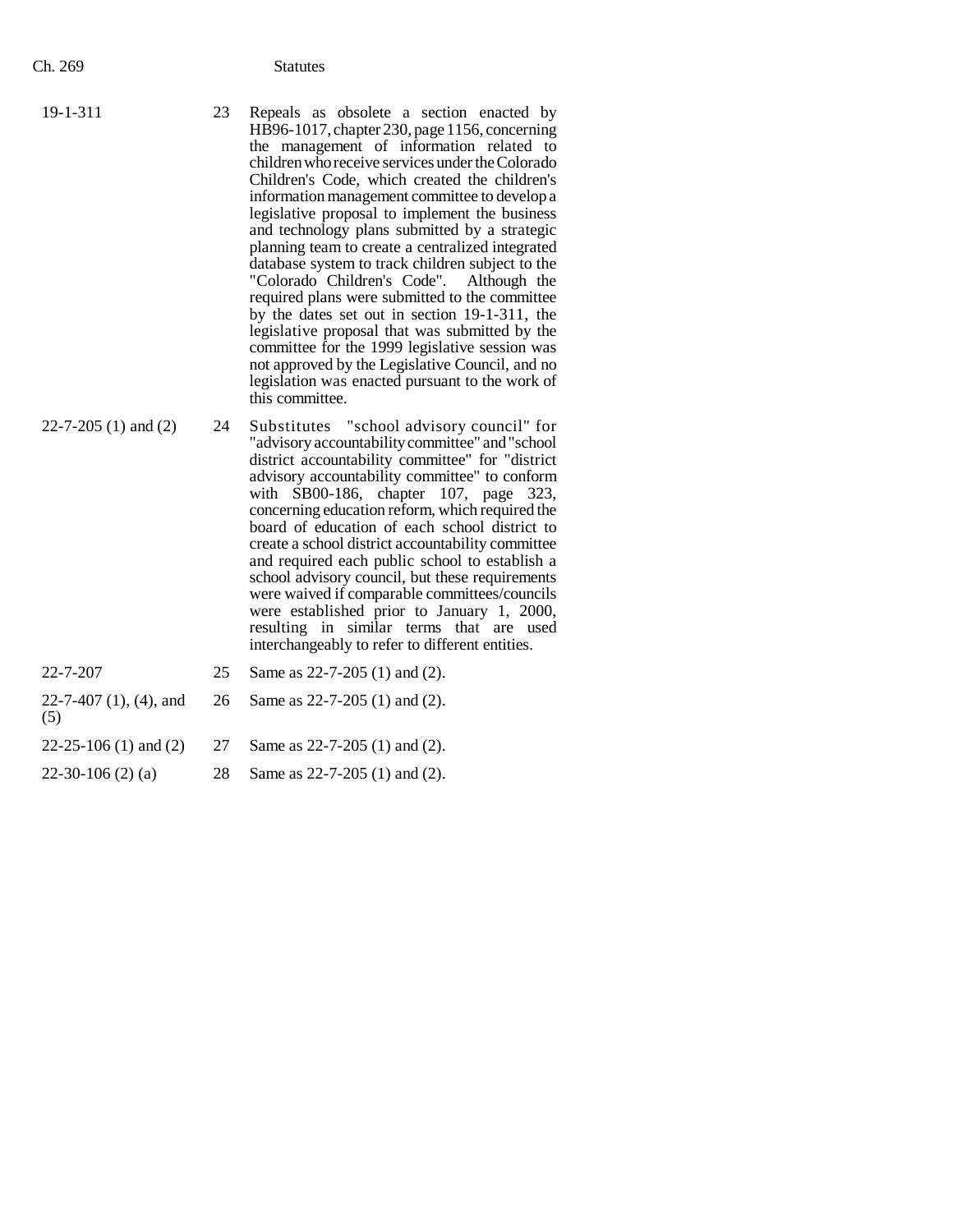Statutes Ch. 269

independent charter school from the requirements of section 22-7-608, which required the commissioner of education to appoint a voluntary assessment team when a public school received a low academic performance grade on the school report card to review school performance data and make recommendations to address the public school's low performance, because that section was repealed by SB01-098, chapter 330, page

1489, concerning school improvement.

In IP (9) (d), changes an internal reference to a provision in the "Colorado Children's Code" defining "abuse" or "child abuse or neglect" from "19-3-303 (1)" to "19-1-103 (1)" to correct a drafting error in SB00-133, chapter 374, page 1957, concerning safe schools, which repealed section 22-32-110 (4) and relocated those provisions granting immunity from civil and criminal liability to teachers who act in good faith in implementing safe school policies to a new section 22-32-109.1 (9). However, the repealed provision, whose language was largely duplicated in the new section, contained an internal reference to section 19-3-303 (1), which was repealed by HB96-1019, chapter 19, page 85, concerning the relocation of definitions affecting children, and relocated to 19-1-103 (1).

30 In IP (2), same as 22-7-205 (1) and (2).

22-30.5-306 (5) (b) 29 Repeals as obsolete a provision exempting an

22-32-109.1 IP (2) and IP  $(9)$  (d)

22-32-119 (2) (a) 31 Changes language in a provision enacted by

- 22-54-103 (1.5) (b)  $(III)$ 
	-

ratings.

32 Inserts the statutory cite for the federal "National School Lunch Act" in the United States Code.

SB01-091, chapter 174, page 561, that authorizes a school district board of education to provide full-day kindergarten educational programs for those students who attend a school that received an academic performance grade of "F" for the previous year, to conform with SB01-098, chapter 330, page 1476, concerning school improvement, which changed terminology describing the academic performance of a public school from school "grades" to school "ratings" and changed the letter grades to descriptive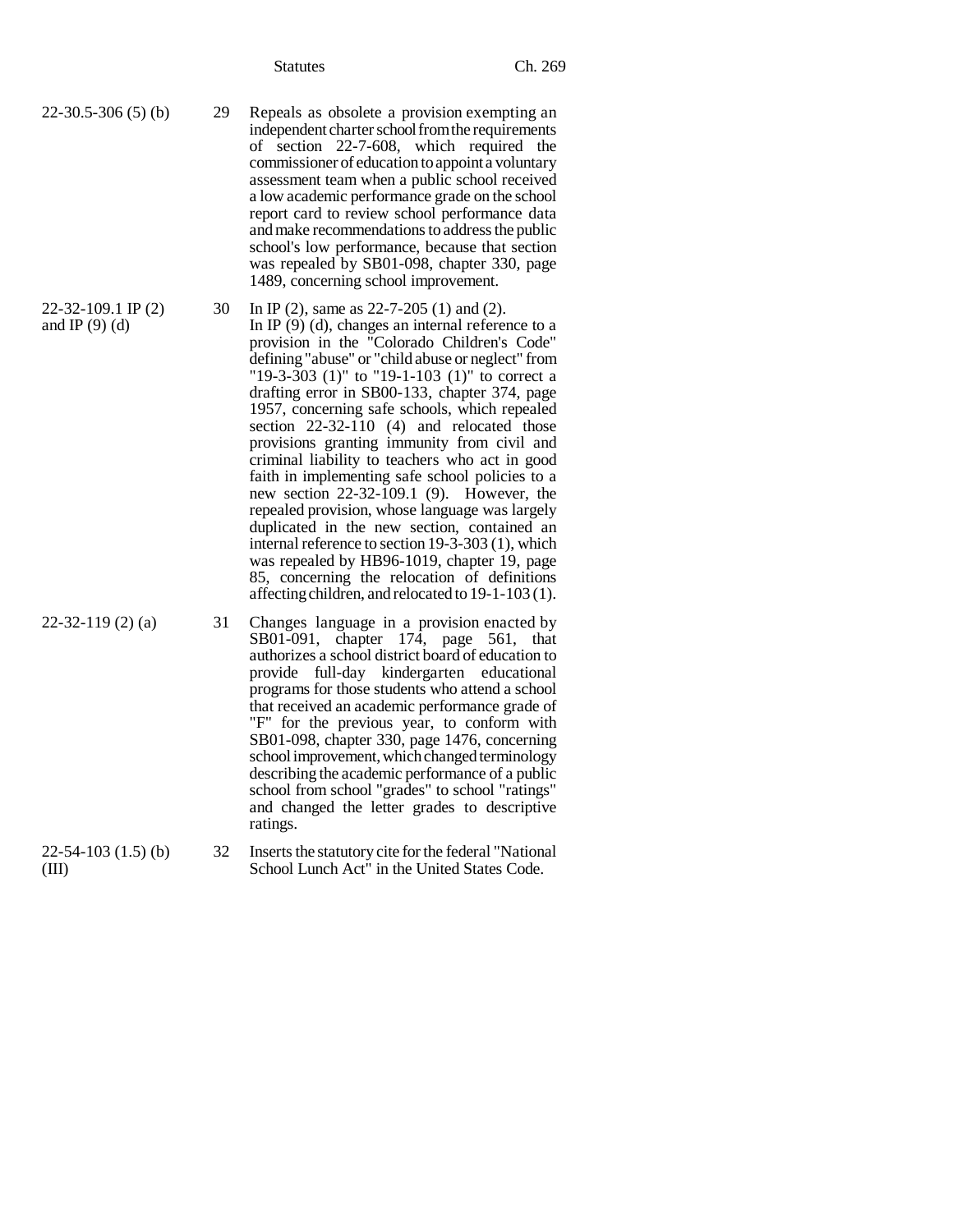| 22-60.5-201 IP $(1)$ (c)<br>$\rm (I)$ | 33 | Deletes an internal reference to section<br>22-60.5-113, which allowed a person holding a<br>teaching certificate that was issued or renewed<br>pursuant to article 60 of title 22 prior to July 1,<br>1994, to apply for a professional license upon the<br>expiration of the certificate, because that section<br>was repealed in HB00-1463, chapter 369, page<br>1859, to conform with HB91-1005, chapter 87,<br>page 468, concerning the licensure of educators,<br>which established a new licensing system for<br>educators by providing for the repeal of the<br>"Teacher Certification Act of 1975", article 60<br>of title 22, effective July 1, 1999, the date by<br>which a teaching certificate issued prior to July<br>1, 1994, would expire, and enacting the<br>"Colorado Educator Licensing Act of 1991",<br>article 60.5 of title 22. |
|---------------------------------------|----|--------------------------------------------------------------------------------------------------------------------------------------------------------------------------------------------------------------------------------------------------------------------------------------------------------------------------------------------------------------------------------------------------------------------------------------------------------------------------------------------------------------------------------------------------------------------------------------------------------------------------------------------------------------------------------------------------------------------------------------------------------------------------------------------------------------------------------------------------------|
| 22-60.5-210 IP $(1)$ (b)              | 34 | Same as $22-60.5-201$ IP (1) (c) (I).                                                                                                                                                                                                                                                                                                                                                                                                                                                                                                                                                                                                                                                                                                                                                                                                                  |

- (I) 22-60.5-301 IP (1) (b) 35 Same as 22-60.5-201 IP (1) (c) (I).
- (I)

22-60.5-306 IP (1) (b) (I)

- 23-1-113.3 (1) and (2) (a)
- 37 Changes internal references to correct a drafting error in the House Committee on Education Report for HB00-1464, chapter 308, page 1482, concerning students admitted to institutions of higher education. The introduced version of HB00-1464 located the definition of "basic skills courses" in section 23-1-113 (4) (c). However, the House Committee on Education Report relocated this definition to  $23-1-113$  (1) (b) (II) (A.7) but did not make conforming amendments to this section, which was enacted in the same bill. (See House Journal, page 1616, April 18, 2000.)

36 Same as 22-60.5-201 IP (1) (c) (I).

23-61.5-112 (1) (b) 38 In a provision describing the procedures for voting on a question of annexation to an existing area vocational district at a regular biennial school election, changes an internal reference from "sections 23-61.5-103 to 23-61.5-106" to "sections 23-61.5-104 and 23-61.5-106" to correspond to the repeal of sections 23-61.5-103 and 23-61.5-105 in HB92-1333, chapter 118, pp. 845, 846, concerning elections, which recodified the "Colorado Election Code of 1980" as the "Uniform Election Code of 1992".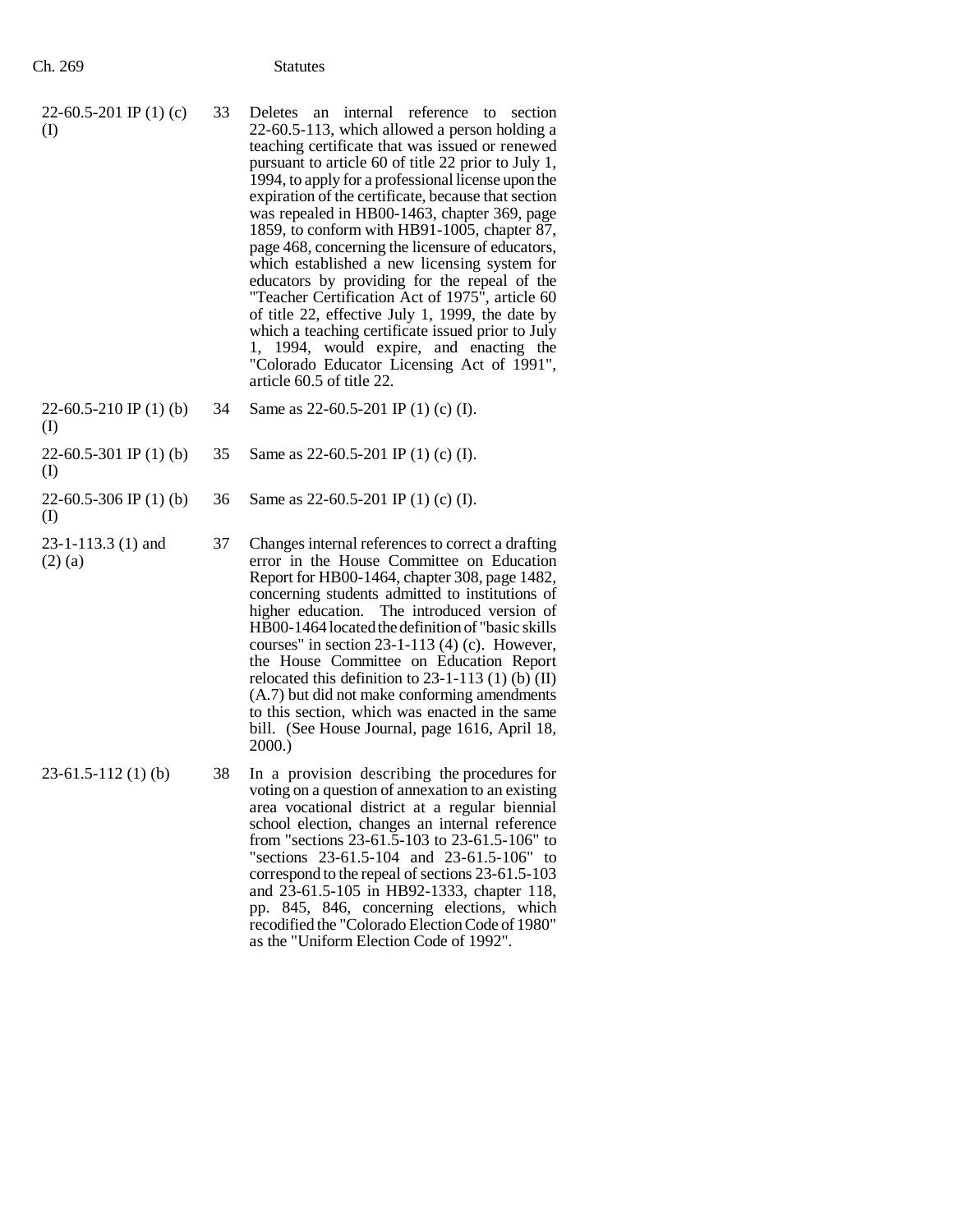| $24-1-120(5)(c)$ , (6) | 39 In subsection (5) (c), changes an internal      |
|------------------------|----------------------------------------------------|
| $(d)$ , and $(8)$      | reference to the statutes under which the          |
|                        | Colorado state veterans nursing homes are          |
|                        | created from "part 4" to "part 2" of article 12 of |
|                        | title 26 to conform with the relocation of these   |
|                        | statutes by HB98-1204, chapter 72, page 183,       |
|                        | concerning the administration of state nursing     |
|                        | homes, which repealed and reenacted article 12     |
|                        | of title 26.                                       |

In subsection (6) (d), changes an internal reference to the statutes under which the division of alcohol and drug abuse in the department of human services is established from "part 1" to "part 2" of article 1 of title 25 to correct a drafting error in HB93-1317, chapter 230, page 1092, concerning the restructuring of the health and human services delivery system in Colorado, which repealed and reenacted section 24-1-120. In subsection (8), makes various changes to Colorado statutes pertaining to the state council on developmental disabilities to conform with Public Law 106-402, to improve service systems for individuals with developmental disabilities, which enacted the federal "Developmental Disabilities Assistance and Bill of Rights Act of 2000" (42 U.S.C. sec. 15001 et seq.) and repealed the federal "Developmental Disabilities Assistance and Bill of Rights Act" (42 U.S.C. sec. 6000 et seq.).

- 24-30-1606 (3) 40 Changes an internal reference to the statutes pertaining to the commission on information management from "part 17 of this article" (article 30 of title 24) to "part 2 of article 37.5 of this title" (title 24) to conform with HB99-1372, chapter 224, page 864, concerning the creation of the office of innovation and technology in the governor's office, which transferred the commission on information management from the department of personnel to the newly created office.
- 24-32-111 (1) 41 Changes an internal reference to the statutes providing for the adoption by a municipality of a master plan for development from "part 3" to "part 2" of article 23 of title 31 to correct a printing error made in the 1978 Cumulative Supplement to Volume 10, Colorado Revised Statutes, which contained title 24.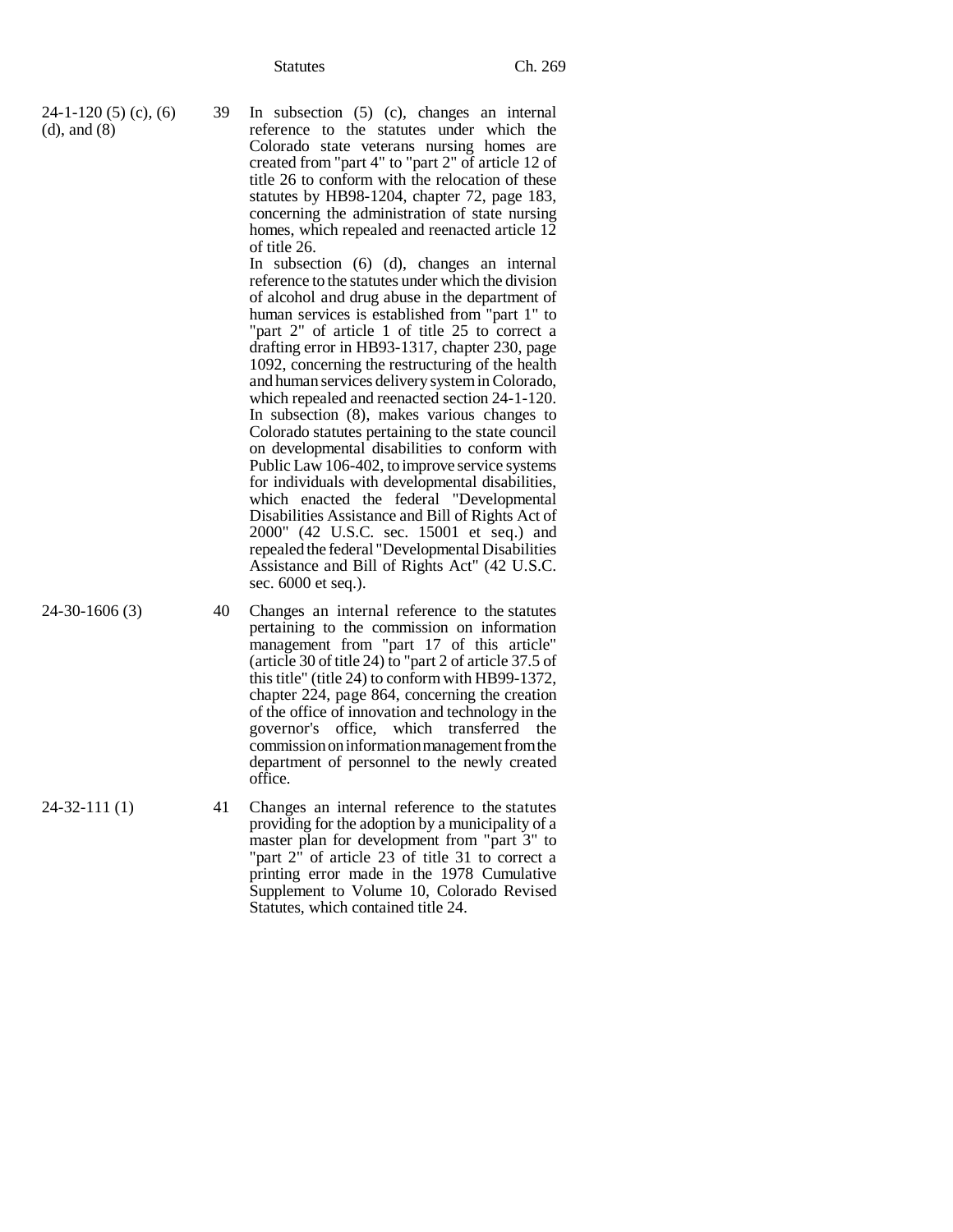- 24-72-302 (4) 43 Deletes an internal reference to section "17-2-201 (5) (i)", which contained a list of offenses requiring chemical testing of blood and saliva as a condition of parole, because it was deleted by amendment in HB01-1130, chapter 264, page 955, concerning DNA testing of felons sentenced to the department of corrections.
- 

25-1-107 (1) (x) (VII) (C.5)

- 24-72-305 (1.5) 44 Same as 24-72-302 (4).
	- 45 In a provision describing the powers and duties of the department of public health and environment as they pertain to the quality of drinking water provided to the public, inserts the word "and", which was inadvertently omitted during the editorial review of the 2000 Colorado Revised Statutes, following a provision exempting a public water system that "does not authorize incidental use of untreated water" from penalties under the federal "Safe Drinking Water Act".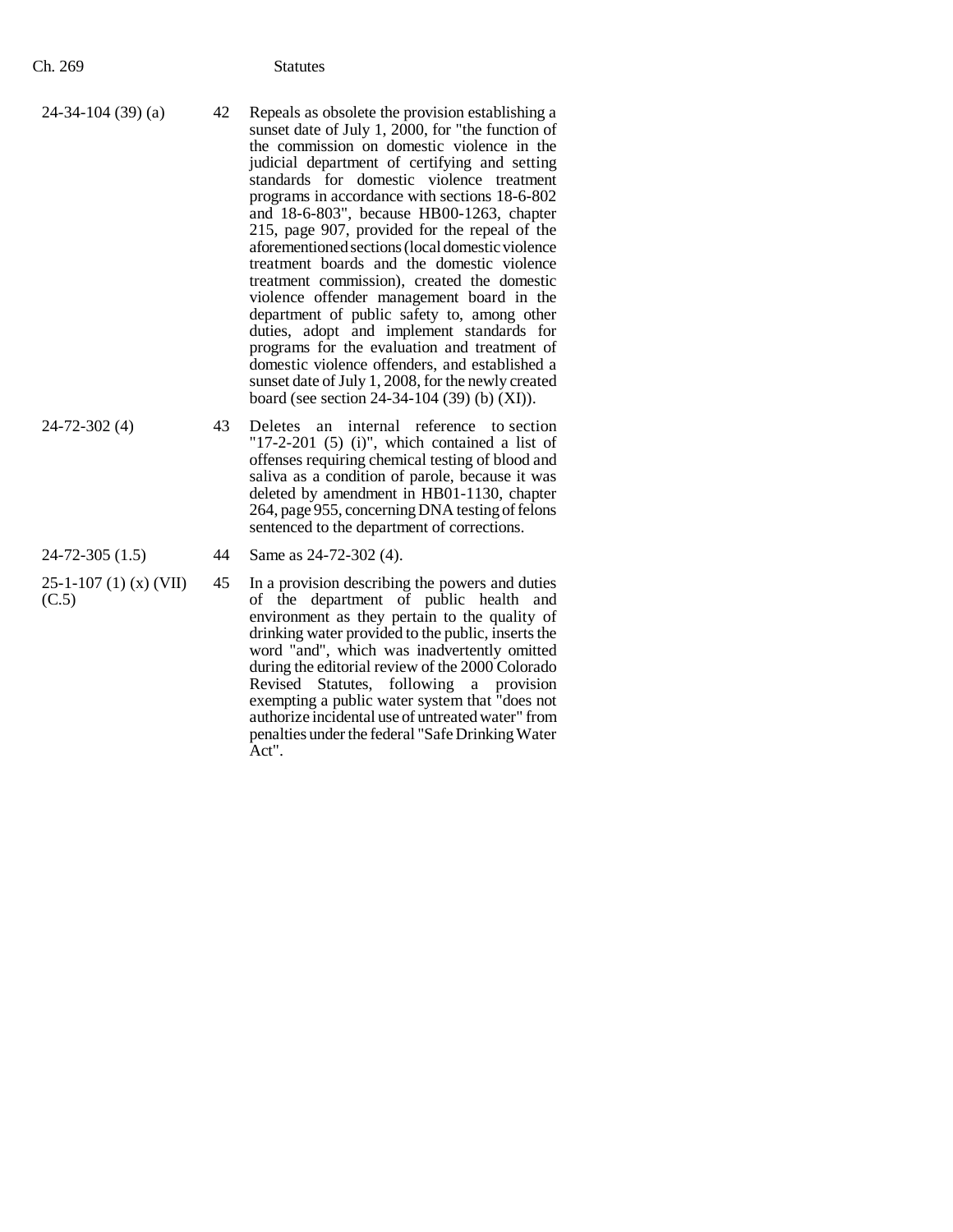Statutes Ch. 269

26-6-305 (1) (c) 46 Deletes an internal reference to section 26-6-115, which required the department of human services to conduct a 9-month pilot study on the best means to conduct criminal background checks of child care facility license applicants and submit a report by August 1, 2000, because it was repealed by SB01-032, chapter 188, page 614, concerning criminal background checks. In addition, substitutes "criminal history background checks" for "criminal background checks" to conform with a change in terminology made by the same bill.

| $27-10.5-102(11)(a)$                        | 47  | Same as $24-1-120(8)$ . |
|---------------------------------------------|-----|-------------------------|
| 27-10.5-201                                 | 48. | Same as $24-1-120(8)$ . |
| $27-10.5-202$ IP (1),<br>$(1)$ (d), and (3) | 49. | Same as $24-1-120(8)$ . |

27-10.5-203 (1), (2),  $(3)$ , IP  $(4)$ , IP  $(5)$ ,  $(6)$ , and (7)

| 27-10.5-204 | 51 Same as $24-1-120(8)$ . |
|-------------|----------------------------|
|             |                            |

- 27-10.5-205 IP (1) 52 Same as 24-1-120 (8).
- 27-10.5-206 53 Same as 24-1-120 (8).
- 27-10.5-207 54 Same as 24-1-120 (8).
- 29-12.5-101 (2) 55 Relocates a definition amended in HB01-1381, chapter 291, page 1093, concerning utility cost-savings measures that may be financed by governmental agencies, which changed references to an "energy conservation measure" to a "utility cost-savings measure" and expanded the definition of that term but did not place it in the correct alphabetical order.
- 30-10-606 (6) (a) (II) 56 Changes "alcohol and drug abuse counselor" to "addiction counselor" to conform with SB01-022, chapter 144, page 441, concerning the licensure of addiction counselors, which redesignated alcohol and drug abuse counselors as addiction counselors.

50 Same as 24-1-120 (8).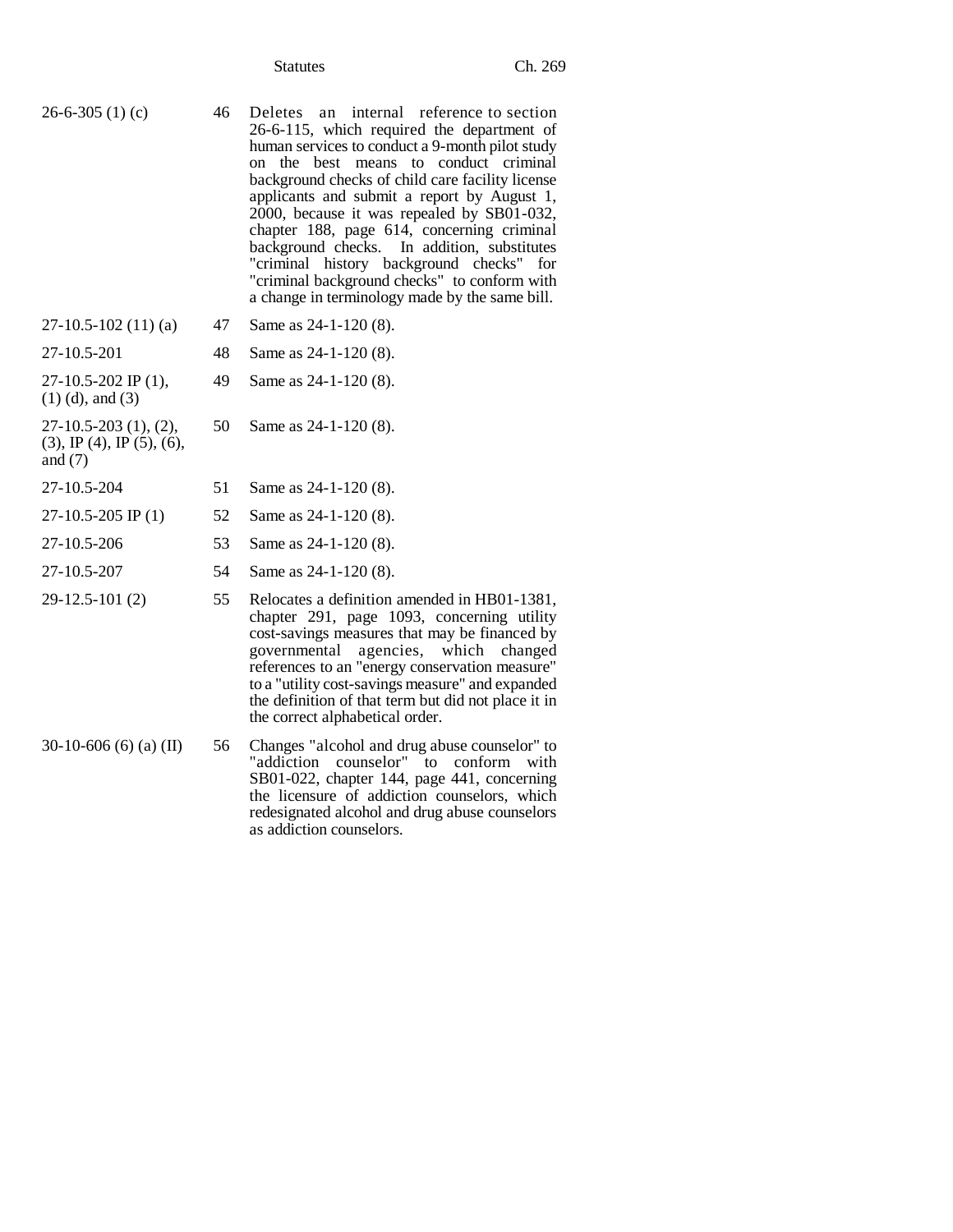| Ch. 269           |    | <b>Statutes</b>                                                                                                                                                                                                                                                                                                                                                                                                                                                                                                                                                                                                                           |
|-------------------|----|-------------------------------------------------------------------------------------------------------------------------------------------------------------------------------------------------------------------------------------------------------------------------------------------------------------------------------------------------------------------------------------------------------------------------------------------------------------------------------------------------------------------------------------------------------------------------------------------------------------------------------------------|
| $31-31-807(4)$    | 57 | In a provision requiring the equal division of<br>survivor benefits among two or more dependent<br>children of a member of the statewide death and<br>disability pension plan for police officers and<br>firefighters who dies while in active service, and<br>the dependent children reside in separate<br>households, changes an internal reference to the<br>provision describing the payment of benefits<br>when there is a surviving spouse and two or more<br>dependent children from "subparagraph (II)" to<br>"subparagraph (III)" to correct a typographical<br>error made in the drafting of HB01-1027,<br>chapter 39, page 80. |
| $35 - 7 - 102$    | 58 | In a provision regarding the Colorado department<br>of agriculture's authority to contract with the<br>federal government for rodent control services,<br>substitutes "federal agency in charge of rodent<br>control matters" for "bureau of sport fisheries<br>and wildlife of the United States department of<br>the interior" to conform with Public Law<br>100-202, which transferred responsibilities for<br>the control and eradication of rodents from the<br>U.S. Secretary of the Interior to the U.S.<br>Secretary of Agriculture.                                                                                              |
| $35 - 7 - 103$    | 59 | Same as 35-7-102.                                                                                                                                                                                                                                                                                                                                                                                                                                                                                                                                                                                                                         |
| $35 - 7 - 104$    | 60 | Same as 35-7-102.                                                                                                                                                                                                                                                                                                                                                                                                                                                                                                                                                                                                                         |
| 35-7-109          | 61 | Same as 35-7-102.                                                                                                                                                                                                                                                                                                                                                                                                                                                                                                                                                                                                                         |
| $35 - 7 - 112(2)$ | 62 | Same as 35-7-102.                                                                                                                                                                                                                                                                                                                                                                                                                                                                                                                                                                                                                         |
| $35 - 7 - 117$    | 63 | Same as 35-7-102.                                                                                                                                                                                                                                                                                                                                                                                                                                                                                                                                                                                                                         |
| $35 - 7 - 201(2)$ | 64 | Same as 35-7-102.                                                                                                                                                                                                                                                                                                                                                                                                                                                                                                                                                                                                                         |
| $35 - 7 - 202(3)$ | 65 | Same as 35-7-102.                                                                                                                                                                                                                                                                                                                                                                                                                                                                                                                                                                                                                         |
| 39-3-101          | 66 | Changes an internal reference from "this article"<br>to "this part 1" to reflect the addition of a second<br>part to article 3 of title 39 by HB01-1224,<br>chapter 148, page 460, concerning<br>the<br>administration of the property tax exemption for<br>qualifying seniors created under section 3.5 of<br>article X of the state constitution by a vote of the<br>people at the 2000 general election, to which the<br>current reference does not apply.                                                                                                                                                                             |
| 39-3-109 IP $(1)$ | 67 | Same as 39-3-101.                                                                                                                                                                                                                                                                                                                                                                                                                                                                                                                                                                                                                         |
| $39-3-136(2)$     | 68 | Same as 39-3-101.                                                                                                                                                                                                                                                                                                                                                                                                                                                                                                                                                                                                                         |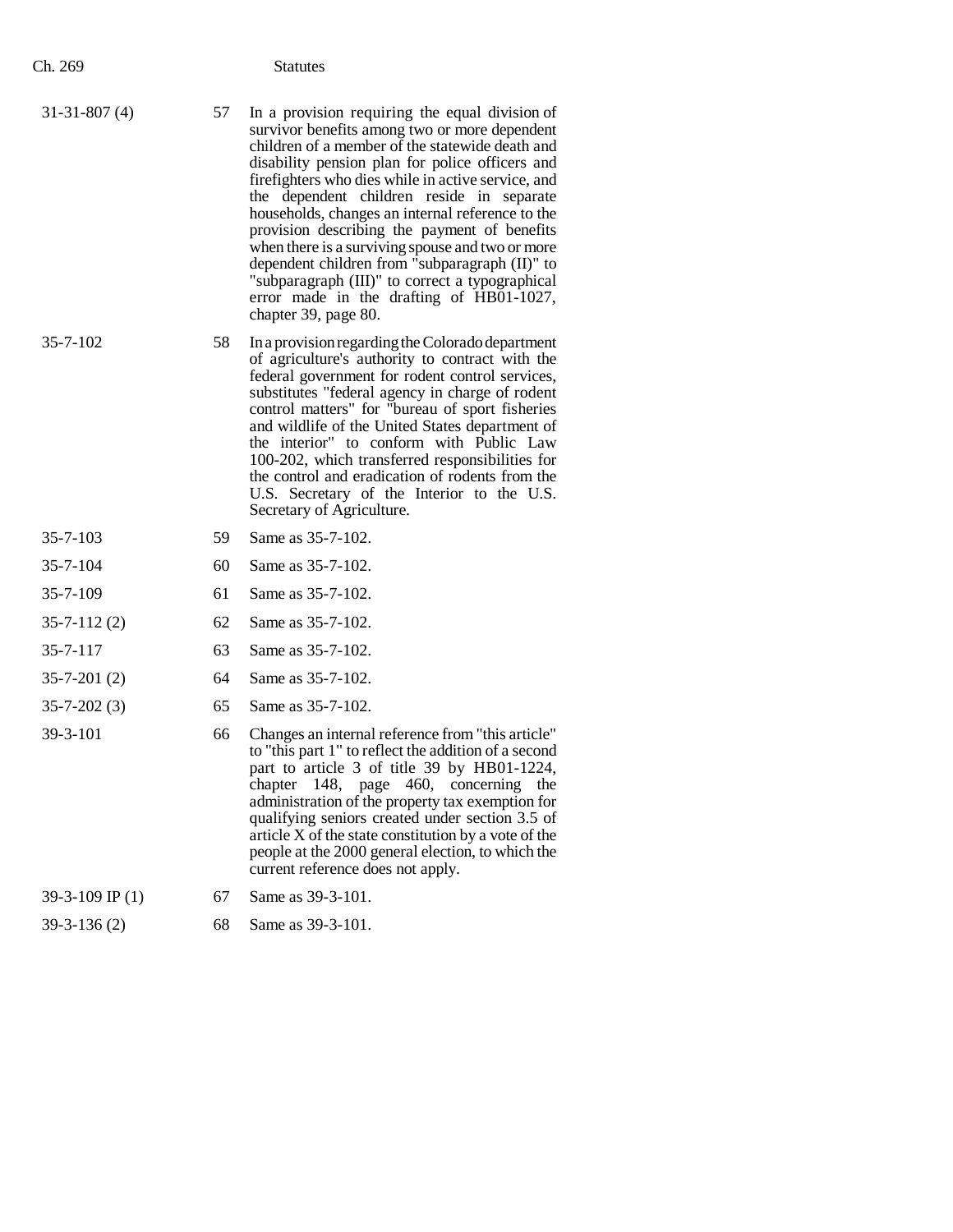| $40-3-105(2)$ | 69 | In a provision of the "Public Utilities Law"<br>prohibiting a public utility from charging<br>discriminatory rates, deletes an internal reference<br>to section $40-3-106$ (1) (b), which authorized<br>one or more rail carriers to "enter into a contract"<br>with one or more purchasers of rail services to<br>provide specified services under specified rates<br>and conditions", to conform with the repeal of<br>that section by SB00-129, chapter 69, page 217,<br>concerning economic deregulation of intrastate |
|---------------|----|----------------------------------------------------------------------------------------------------------------------------------------------------------------------------------------------------------------------------------------------------------------------------------------------------------------------------------------------------------------------------------------------------------------------------------------------------------------------------------------------------------------------------|
|               |    | railroads, which repealed numerous provisions<br>that have been preempted by federal law.                                                                                                                                                                                                                                                                                                                                                                                                                                  |

|  | 40-3-106 $(1)$ $(a)$ | 70 Same as 40-3-105 (2). |  |
|--|----------------------|--------------------------|--|
|--|----------------------|--------------------------|--|

- 40-16-110 (1) 71 Changes an internal reference to the federal preemption of state regulations pertaining to the prices, routes, and services of intrastate motor carriers of property from "section 601 (c) of the federal "Airport Improvement Act of 1994", 49 U.S.C. sec. 11501 (h)" to "section 103 of the federal "ICC Termination Act of 1995", 49 U.S.C. sec. 14501 (c)" to correspond to amendments made to subtitle IV of title 49, United States Code, in section 103 of the federal "ICC Termination Act of 1995", P.L. No. 104-88.
- 42-1-102 (27) 72 In a provision of the "Uniform Motor Vehicle Law", deletes language pertaining to a "provisional driver" to conform with SB00-011, chapter 278, page 1337, concerning documents issued by the division of motor vehicles, which eliminated the provisional driver's license for persons 18 to 21 years of age.
- 42-2-105 (1) 73 Same as 42-1-102 (27), but also adds language to specify the age of a minor driver who can operate certain vehicles.
- 42-2-132 (2) (a) (III) 74 Same as 42-1-102 (27).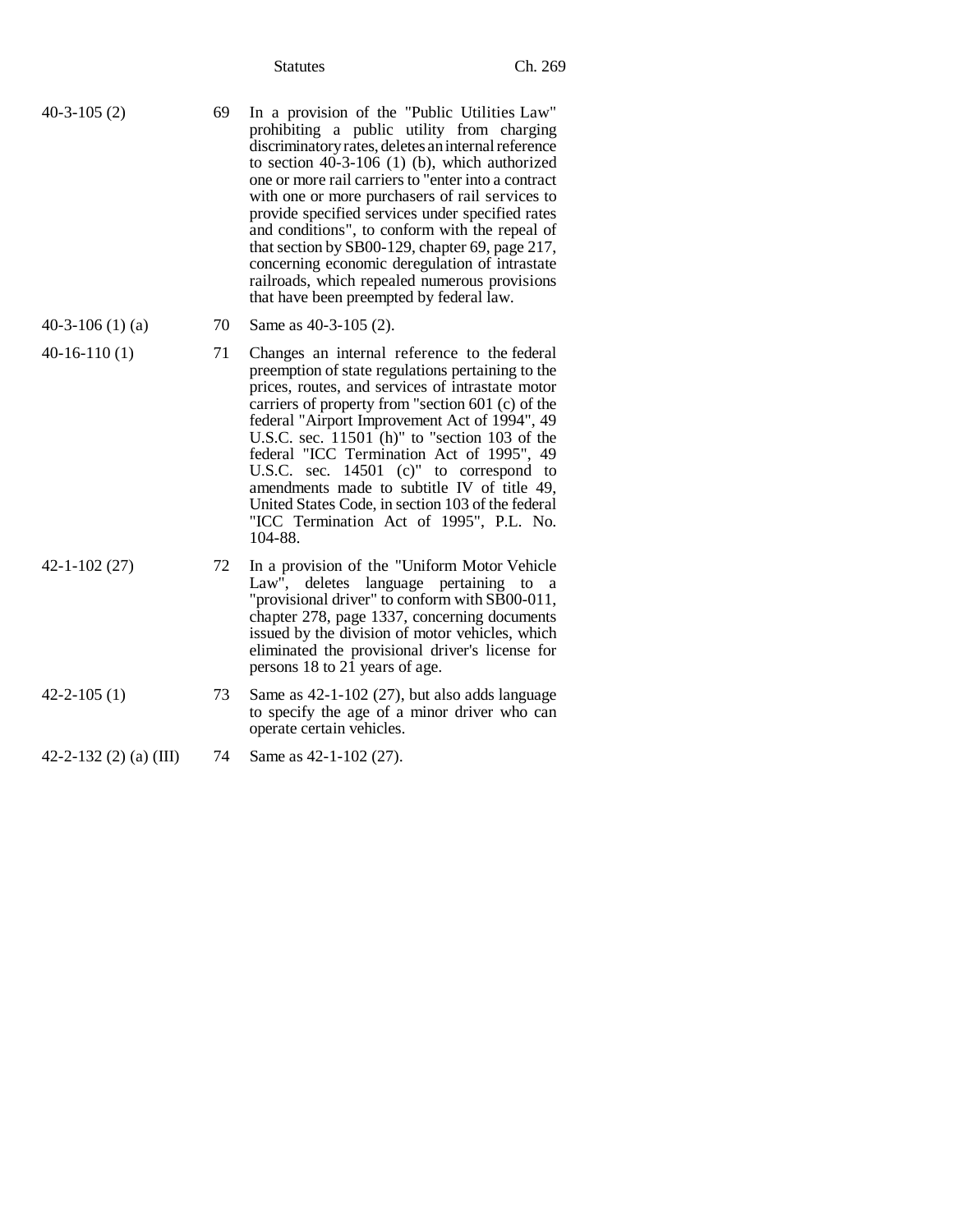| 1999.) |
|--------|
|--------|

42-6-138 (2) 76 In a provision of the "Certificate of Title Act" that provides for the disposition of fees collected for a copy of a certificate of title to a motor vehicle, adds "seventy cents" to the "one dollar" that is currently credited to the Colorado state titling and registration account (special purpose account) to conform with HB01-1100, chapter 236, page 814, concerning the administration of the distributive data processing system, which increased the fee to obtain a duplicate certificate of title from \$7.50 to \$8.20 to help pay for the operation of the Colorado state titling and registration system.

42-7-604 (7) 77 In a provision of the "Motorist Insurance Identification Database Program Act", changes language to conform with SB01-109, chapter 165, page 522, concerning motor vehicle insurance, which changed the reporting requirements to the general assembly from the number of uninsured motorist claims reported by insurers to the proportion of uninsured motorists.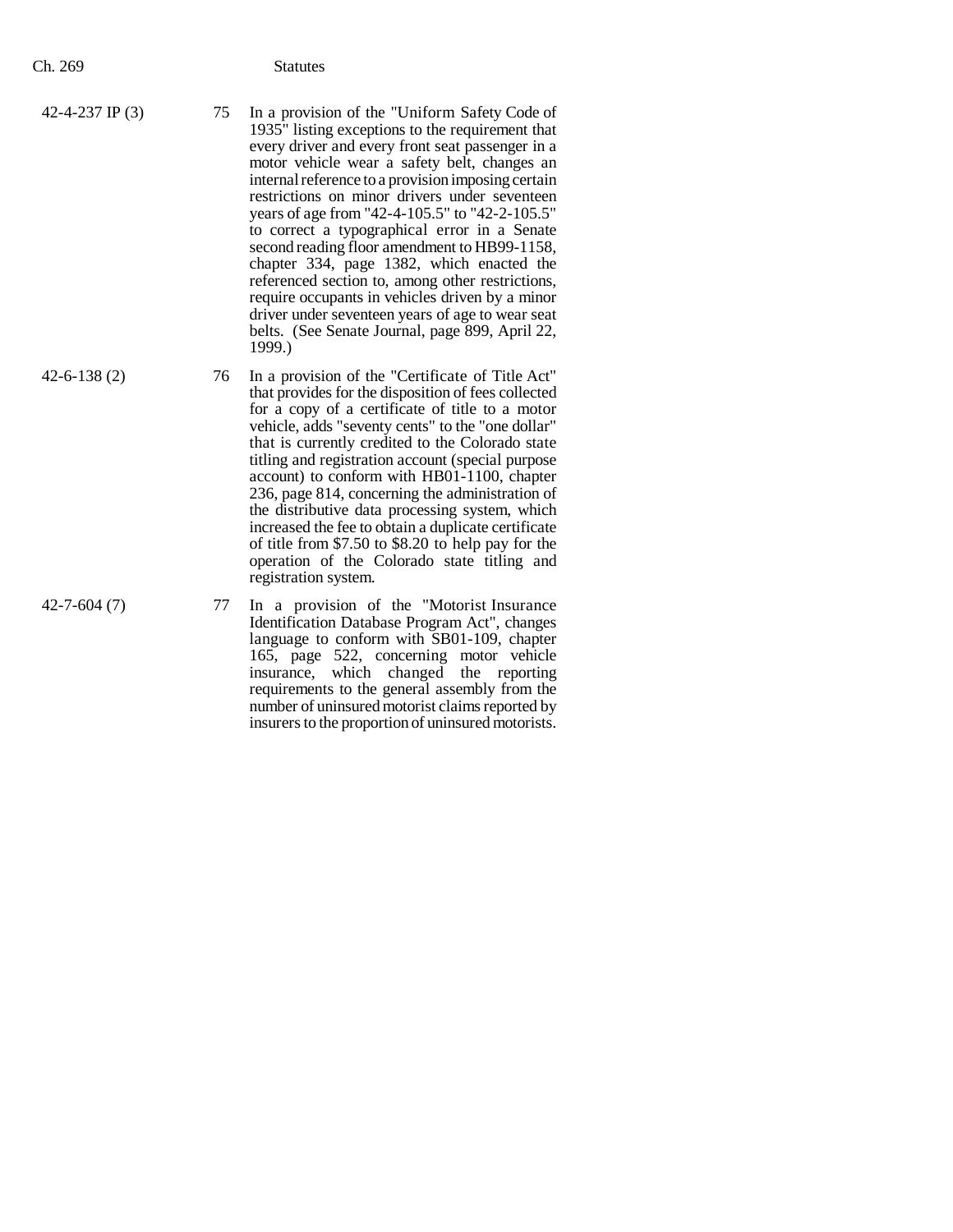- 19-3-501 (2) (a) 78 In a provision of the "Colorado Children's Code" concerning a court's authority to file a petition upon receipt of a report indicating that a child has suffered abuse, changes an internal reference to the provision defining "abuse" from "19-3-103" to "19-1-103 (1)" to correct a typographical error made in the 1999 Colorado Revised Statutes. The internal reference in section 19-3-501 (2) (a) to section 19-3-303 was correct when title 19 was recodified in SB87-144, chapter 138, page 695, concerning the repeal and reenactment of the "Colorado"<br>Children's Code". However, HB96-1019, However, HB96-1019, chapter 19, page 85, concerning the relocation of definitions affecting children, repealed section 19-3-303 and relocated the definitions that were contained in that section to section 19-1-103, but no conforming amendment was made to section 19-3-501 (2) (a), and the reference was erroneously changed on revision in 1999.
- 23-50-102 (1) (b) (I) and (1.5) (a) 79 To conform to the enactment of HB02-1165, which makes Metropolitan state college an independent institution and deletes it from the control of the governing board for state colleges.
- 29-2-103.5 (3) (a) 80 Deletes language specifying a "seven percent" limitation on the total sales tax or total use tax imposed by the state of Colorado, any county, and any city or town in any locality in the state pursuant to section 29-2-108 to conform with HB00-1259, chapter 298, page 1430, which amended that section when the state sales and use tax rate was reduced.
- 
- 29-2-105 (1) (f) 81 Same as 29-2-103.5 (3) (a).
- $29-2-106$  (3) (a) 82 In a provision that cites an exemption to the requirement that a city, town, or county collect any use tax imposed pursuant to section 29-2-109, deletes an internal reference to section 39-26-304, because HB90-1003, chapter 289, page 1744, concerning the collection of sales and use taxes on purchases of tangible personal property by persons in Colorado from out-of-state retailers, enacted part 3 of article 26 of title 39 and provided for its repeal, effective December 31, 1994.